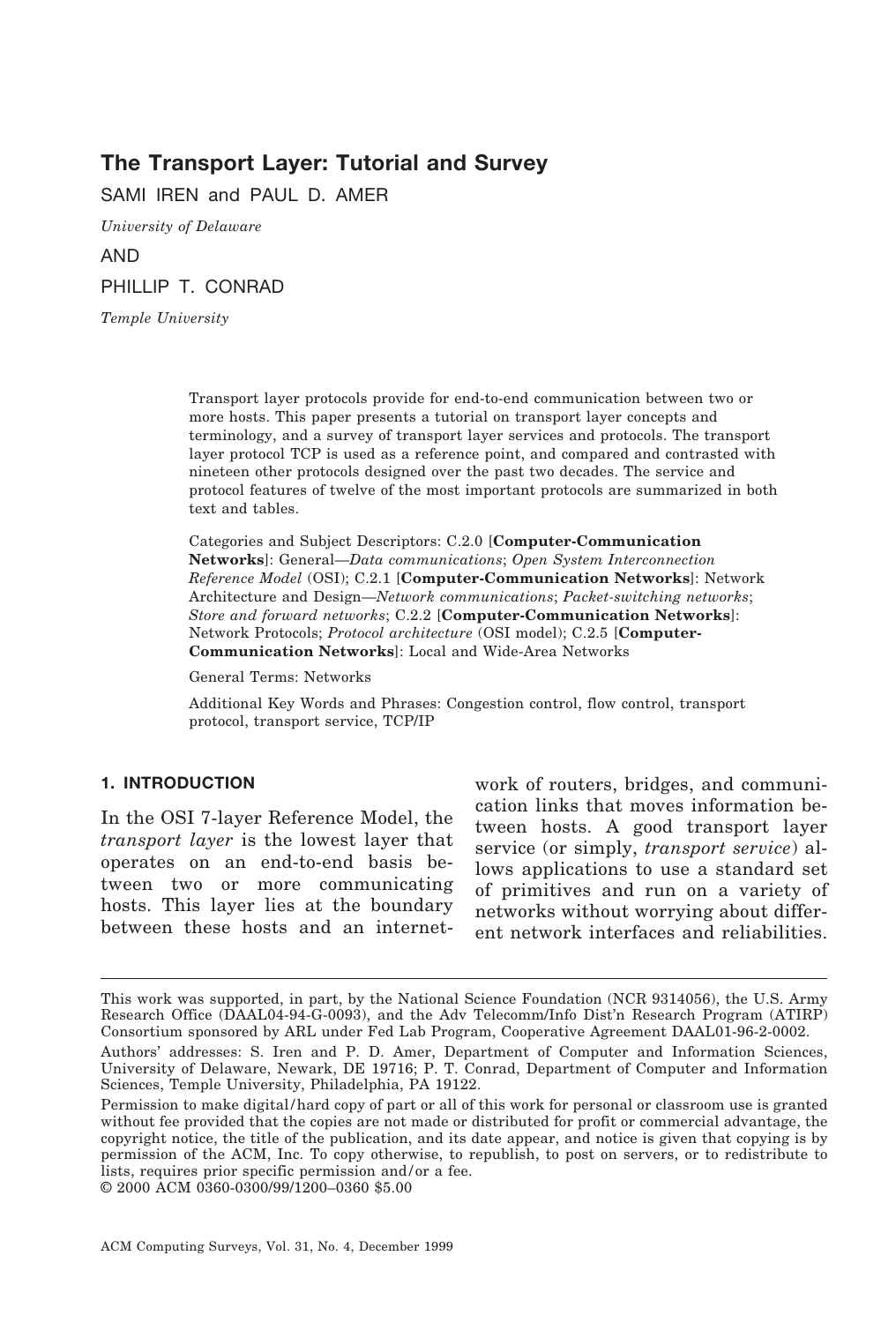## **CONTENTS**

- 1. Introduction
- 2. Transport Layer Concepts and Terminology 2.1 Introduction to TCP
	- 2.2 General Role of the Transport Layer
	- 2.3 Terminology: SDUs, PDUs, and the like
	- 2.4 Example TCP Connection, Step-by-Step
	- 2.5 What this example shows. . . and does not show
- 3. Transport Service
	- 3.1 CO-message vs. CO-byte vs. CL
	- 3.2 Reliability
	- 3.3 Blocking vs. Non-Blocking
	- 3.4 Multicast vs. Unicast
	- 3.5 Priority vs. No-priority
	- 3.6 Security vs. No-security
	- 3.7 Status-reporting vs. No-status-reporting
- 3.8 Quality-of-service vs. No-quality-of-service 4. Transport Protocol Features
	- 4.1 Connection-oriented vs. Connectionless
	- 4.2 Transaction-oriented
	- 4.3 CO Protocol Features
	- 4.4 Error Control: Sequence Numbers, Acks, and Retransmissions
	- 4.5 Flow/Congestion Control
	- 4.6 Multiplexing/Demultiplexing
	- 4.7 Splitting/Recombining
	- 4.8 Concatenation/Separation
	- 4.9 Blocking/Unblocking
	- 4.10 Segmentation/Reassembly
- 5. Transport Protocol Examples
	- 5.1 UDP 5.2 TP4
	- 5.3 TP0
	- 5.4 NETBLT
	- 5.5 VMTP
	- 5.6 T/TCP
	- 5.7 RTP
	- 5.8 APPN (SNA)
	- 5.9 NSP (DECnet)
	- 5.10 XTP
	- 5.11 SSCOP/AAL5 (ATM)
	- 5.12 Miscellaneous Transport Protocols
- 6. Future Directions and Conclusion
	- 6.1 Impacts of Trends and New Technologies 6.2 Wireless Networks
	- 6.3 Debates
	- 6.4 Final Observations

APPENDIX

Essentially, the transport layer isolates applications from the technology, design, and idiosyncracies of the network.

Dozens of transport protocols have been developed or proposed over the last two decades. To put this research in perspective, we focus first on the features of probably the most well-known transport protocol — namely the Internet's *Transmission Control Protocol* (TCP) — and then contrast TCP with many alternative designs.

Section 2 introduces the basic concepts and terminology of the transport layer through a simple example illustrating a TCP connection. Section 3 surveys the range of different *services* that can be provided by a transport layer. Similarly, Section 4 surveys the range of *protocol* designs that provide these services. (The important distinction between service and protocol is a major theme throughout this paper.) Section 5 briefly surveys nine widely implemented transport protocols other than TCP (UDP, TP0, TP4, SNA-APPN, DECnet-NSP, ATM, XTP, T/TCP and RTP) and two others that, although not widely implemented, have been particularly influential (VMTP and NETBLT). This section also includes briefer descriptions of eight experimental protocols that appear in the research literature (Delta-t, MSP, SNR, DTP, k-XP, TRUMP, POC, and  $TP++$ ). Section 6 concludes the paper with an overview of past, current, and future trends that have influenced transport layer design including the impact of wireless networks. This section also presents a few of the debates concerning transport protocol design. As an appendix, tables are provided summarizing TCP and eleven of the transport protocols discussed in Section 5. Similar tables for the experimental protocols are omitted for reasons of space, but are available on the authors' Web site: www.eecis.udel.edu/ ˜amer/PEL/survey/.

This survey concentrates on *unicast* service and protocols — that is, communication between exactly two hosts (or two host processes). *Multicast* protocols [Armstrong et al. 1992; Bormann et al. 1994; Braudes and Zabele 1993; Deering 1989; Floyd et al. 1995; McCanne et al. 1996; Smith and Koifman 1996] provide communication among  $n \geq 2$ hosts. Multicast represents an important research area currently undergoing significant change and development, and is worthy of a separate survey.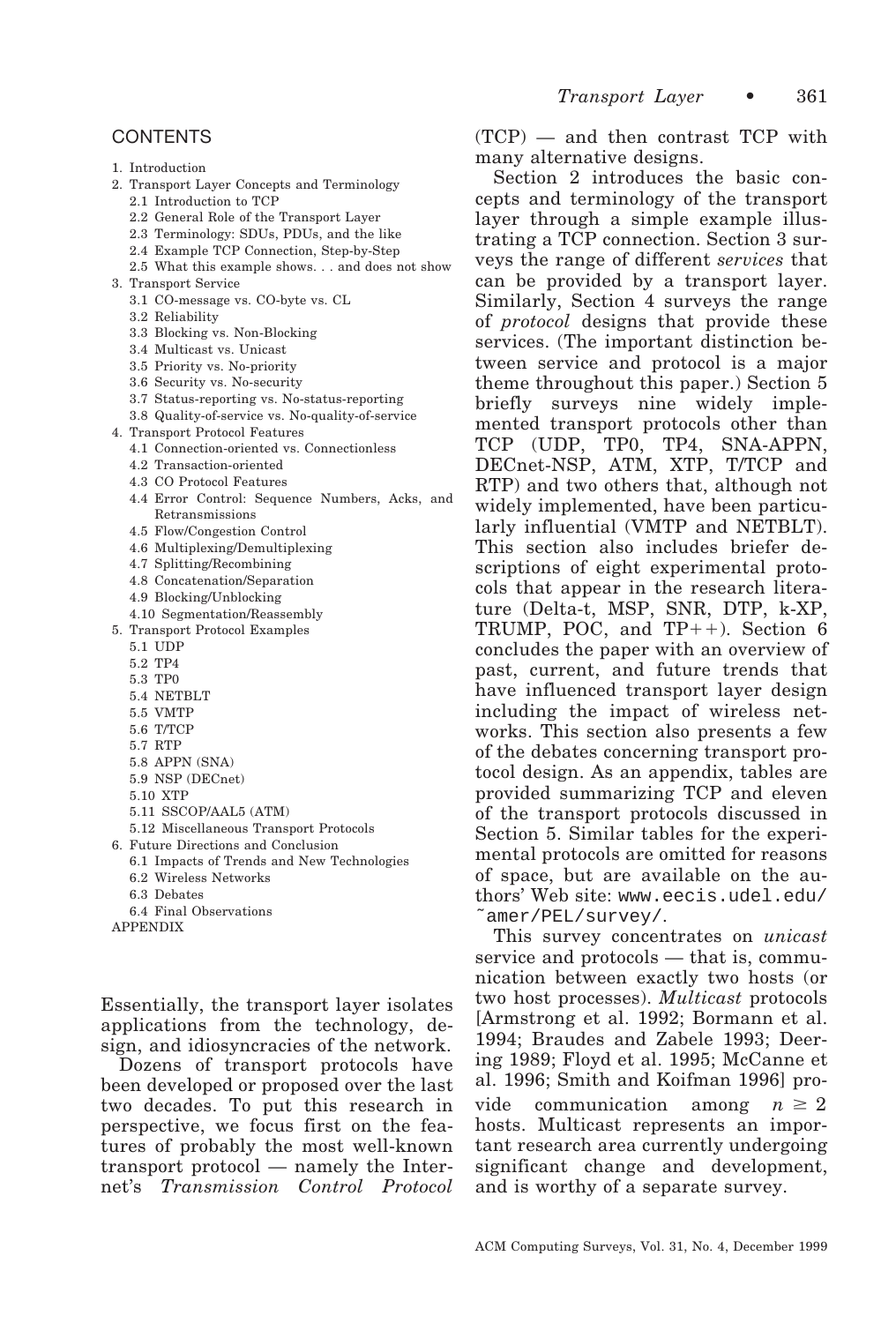A previous study surveying eight transport protocols can be found in Doeringer et al. [1990].

### **2. TRANSPORT LAYER CONCEPTS AND TERMINOLOGY**

From an application programmer's perspective, the transport layer provides interprocess communication between two processes that most often are running on different hosts. This section introduces some basic transport layer concepts and terminology through an example: a simple document retrieval over the World Wide Web (herein Web) utilizing the TCP transport protocol.

## **2.1 Introduction to TCP**

Although we provide a broad survey of the transport layer, the service and protocol features of TCP are used throughout this paper as a point of reference.

Over the last two decades the Internet protocol suite (also called the TCP/IP protocol suite) has come to be the most ubiquitous form of computer networking. Hence, the most widely used transport protocols today are TCP and its companion transport protocol, the User Datagram Protocol (UDP). A few other protocols are widely used, mainly because of their connection to the proprietary protocol suites of particular vendors. Examples include the transport protocols from IBM's SNA, and Digital's DECnet. However, the success of the Internet has led nearly all vendors in the direction of TCP/IP as the future of networking.

The Internet's marked success would not alone be sufficient justification for organizing a survey around a single protocol. Also important is that TCP provides examples of many significant issues that arise in transport protocol design. The design choices made in TCP have been the subject of extensive review, experimentation, and large-scale experience, involving the best researchers and practitioners in the field. TCP represents the culmination of many years of thought about transport protocol design.

A final reason that TCP provides a good starting point for study, is that the history of research and development on TCP can be traced in publicly available documents. Ongoing research and development of transport protocols, particularly TCP, is the focus of two working groups of the Internet Society. The *end2end* working group of the Internet Research Task Force (IRTF, www.irtf. org) discusses ongoing long-term research on transport protocols in general (including TCP), while the *tcp-impl* group of the Internet Engineering Task Force (IETF, www.ietf.org) focuses on short-term TCP implementation issues. Both groups maintain active mailing lists where ideas are discussed and debated openly. The work of these groups can be found in journal articles, conference proceedings, and documents known as Internet Drafts and Requests for Comments (RFCs). RFCs contain not only all the Internet Standards, but also other information of historical and technical interest. It is much more difficult for researchers to obtain similar information concerning proprietary protocols.

## **2.2 General Role of the Transport Layer**

To illustrate the role that the transport layer plays in a familiar application, the remainder of Section 2 examines the role of TCP in a simple interaction over the Web.

The Web is an example of a client/ server application. A human interacts with a Web browser (client) running on a "local" machine. The Web browser communicates with a server on some "remote" machine. The Web uses an application layer protocol called the Hypertext Transfer Protocol (HTTP) [Berners-Lee et al. 1996]. HTTP is a simple request/response protocol. Suppose, for example, that you have a personal computer with Internet access, and you wish to retrieve the page "http://www. eecis.udel.edu/research.html"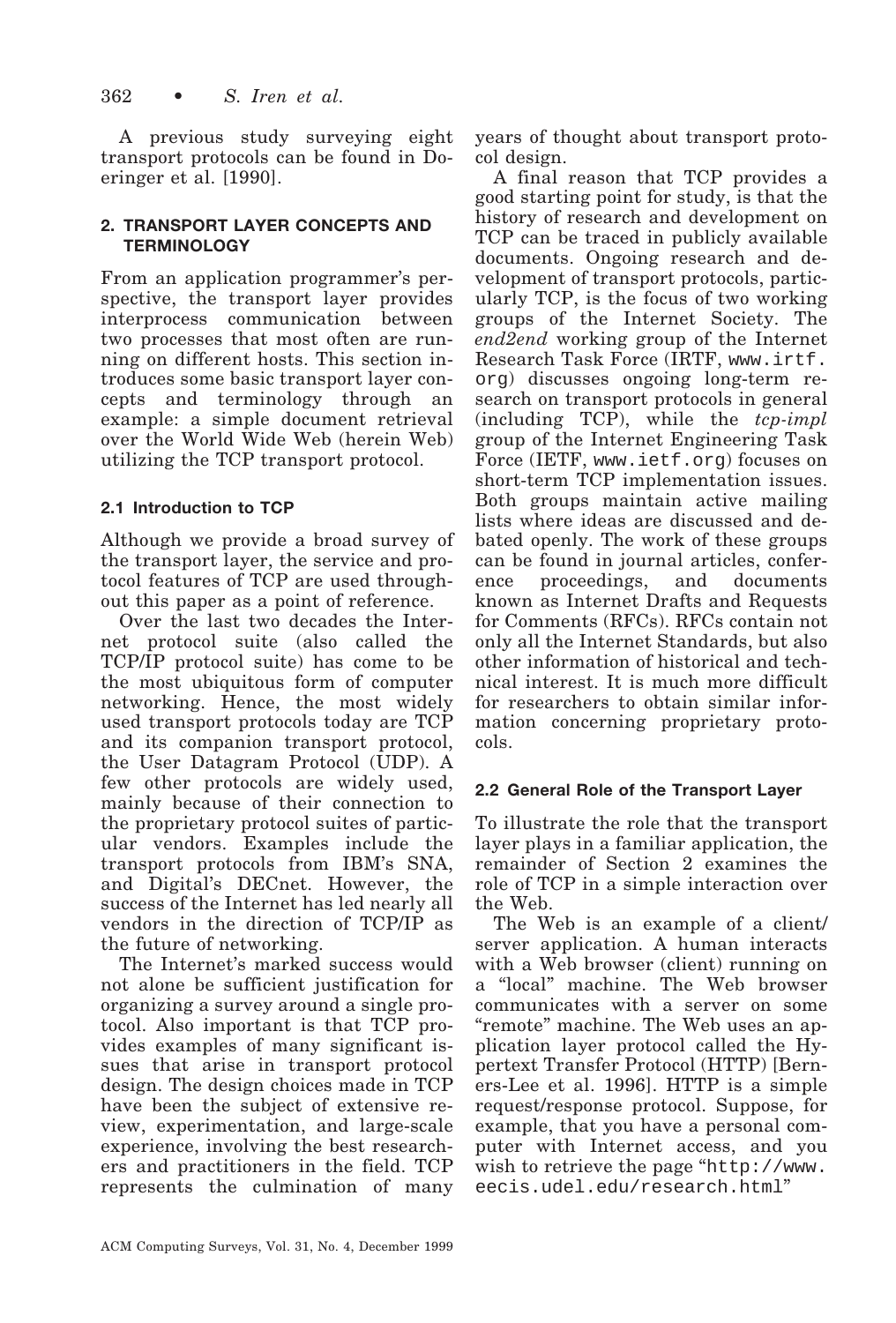from the University of Delaware Web site. In the simplest case,<sup>1</sup>the client sends a request containing the filename of the desired Web page ("GET /research.html") to a server ("www. eecis.udel.edu"), and the server sends back a response consisting of the contents of that file.

This communication takes place over a complex internetwork of computers that is constantly changing in terms of both technology and topology. A connection between two particular hosts may involve such diverse technologies as Ethernet, Token Ring, X.25, ATM, PPP, SONET, just to name a few. However, a programmer writing a Web client or server does not want to be concerned with the details of *how* communication takes place between client and server. The programmer simply wants to send and receive messages in a way that does not change as the underlying network changes. This is the function of the transport layer: to provide an abstraction of interprocess communication that is independent of the underlying network.

HTTP uses TCP as the transport layer. The programmer writing code for an HTTP client or server would access TCP's service through function calls that comprise that transport layer's *Application Program Interface* (API). At a minimum, a transport layer API provides functions to send and receive messages; for example, the *Berkeley Sockets* API provides functions called write() and read() (for more details, see Stevens [1998]).

Because TCP is *connection-oriented*, the Berkeley Sockets API also provides a connect() function for setting up a *connection* between the local and remote processes. It also provides a close()

function for closing a connection. Note that while TCP is connection-oriented, not all transport services establish a connection before data is sent. Connection-oriented and connectionless services and protocols are discussed in Sections 3.1, 3.2.5 and 4.1.

## **2.3 Terminology: SDUs, PDUs, and the like**

One difficulty in summarizing any topic is the wide range of terms used for similar concepts. Throughout this paper, we use a simplified communication model (Figure 1) that employs some OSI terminology. At the top layer, a *user sender* (e.g., a Web client) has some messages to communicate to the *user receiver* (e.g., a Web server). These socalled *application entities* use the service of the transport layer. Communication between *peer* entities consists of an exchange of *Protocol Data Units* (PDUs). Application peers communicate using Application PDUs (APDUs), while transport peers communicate using Transport PDUs (TPDUs), etc. In our Web example, the first APDU is the request "GET /research.html" sent from the client (application entity) to the server (its peer application entity). The Web server will respond with an APDU containing the entire text of the file "research.html".

Many transport and application protocols are *bidirectional*; that is, both sides can send and receive data simultaneously. However, it is frequently useful to focus on one direction while remaining aware that the other direction is also operational. As Figure 1 shows, each application entity can assume both the role of sender and receiver; for the APDU "GET /research.html", the client is the user sender and the server is the user receiver (as shown by more prominent labels). When the APDU containing the contents of the file "research.html" is sent, user sender and user receiver reverse roles (as indicated by the dotted line boxes, and the lighter italicized labels).

The term *transport entity* refers to the

<sup>1</sup> To simplify the discussion, we will assume HTTP version 0.9 and a document containing only hypertext: no inline images, applets, etc. This avoids discussion of HTTP 1.0 headers, persistent connections as in HTTP 1.1, (which complicate the issue of how and when the connection is closed,) and the necessity for multiple connections where inline images are involved.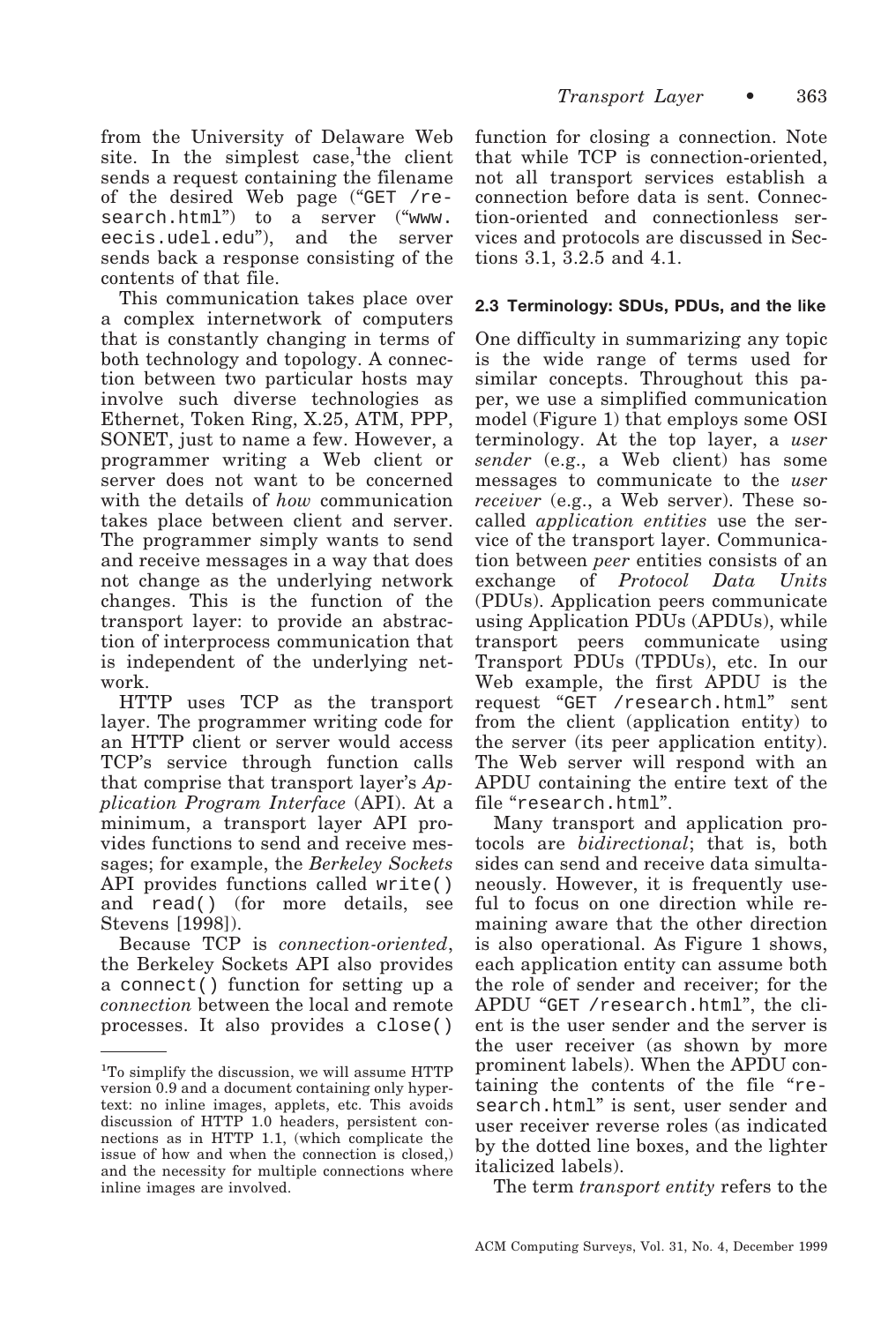

**Figure 1**. Transport service.

hardware and/or software within a given host that implements a particular transport service and protocol. Again, even when the protocol is bidirectional, we focus on one direction for purposes of clarity. In this model, the user sender *submits* a chunk of user data (i.e., a *Transport Service Data Unit* (TSDU), or informally, a *message*) to the *transport sender*. The transport sender *transmits* or *sends* this data to the *transport receiver* over a *network* which may provide different levels of reliability. The transport receiver *receives* the data that *arrives* from the network and *delivers* it to the user receiver. Note that even when one transport entity assumes the role of sender and the other assumes the role of receiver, we use solid lines to show TPDUs flowing in both directions. This illustrates that TPDUs may flow in both directions even when user data flows only from sender to receiver. TPDUs from receiver to sender are examples of *control TPDUs*, which are exchanged between transport entities for connection management. When the flow of user data is bidirectional, control and data information can be *piggybacked*, as discussed in Section 4. Control TPDUs may flow in both directions between sender and receiver, even in the absence of user data.

Figure 2 shows the terminology we use to describe what happens to the request APDU "GET /research.html" as it passes through the various layers on its way from the Web client to the Web server. When the user sender submits the request APDU to the transport sender, that APDU becomes a TSDU. The transport sender adds its own header information to the TSDU, to construct a TPDU that it can send to the transport receiver. TPDUs exchanged by the transport entities are *encapsulated* (i.e., contained) in *NPDU*s which are exchanged between the network entities, as illustrated in Figure 2. The network layer routes NPDUs between the local and remote network entities over intermediate links. When an NPDU arrives, the network layer entity processes the NPDU header and passes the payload of the NPDU to a transport layer entity. The transport entity either passes the payload of the TPDU to the transport user if it is user data, or processes the payload itself if it is a control TPDU.

In the previous paragraph we describe a single APDU becoming a single TSDU, being encapsulated in a single TPDU, which in turn becomes a single NSDU encapsulated in a single NPDU. This is the simplest case, and one that is likely to occur for a small APDU such as the HTTP request in our example. However, there are many other possibilities for the relationships between AP-DUs, TSDUs, TPDUs, NSDUs, and NP-DUs, as described in Step (5) of Section 2, and also in Sections 3 and 4.

Figure 2 also shows some of the ter-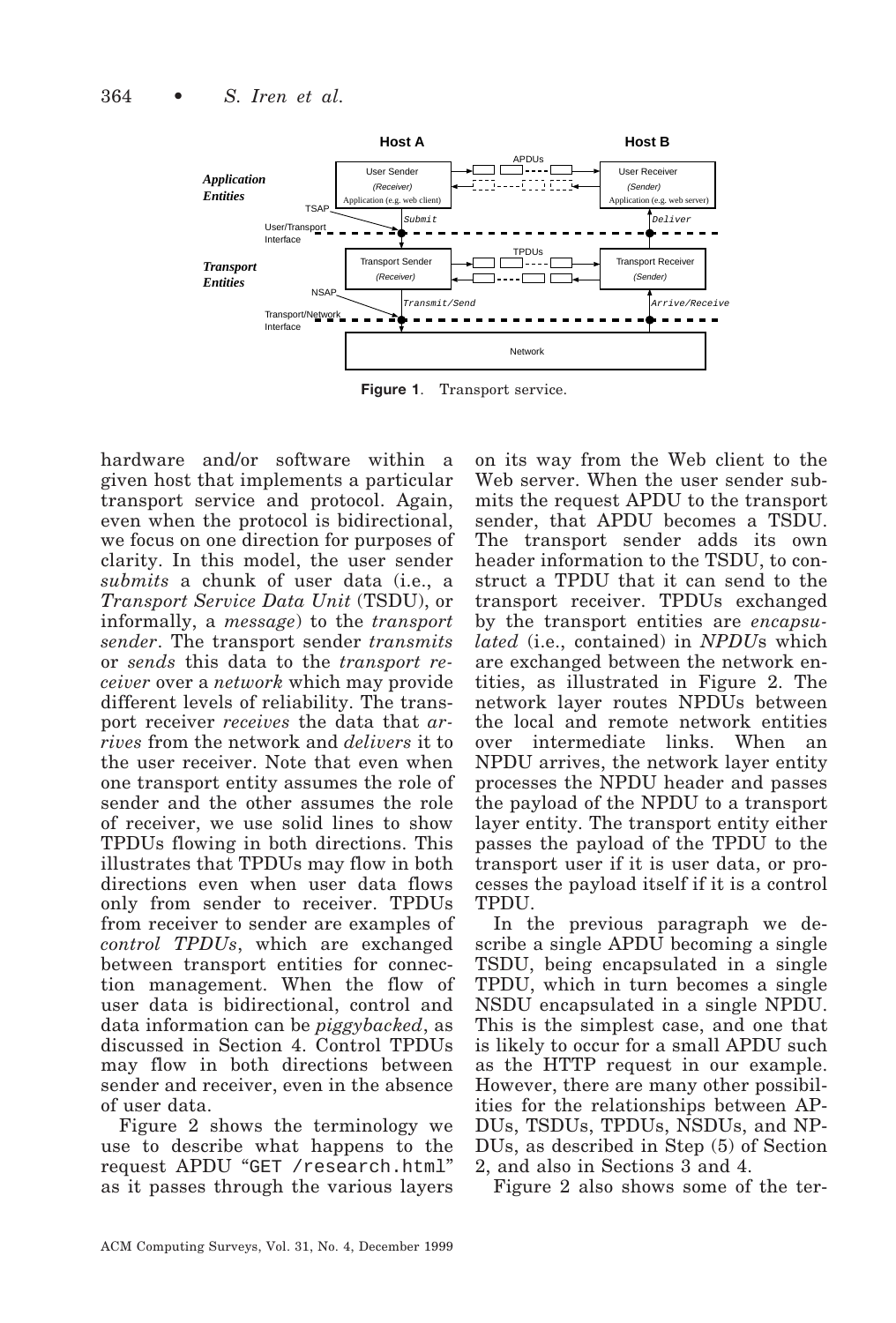

**Figure 2**. Relationship between Service Data Units (SDUs) and Protocol Data Units (PDUs).

minology commonly used in the Internet protocol suite to identify PDUs at various layers. TCP's PDUs are called *segments,* while IP's NPDUs are called *datagrams*. However, the Internet community's terminology can be confusing. For example, the term *packet* is often used informally to refer to both IP Datagrams (NPDUs) and TCP segments (TP-DUs). The term *datagram* can refer either to IP's NPDUs, or to the TPDUs of the User Datagram Protocol. To avoid such confusion, we make use of some OSI terms throughout the paper. Although some may criticize OSI terminology as being cumbersome, it often has the advantage of being more precise.

#### **2.4 Example TCP Connection, Step-by-Step**

Now let us consider the Web document retrieval example, one step at a time. This discussion omits many details; the purpose here is to provide a general understanding of the transport layer in the context of a well-known application.

- (1) You select "http://www.eecis. udel.edu/research.html" with your Web client.
	- —http indicates the application layer protocol to be used; more importantly from a transport layer perspective, it also implicitly indicates the *TCP port num-*

*ber* that will be used for the connection (80, in this case). Port numbers differentiate between multiple connection points on the same machine; for example, between servers for Web, File Transfer Protocol (FTP) and telnet (remote terminal) requests.

- —"www.eecis.udel.edu" indicates the host name to which a TCP connection is established. This is converted to the IP address 128.175.2.17 by the Domain Name System (which is outside the scope of this discussion). The combination of IP address and TCP port number (128.175.2.17, 80) represents what OSI calls a *TSAP address*. A TSAP (Transport Service Access Point) address identifies one endpoint of a communication channel between a process on a local machine, and a process on a remote machine.
- —"/research.html" is the file you are requesting; the Web client uses this to form the HTTP request (APDU) "GET /research.html" that must be sent to the Web server via TCP.
- (2) The Web client starts by making a *connection request* to the transport entity at (128.175.2.17, 80) by calling the connect() function. This causes the local-client TCP en-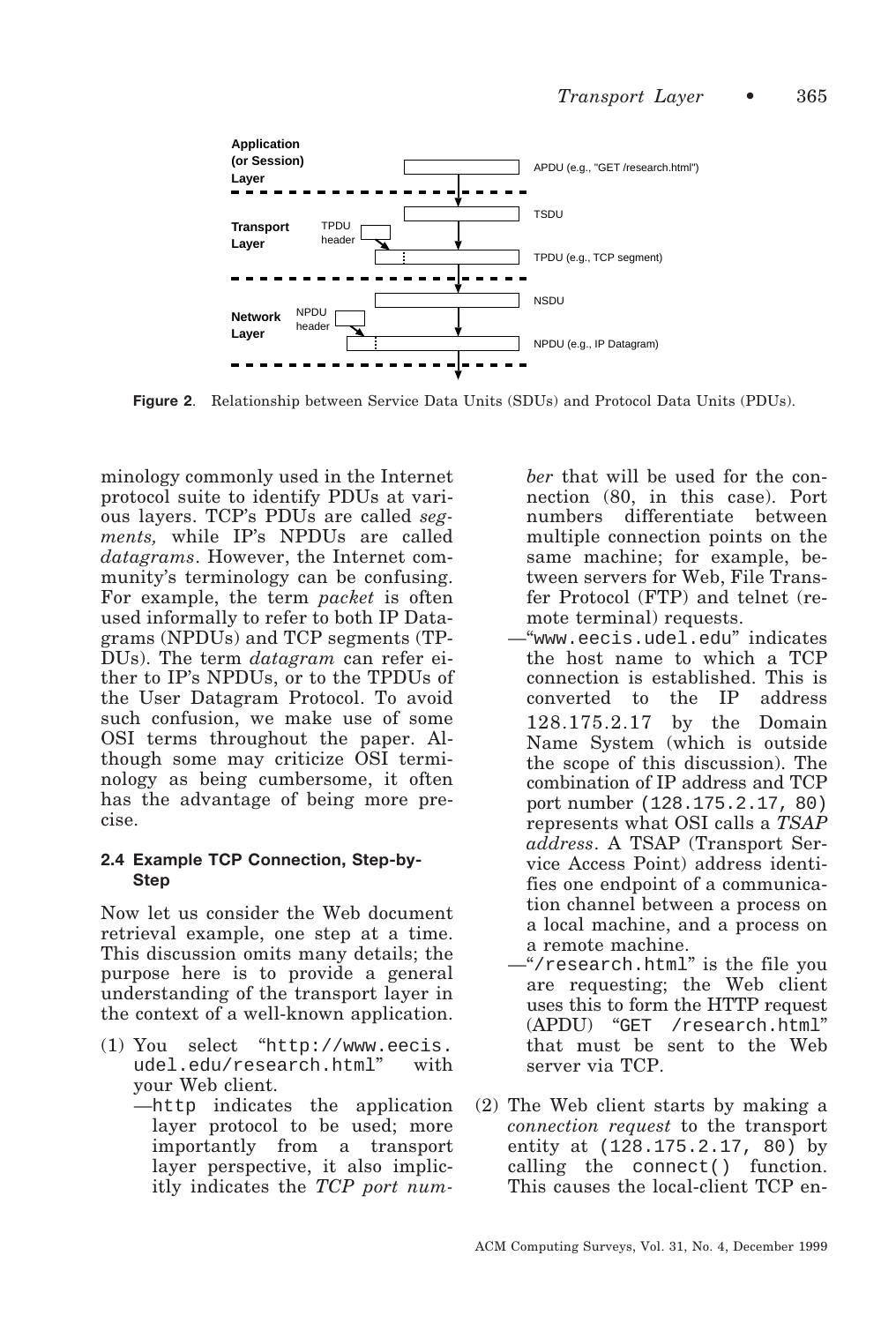tity (or simply, the "local TCP") to initiate a *3-way-handshake* with the remote-server TCP entity (or simply, the "remote TCP"). TPDUs are exchanged between the TCP entities to ensure reliable connection establishment, and to establish initial sequence numbers to be used by the transport layer (see Figure 3, and Section 4). If the 3-way-handshake fails, TCP notifies the application by returning an error code as the result of the connect() function; otherwise a success code is returned. In this way, TCP provides what OSI calls *confirmation* of the connect request.

- (3) Once the connect request is confirmed, the Web client submits a request to send data (in this case the APDU "GET /research.html"). The local TCP then sends this data — most likely, in a single TPDU. This TPDU (i.e., TCP segment) contains the service user's data (the TSDU), plus a transport layer header, containing (among other things) the negotiated initial sequence number for the data. The purpose of this sequence number is discussed in Step (2).
- (4) When the remote TCP receives the TPDU, the data "GET /re-TPDU, the data "GET /research.html" is buffered. It is delivered when the Web server does a read(). In OSI terminology, this delivery is known as a *data indication*. The remote TCP also sends back an *acknowledgment* (ACK) control TPDU to the local TCP. Acknowledgments inform the transport sender about TPDU arrivals (see Section 4).
- (5) The Web server then responds with the contents of "research.html". This file may be too large to be efficiently submitted to TCP in one write() call, i.e., one TSDU. If so, the Web server divides this APDU into multiple write() calls, i.e., multiple TSDUs. The remote TCP

then sends these TSDUs to the local TCP in multiple TPDUs, utilizing the service of the underlying network layer.

One interesting aspect of TCP is that the sizes of the TSDUs submitted by the transport entities may bear little or no relationship to the sizes of the TPDUs actually exchanged by TCP. TCP treats the flow of data from sender to receiver as a *byte-stream* and segments it in whatever manner seems to make best use of the underlying network service, without regard to TSDU boundaries. It delivers data in the same fashion; thus for TCP, the boundaries between APDUs, submitted TSDUs, TPDUs, and delivered TSDUs may all be different. Other transport services/protocols have a *message* orientation, meaning that they preserve the boundaries of TSDUs (see Section 3).

(6) Because the network layer (IP in this case) can lose or reorder NS-DUs, TCP must detect and recover from network errors. As the remote TCP sends the TPDUs containing the successive portions of the file "research.html", it includes a sequence number in each TPDU corresponding to the sequence number of the first byte in that TPDU relative to the entire flow of data from remote TCP to local TCP. The remote TCP also places a copy of the data in each TPDU sent into a buffer, and sets a timer. If this timer expires before the remote TCP receives a matching ACK TPDU from the local TCP, the data in the TPDU will be retransmitted in a new TPDU. In TCP, the data are tracked by individual byte-stream sequence numbers, and TPDUs retransmitted may or may not correspond exactly to the original TPDUs. The remote TCP also places a *checksum* in the TPDU header to detect bit errors introduced by noise or software errors in the network, data link and physical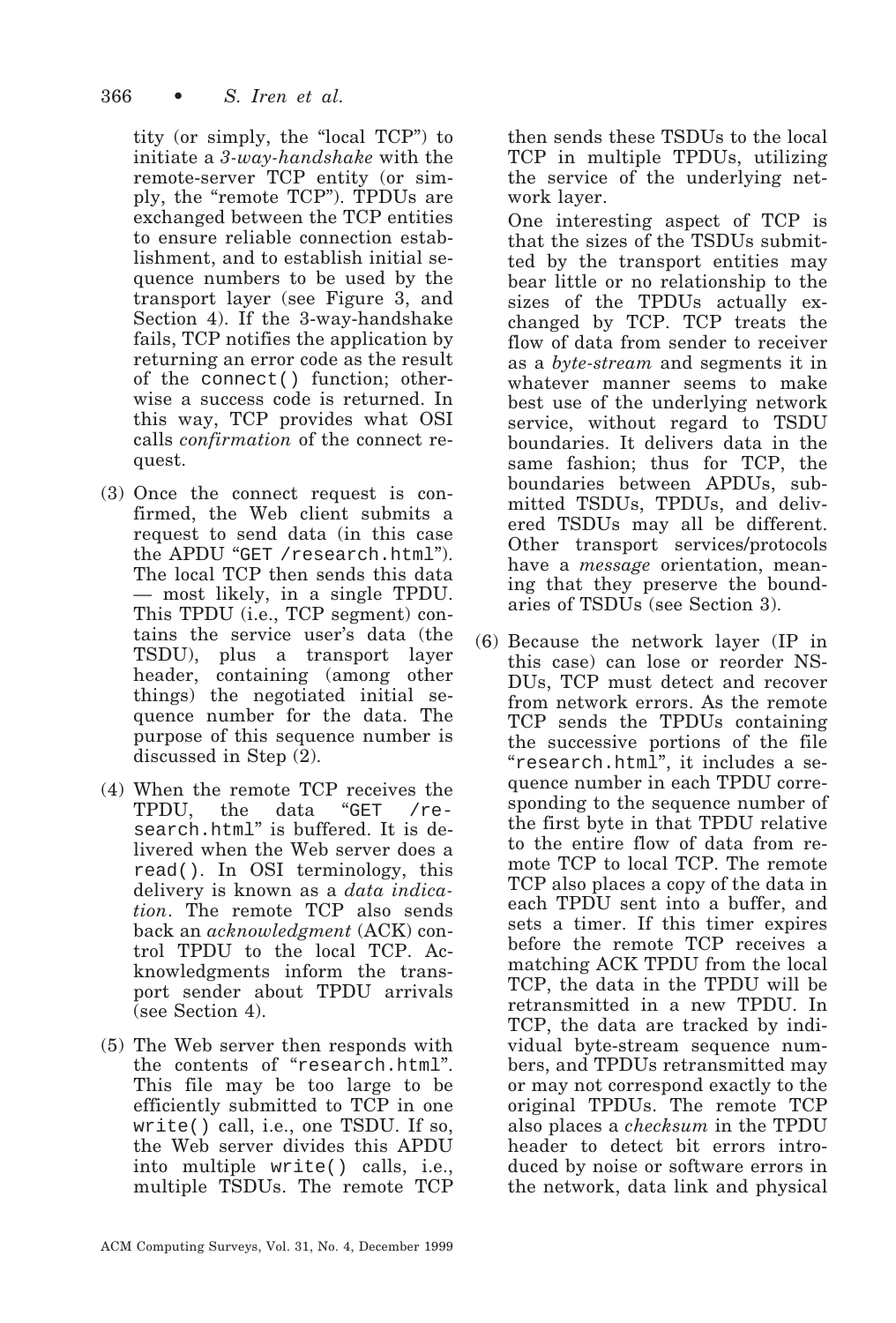- (7) As TPDUs are received by the local TCP, any TPDUs with checksum errors are discarded. The sequence numbers of the incoming TPDUs are checked to ensure that no pieces of the byte-stream are missing or have arrived out-of-order. Any out-of-order pieces will be buffered and reordered. As TPDUs arrive, the local TCP responds to the remote TCP with ACK TPDUs. If ACKs are lost, the remote TCP may send a TPDU which duplicates data sent in an earlier TPDU. The local TCP also discards any duplicate data that arrives. By detecting and recovering from loss, reordering, duplication and noise, the local and remote TCP entities cooperate to ensure reliable delivery of data. As pieces of the byte-stream arrive correctly, these will be buffered until the Web client requests them by doing read() calls. Each read() results in delivery of a TSDU to the Web client.
- (8) In general, a TCP connection is bidirectional, and either side may initiate the closing of the connection. However, in first-generation Web systems, the server initiates the close by calling the close() function after it sends the last piece of the file requested. In OSI terminology, this is called a *disconnect request*. TCP handles disconnect requests with a *4-way-handshake* procedure (shown in Figure 4) to ensure graceful termination without loss of data. The remote TCP responds to the server's disconnect request by sending a disconnect TPDU and waiting for an ACK TPDU. The local TCP signals the server's disconnect request to the client by returning "end-of-file" as the result of a client read() request. The client then responds with its own close() request; this causes another ex-

change of a disconnect TPDU and ACK. This procedure and other methods of connection termination are discussed in Section 4.3.4.

#### **2.5 What this example shows. . . and does not show**

From this example, we see that TCP provides a connection-oriented (CO) byte-stream, no-loss, no-duplicates, ordered transport service, and that its protocol is designed to operate on top of a lossy network service, such as IP datagram service [Postel 1981].

This example also shows a few aspects of communication between the user layer and the transport layer, and between peer entities. It illustrates one example of connection establishment, reliable data exchange, and connection termination. However, many aspects of this example were not discussed, such as flow control and congestion avoidance, piggybacking of ACKs, and roundtrip-time estimation, to name just a few.

Also, consider that in the case of a Web browser using TCP, the transport service is *reliable*, which means (among other things) that the transport service may not lose any TSDUs. This guarantee comes at the expense of potentially increased delay, since reliable delivery may require more TPDUs to be exchanged. Other transport services (for example, those used for audio or video transmission) do not provide reliability, since for some applications lower delay is more important than receiving every TSDU.

*Many* variations exist both in the type of service provided by the transport layer, and in the design of transport protocols. These variations are what make the transport layer so interesting! Sections 3 and 4 provide an overview of the most important of these variations.

#### **3. TRANSPORT SERVICE**

This section classifies the typical *service* provided by the transport layer (see Table I). A transport service abstracts a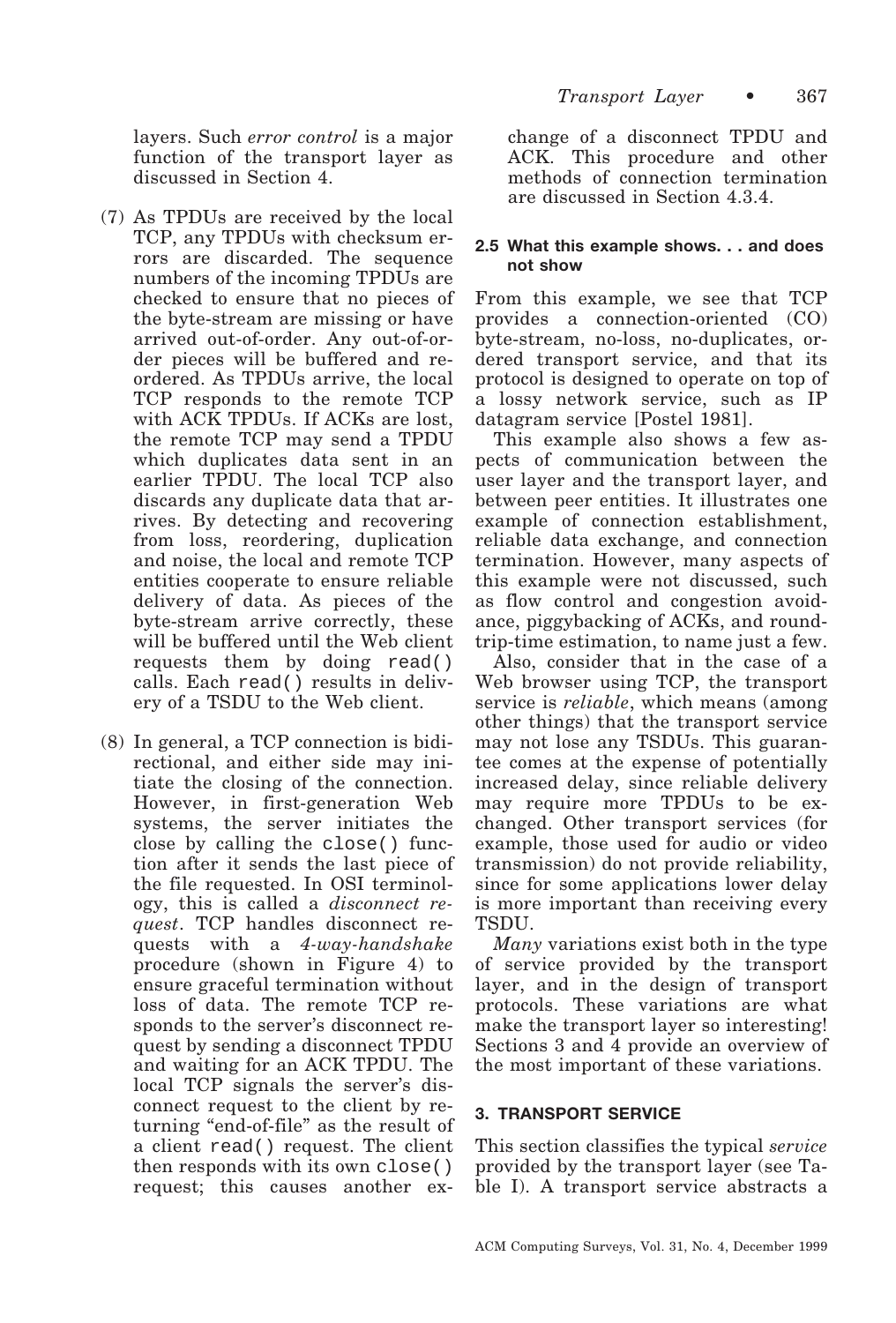**Table I**. Transport Service Features

| CO-message vs. CO-byte vs. CL                     |
|---------------------------------------------------|
| No-loss vs. Uncontrolled-loss vs. Controlled-loss |
| No-duplicates vs. Maybe-duplicates                |
| Ordered vs. Unordered vs. Partially-ordered       |
| Data-integrity vs. No-data-integrity vs. Partial- |
| data-integrity                                    |
| Blocking vs. Non-blocking                         |
| Multicast vs. Unicast                             |
| Priority vs. No-priority                          |
| Security vs. No-security                          |
| Status-reporting vs. No-status-reporting          |
| Quality-of-service vs. No-quality-of-service      |

set of functions that is provided to a higher layer. A *protocol*, on the other hand, refers to the details of how a transport sender and a transport receiver cooperate to provide that service. In defining a service, we treat the transport layer as a black box. In Section 4, we look at internal details of that black box.

One of the valuable contributions of the OSI Reference Model is its emphasis in distinguishing between service and protocol. This distinction is not well differentiated in the TCP/IP protocol suite where RFCs intermix service and protocol concepts, frequently in a confusing manner. As will be seen in Section 4, there are often several different protocol mechanisms that can provide a given service.

#### **3.1 CO-message vs. CO-byte vs. CL**

Transport services can be divided into two types: *connection-oriented* and *connectionless*. A connection-oriented (CO) service provides for the establishment, maintenance, and termination of a logical connection between transport users. The transport user generally performs three distinct phases of operation: connection establishment, data transfer, and connection termination. When a user sender wants to transmit some data to a remote user receiver by using a connection-oriented service, the user sender first explicitly asks the transport sender to open a connection to the remote transport receiver (*T-Connect*).

Once a connection is established, the user sender provides the transport sender with the data to be transmitted (*T-Data*). At the end of the data transfer, the user sender explicitly asks the transport sender to terminate the connection (*T-Disconnect*).

CO service itself has two variations: *message-oriented* and *byte-stream*. In the former, the user sender's messages (or what OSI calls *service data units* (SDUs)) have a specified maximum size, and message boundaries are preserved. When two 1*K* messages are submitted by a user sender, they are delivered to the user receiver as the same two distinct 1*K* messages, never for example as one 2*K* message or four .5*K* messages. TP4 is an example that provides message-oriented service. In byte-stream service as provided by TCP, the flow of data from user sender to user receiver is viewed as an unstructured sequence of bytes that flow in a FIFO manner. There is no concept of message (or message boundary or maximum message size) for the user sender. Data submitted by a user sender is appended to the end of the byte-stream, and the user receiver reads from the head of the byte-stream.

An advantage of byte-stream service is that it gives the transport sender flexibility to divide TSDUs in ways that make better use of the underlying network service. However, byte-stream service has been criticized because it does not deliver data to an application in meaningful units. A message-oriented service better preserves the semantics of each APDU down through the lower layers for so-called Application Level Framing [Clark and Tennenhouse 1990] (see Section 6). One research team notes that adaptive applications are much easier to develop if the unit of processing (i.e., APDU) is strongly tied to the unit of control (i.e., TPDU) [Dabbous and Diot 1995].

A connectionless (CL) service provides only one phase of operation: data transfer. There are no *T-Connect* and *T-Dis-*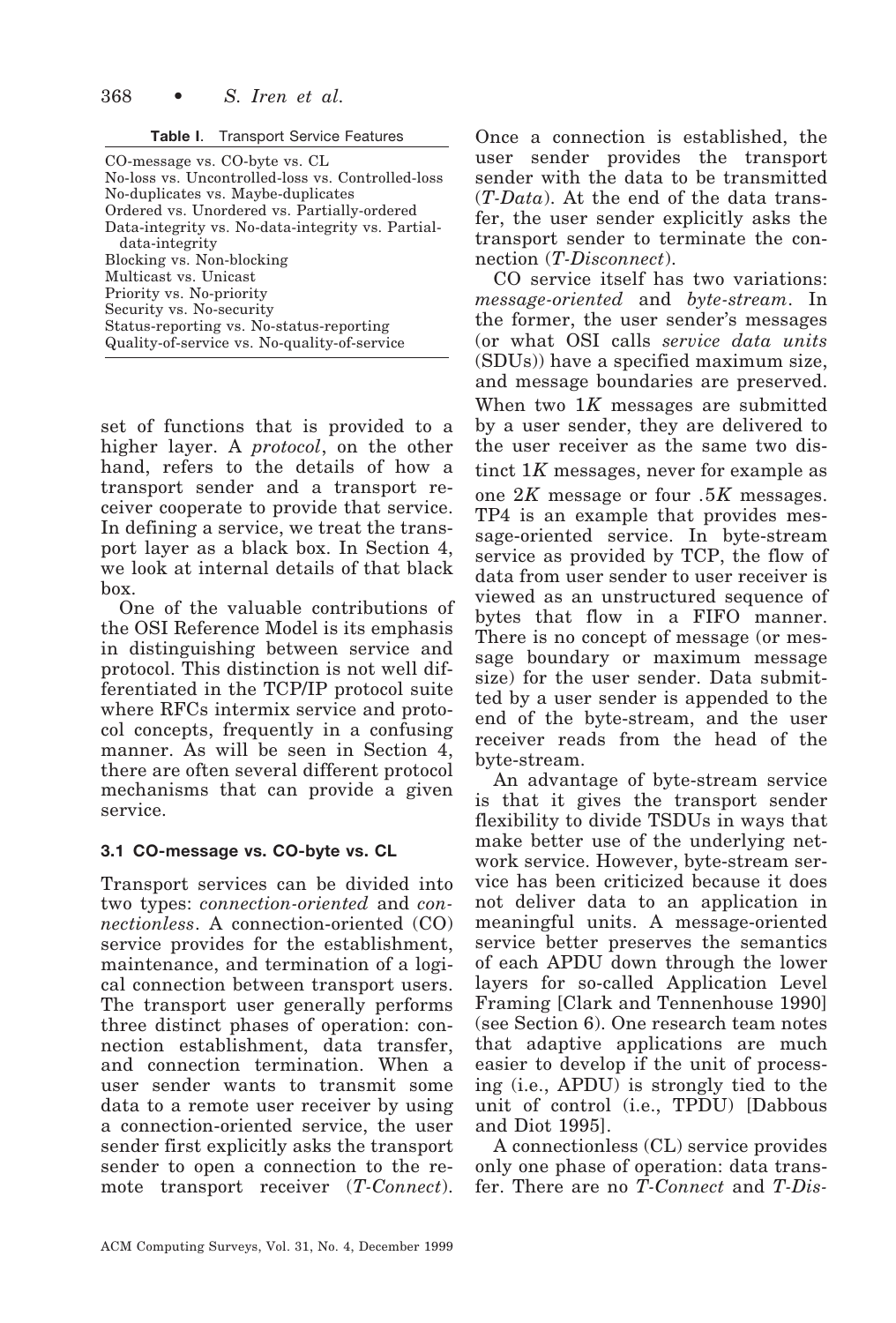*connect* primitives exchanged (either explicitly or implicitly) between a user sender and the transport sender. When the user sender has some data, it simply submits the data to the transport sender. As with CO-message service, in a CL service the user sender submits messages, and message boundaries are maintained. Messages submitted to a CL service as in UDP often are referred to as *datagrams*.

### **3.2 Reliability**

Unfortunately, the terms *reliable* and *unreliable* mean different things to different people. To avoid ambiguity in our definition, unless otherwise stated, a service is reliable if and only if it is all of the following (as defined below): *noloss*, *no-duplicates*, *ordered*, and *dataintegrity*. If even one feature is lacking, the service is unreliable.

3.2.1 *No-loss vs. Uncontrolled-loss vs. Controlled-loss*. There are three levels of delivery guarantee. A *no-loss* (or *atleast-once delivery*) service guarantees that for all data submitted to the transport sender by the user sender, one of two results will occur. Either (1) the data is delivered<sup>2</sup> to the user receiver, or (2) the user sender is notified that some data may not have been delivered. It never occurs that a user sender believes some data was delivered to the user receiver when in fact it was not. For example, TCP provides a no-loss service using disconnection as a means of notifying a user sender that data may not have been delivered.<sup>3</sup>

An *uncontrolled-loss* (or *best-effort*) service does not provide the above assurance for any of the data. For example, UDP provides an uncontrolled-loss service. Any data submitted to UDP by a user sender may fail to be delivered to the user receiver without the user sender being notified. Analogously, the default service of the United States Postal Service is an uncontrolled-loss service. A user sender may not be notified if a letter is not delivered to the user receiver.

A *controlled-loss* service lies in between no-loss and uncontrolled-loss. Loss may occur, but there is control over the degree of loss. Several variations of a controlled-loss service are possible. For example, a user sender might request different loss levels for different messages. The *k*-XP protocol [Amer et al. 1997; Marasli et al. 1996] supports three controlled-loss service classes:

- reliable messages will be retransmitted (if needed) until successfully delivered to the user receiver;
- partially reliable messages will be retransmitted (if needed) at most *k* times and then dropped if unsuccessful, where *k* is a user sender parameter; and
- unreliable messages will be transmitted only once.

In the TRUMP protocol [Golden 1997], a user sender assigns a time limit to each message. The transport layer does its best to deliver the message before the time limit; if unsuccessful, the message is discarded.

3.2.2 *No-duplicates vs. Maybe-duplicates*. A *no-duplicates* (or *at-most-once delivery*) service (e.g., TCP) guarantees that all data submitted to the transport sender will be delivered to the user receiver at most once.

A *maybe-duplicates* service (e.g., UDP) does not provide the above guarantee. Efforts by the protocol may or may not be made to avoid delivering duplicates, but delivery of duplicates may occur nevertheless.

<sup>2</sup> Depending on the data-integrity service defined in Section 3, delivered data may or may not contain bit errors.

<sup>3</sup> Strictly speaking, for the most common TCP API, namely the Berkeley Sockets API, this is only true if the application specifies the *SOLINGER* socket option; by default, it is possible for a TCP connection to lose data without notifying the application during connection teardown [Stevens 1998].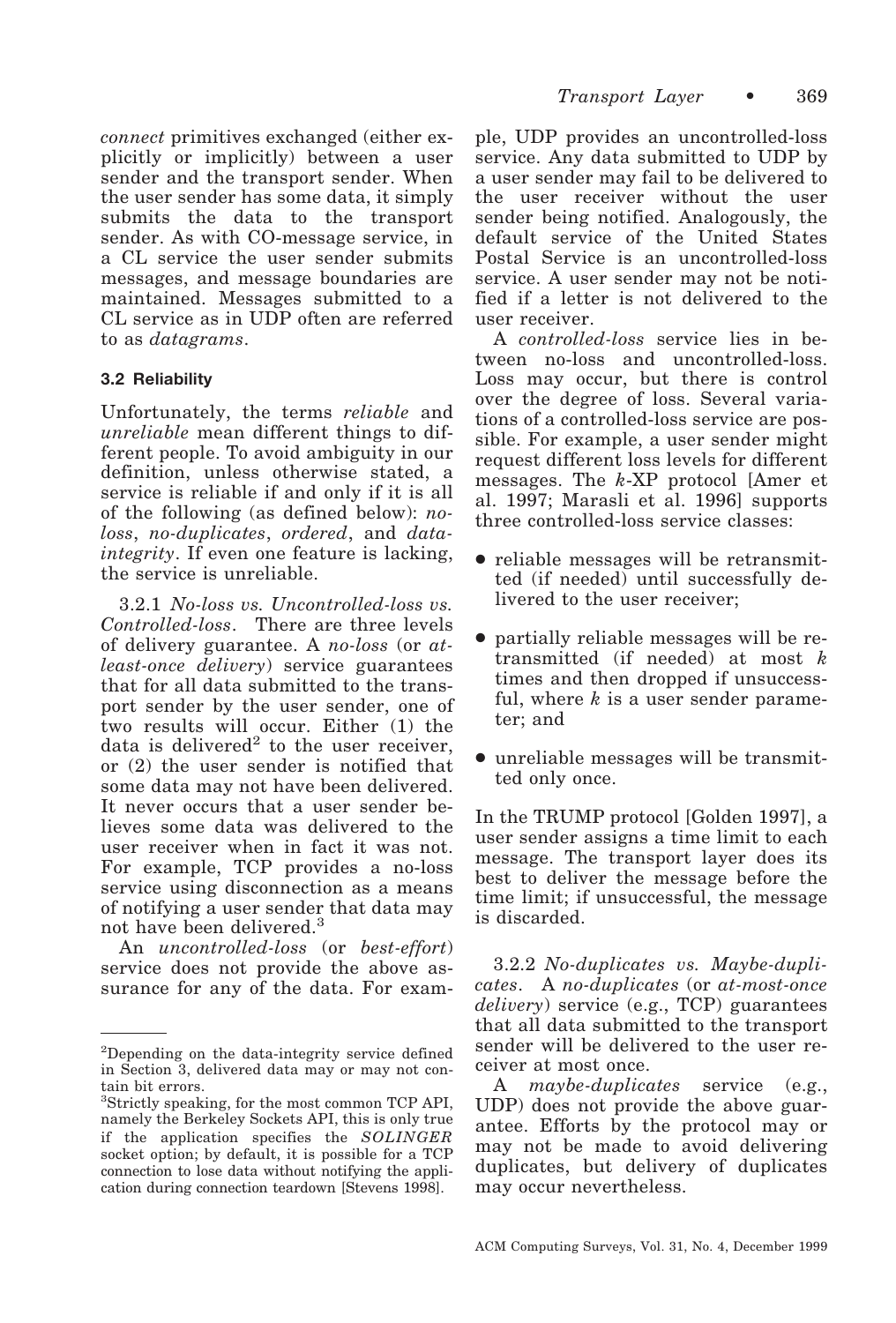3.2.3 *Ordered vs. Unordered vs. Partially-ordered*. An *ordered* service (e.g., TCP) preserves the user sender's submission order of data when delivering it to the user receiver. It never occurs that a user sender submits two pieces of data, first *A*, then *B*, and *A* is delivered *after B* is delivered.

An *unordered* service (e.g., UDP) does not provide the guarantee above. While the service may try to preserve the order of data when delivering it to the user receiver, no guarantee of preservation-of-order is made.

A *partially-ordered* service guarantees to deliver pieces of data in one of a set of permitted orders as predefined by a partial order relation agreed upon by the user sender and user receiver. Partially-ordered service is useful for applications such as multimedia communication or distributed databases where delivery of some objects is constrained by others having been delivered, yet independent of certain other objects arriving [Connolly et al. 1994]. POC is an example protocol providing partially-ordered service [Conrad et al. 1996].

3.2.4 *Data-integrity vs. No-data-integrity vs. Partial-data-integrity*. A *data-integrity* service ensures with *high probability* that all data bits delivered to a user receiver are identical to those originally submitted. The actual probability achieved in practice depends on the strength of the error detection method. Good discussions of error detection methods can be found in Lin and Costello [1982], and McNamara [1998]. TCP uses a 16-bit checksum for dataintegrity; its goodness is evaluated in Partridge et al. [1995].

A *no-data-integrity* service does not provide any guarantees regarding bit errors. Any number of bit errors may occur in the delivered data. UDP may or may not be configured to use a checksum; in the latter case, UDP provides a no-data-integrity service.

A *partial-data-integrity* service allows a controlled amount of bit errors in delivered data. This service may be acceptable as a means of achieving higher throughput. A real-time multimedia application might request the transport receiver to tolerate certain levels of bit errors when errored data could be useful to the user receiver [Han and Messerschmitt 1996]. For example, a Web browser retrieving an image might prefer to progressively display a partially damaged image while waiting for the retransmission and delivery of the correct data (assuming the decompression algorithm can process damaged image data.)

3.2.5 *Remarks on Reliability and CO vs. CL*. Note that all four aspects of reliability — loss, duplicates, order, and data-integrity — are *orthogonal*; they are independent functions. For example, *ordered service* does not imply *no-loss service*; some portion of the data might get lost while the data that is delivered is guaranteed to be in order.

A wide range of understanding (i.e., confusion) exists in the relationship between a service being CO or CL and whether or not it is reliable. These two services are orthogonal, yet so many people presume a CO service is reliable. Why? In the past when the number of available services and protocols was smaller, and applications were fewer and less diverse in their service needs, reasoning about connections and reliability was simple:

| Whereas:   | TCP service is CO and TCP<br>service is reliable,          |
|------------|------------------------------------------------------------|
|            | Whereas: TP4 service is CO and TP4<br>service is reliable, |
| Whereas:   | X.25 service is CO and X.25<br>service is reliable,        |
| Therefore: | $CO$ service $\equiv$ reliable ser-<br>vice.               |
| Whereas:   | UDP service is CL and<br>UDP service is unreliable,        |
| Therefore: | $CL$ service $\equiv$ unreliable<br>service.               |
|            |                                                            |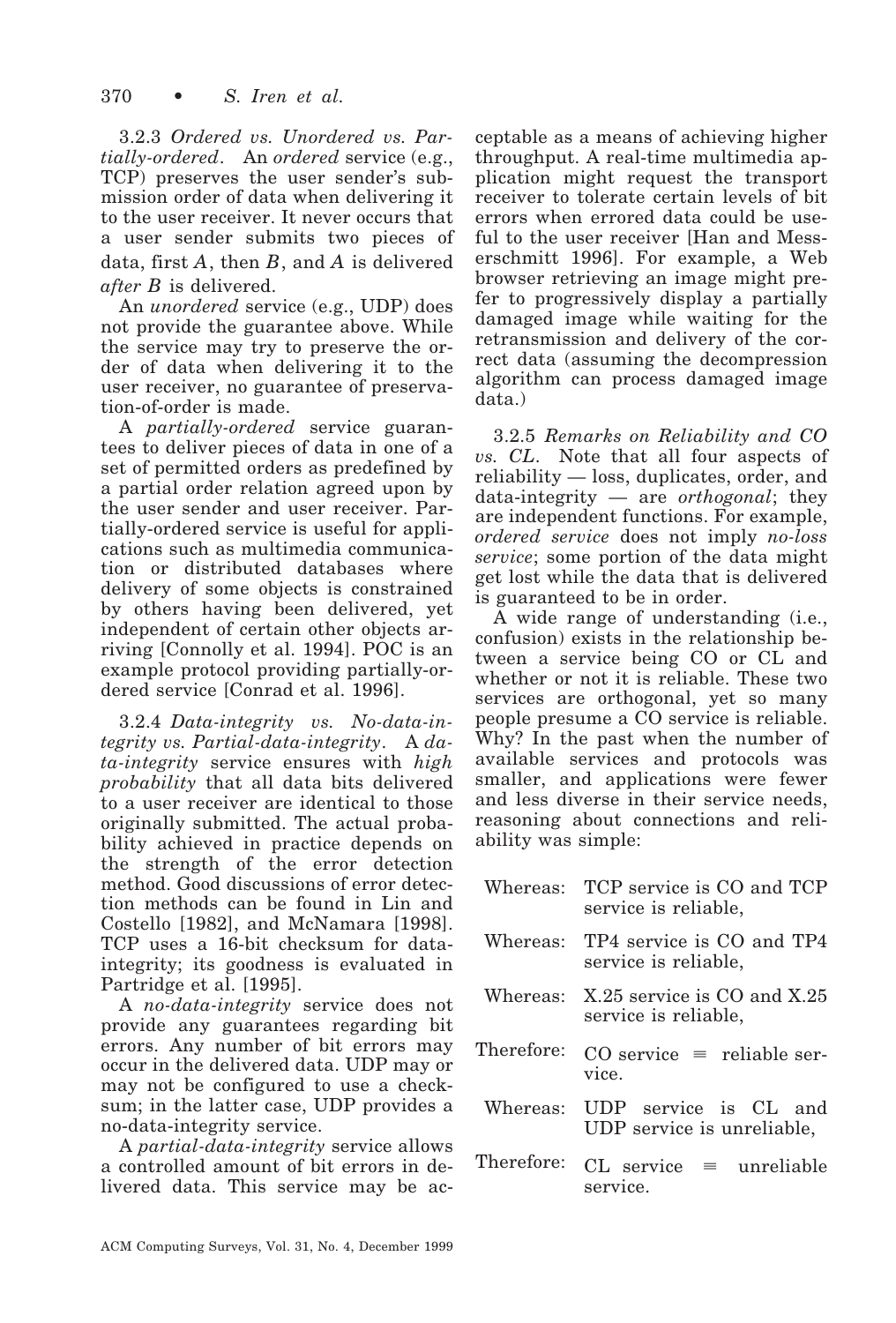We emphasize that **these equivalences do not hold!** It is quite reasonable to design a transport layer providing CO service that is not reliable (e.g., provides controlled-loss rather than noloss service, or unordered rather than ordered service), say to support besteffort compressed-image transmission [Amer et al. 1999; Iren and Amer 2000; Iren 1999]. Similarly, a transport layer can provide a CL service that is reliable if an underlying network layer is reliable.

#### **3.3 Blocking vs. Non-Blocking**

A *blocking* service ensures that the transport layer is not overwhelmed with incoming data. In this case, a user sender submits data to the transport sender and then waits for the transport sender to signal that the user sender can resume processing. A blocking service provides flow control between user sender and transport sender.

A *non-blocking* service allows the user sender to submit data and continue processing without awaiting the transport sender's ok. A non-blocking service does not take into account the transport layer's buffering capabilities, or the rate at which the user receiver consumes data. The user sender submits data at any rate it chooses, possibly resulting in either data loss or notification to the user sender that data cannot be submitted right now.

Of the many transport protocols surveyed, all could potentially provide blocking or non-blocking service depending on their API; one can therefore argue that this service feature is an implementation decision, not an inherent feature of a given transport layer. (Note that the term "blocking" as used here has no relationship to its use in Section 4.9.)

#### **3.4 Multicast vs. Unicast**

A *multicast* service enables a user sender to submit data, a copy of which will be delivered to *one or more* user

receiver(s). Applications such as realtime news and information broadcasting, teleconferencing, and remote collaboration can take advantage of a multicast service to reach multiple destinations. Depending on the reliability of the service, delivery to each user receiver may be no-loss vs. uncontrolledloss vs. controlled-loss, no-duplicates vs. maybe-duplicates, etc. The use of a multicast service influences many of the protocol features to be discussed in Section 4.

A *unicast* service limits the data submitted by a user sender to be delivered to *exactly one* user receiver.

(As stated earlier, although the tables in the appendix indicate which protocols surveyed offer multicast service, this paper does not survey or discuss multicast protocols.)

#### **3.5 Priority vs. No-priority**

A *priority* service enables a user sender to indicate the relative importance of various messages. A user of priority service may expect higher priority data to be delivered sooner, if possible, than lower priority data, even at the expense of slowing down data submitted earlier. When combined with uncontrolled-loss or controlled-loss service, a priority service may drop lower priority data when necessary, thereby allowing the delivery of higher priority data with smaller delay and/or higher probability. Priority also may be passed down to a network service if it has a notion of priority, such as IP's type of service field.

In OSI, priority service is provided in the form of *expedited data* and the priority QoS parameter (see Section 3). Expedited data is an entirely separate data flow that is not subject to normal data flow control.

A *no-priority* service does not allow a user sender to differentiate the importance of classes of data.

Despite common misconceptions to the contrary, TCP's *urgent data* service is neither a priority service nor an expedited data service. The Berkeley Sock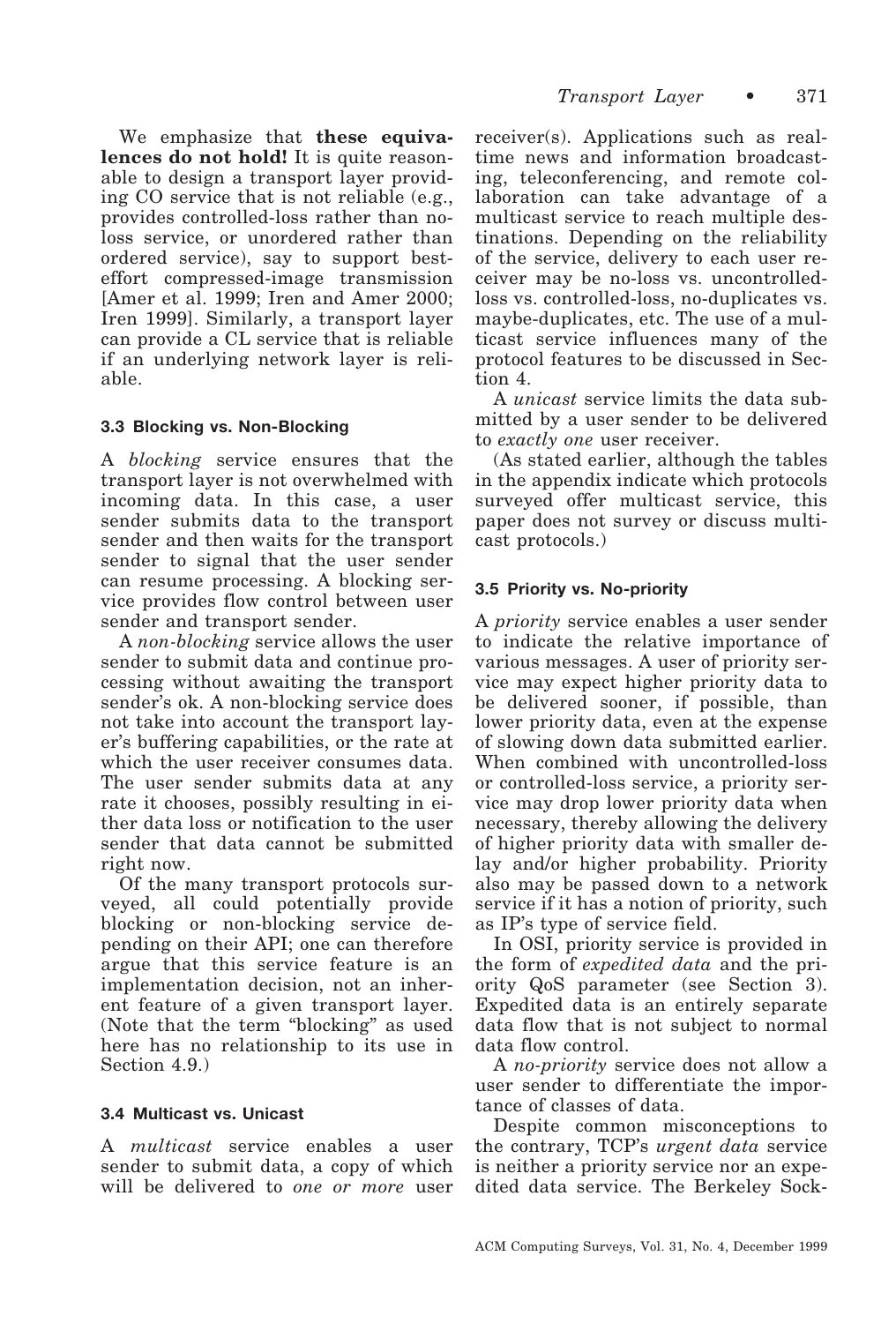ets API provides access to this service via what it calls *out-of-band* data. However, this is misleading, since data sent in urgent mode is *not* expedited, sent out-of-band, or sent with higher priority. Rather, TCP urgent mode is a service by which the user sender (i.e., an application) marks some portion of the byte-stream as needing special treatment by the user receiver. Thus, *signaling* the presence of urgent data and *marking* its position in the data stream are the only aspects that distinguish the delivery of urgent data from the delivery of all other TCP data; for all other purposes, urgent data is treated identically to the rest of the TCP byte-stream. The user receiver must read every byte of data exactly in the order it was submitted regardless of whether or not urgent mode is used.

### **3.6 Security vs. No-security**

A *security* service (e.g., TP4) provides one or more security functions such as: authentication, access control, confidentiality, and integrity [ISO 1989]. *Authentication* is the verification of user sender's and user receiver's identities. *Access control* checks a user's permission status before allowing the use of different resources. *Confidentiality* guarantees that only the intended user receiver(s) can decode and understand the user sender's data; no other user receiver can understand the data's content. Finally, *integrity*<sup>4</sup> detects (and sometimes recovers from) any modification, insertion, deletion, or replay of transport sender's data. *Secure routing* also has been noted as a security service [Stallings 1997]. This service guarantees that while going from user sender to user receiver, data will only pass through secure links and secure intermediate routers.

A *no-security* service does not provide any of the above security functions. TCP currently provides no-security-service,

although some discussion is underway to include security features in a future generation.

### **3.7 Status-reporting vs. No-statusreporting**

A *status-reporting* service allows a user sender to obtain specific information about the transport entity or its connections. This information may allow the user sender to make better use of the available service. Some information that a status reporting service might provide are: performance characteristics of a connection (e.g., throughput, mean delay), addresses (network, transport), current timer values, or the state of the protocol machine supporting a connection.

A *no-status-reporting* service does not provide any information about the transport entity and its connections.

A distinction can be made between status-reporting and QoS monitoring as, for example, in applications based on the Real-time Transport Protocol (RTP). Although QoS monitoring provides some of the information listed in the above definition (delay, throughput), it provides no information on the protocol's internal structure such as state information, timer values, etc. Status-reporting service provides explicit interactions between a user and its transport entity. In QoS monitoring, there are no such explicit interactions.

Of the protocols surveyed, only TCP provides anything resembling status-reporting service. When TCP's *Socket Debug Option* is enabled, the kernel maintains for future analysis a trace record of what happens on a connection [Stevens 1994]. Status-reporting is a valuable service that designers should consider incorporating into their protocol implementations.

### **3.8 Quality-of-service vs. No-quality-ofservice**

A transport layer that provides *Quality of Service* (QoS) allows a user sender to

<sup>4</sup> See Section 3.2.4 for a slightly different usage of integrity.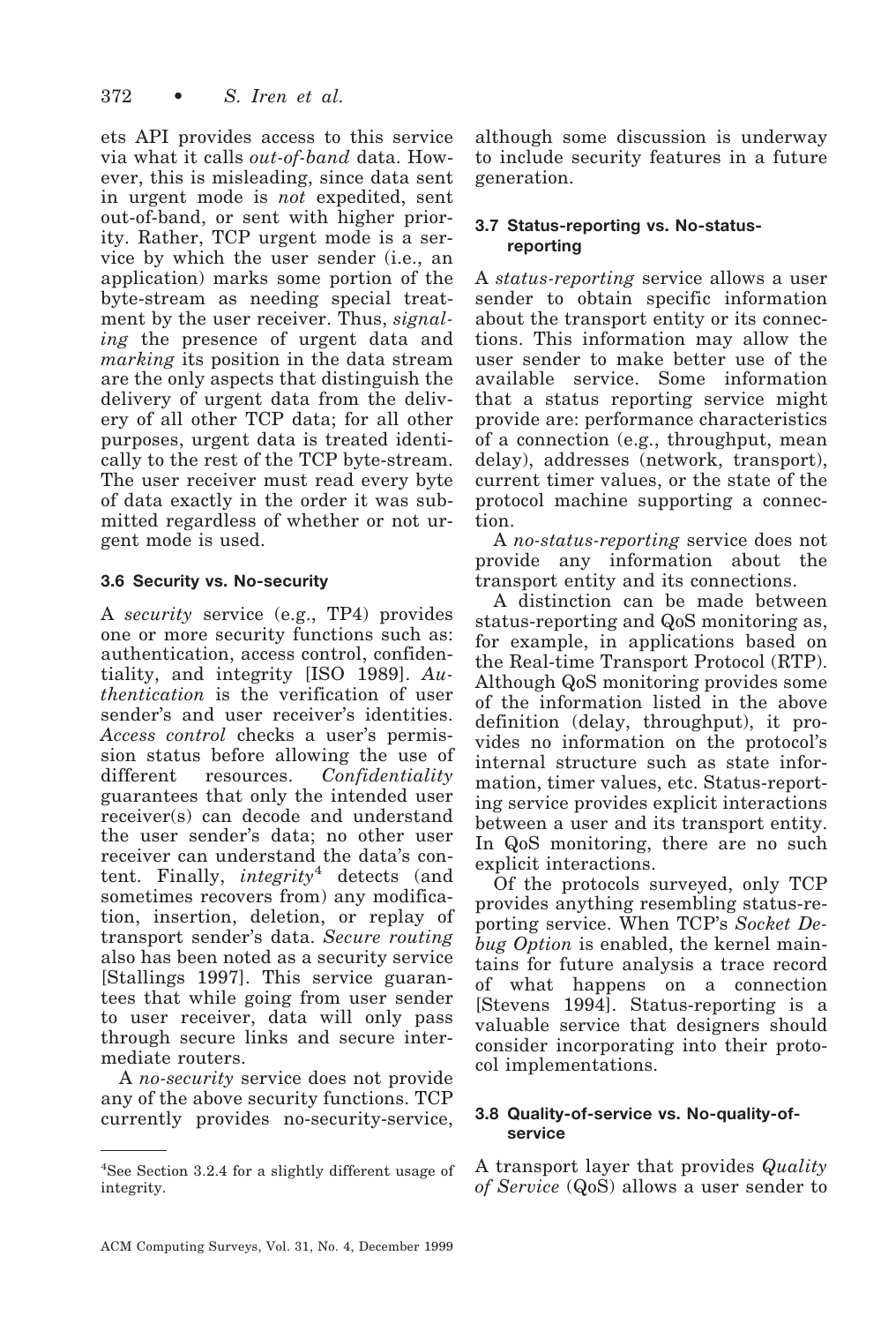specify the quality of transmission service desired. The protocol then presumably optimizes network resources to provide the requested QoS. Since the underlying network places limits on the service that can be provided by the transport protocol, a user sender should recognize two facts: (1) depending on the underlying network's capabilities, a transport protocol will have varying degrees of success in providing the requested QoS, and (2) there is a trade-off among QoS parameters such as reliability, delay, throughput, and cost of service [Marasli et al. 1996].

Transport QoS is a broad and complicated issue. No universally accepted list of parameters exists, and how the transport layer should behave for a desired QoS under different circumstances is unclear. The ISO Transport Service [ITU-T 1995c] defines a number of possible performance QoS parameters that are negotiated during connection establishment. User senders can specify (sustained) target, acceptable, and minimum values for various service parameters. The transport protocol examines these parameters, and determines whether it can provide the required service; this depends in part on the available network service. ISO specifies eleven QoS parameters:

- *Connection Establishment Delay* is the maximum acceptable time between a transport connection being requested and its confirmation being received by the user sender.
- *Connection Establishment Failure Probability* is the probability a connection cannot be established within the maximum connection establishment delay time due to network or internal problems.
- *Throughput* is the number of bytes of user sender data transferred per unit time over some time interval.
- *Transit Delay* is the elapsed time between a message being submitted by

a user sender and being delivered to the user receiver.

- *Residual Error Rate* is the ratio of incorrect, lost, and duplicate TSDUs to the total number of TSDUs that were sent.
- *Transfer Failure Probability* is the ratio of total transfer failures to total transfer samples observed during a performance measurement.
- *Connection Release Delay* is the maximum acceptable time between a transport user initiating release of a connection and the actual release at the peer transport service user.
- *Connection Release Failure Probability* is the fraction of connection release attempts that did not complete within the agreed upon connection release delay interval.
- *Protection* is used by the user sender to specify interest in having the transport protocol provide protection against unauthorized third parties reading or modifying the transmitted data.
- *Priority* allows a user sender to specify the relative importance of transport connections. In case of congestion or the need to recover resources, lower-priority connections are degraded or terminated before the higher-priority ones.
- *Resilience* is the probability that the transport protocol itself will spontaneously terminate a connection due to internal or network problems.

A transport layer that provides *No-Quality-of-Service* (No-QoS) does not allow a user sender to specify desired quality of transmission service.

The original definitions of TP0 and TP4 support QoS service, however, only recently have the lower layers of networks matured sufficiently for the community to consider transport layer QoS handling. The ATM environment supports only two QoS parameters: (sus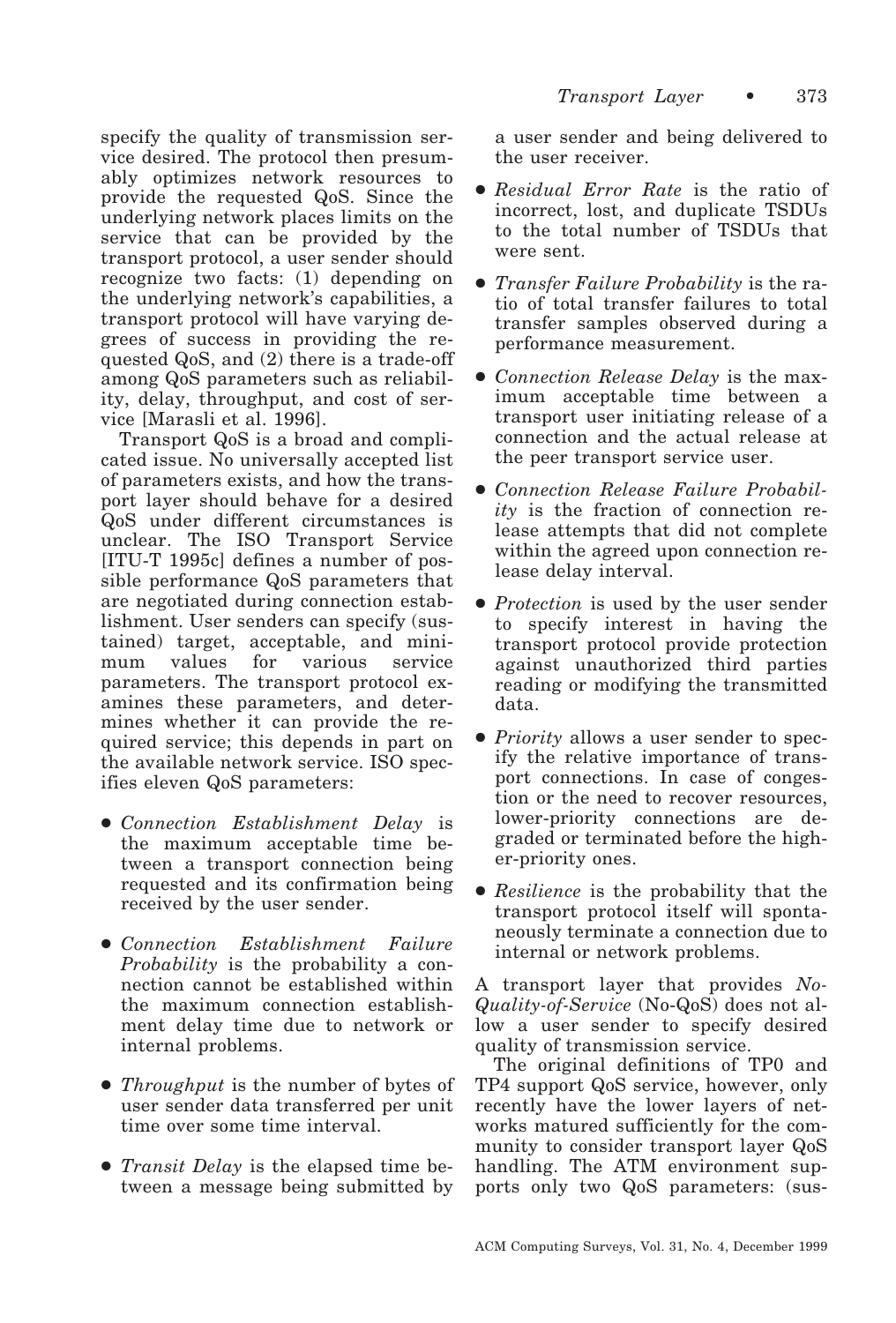tained) target, acceptable, and minimum throughput and transit delay [ITU-T 1995a]. Within the Internet IETF community, much work is ongoing to create an integrated services (INT-SERV) QoS control framework so that the TCP/IP suite can provide more than its current no-QoS service. While not itself a transport protocol, RSVP [Braden et al. 1997] sits on top of IP. RSVP allows a host to request specific qualities of service from the network. A request may refer to a single path in the case of unicast or multiple paths in the case of multicast. General QoS parameters supported by the INTSERV framework are defined in Shenker and Wroclawski [1997]. Requests result in reserved resources by individual network elements (i.e., subnets, IP routers) along the path. Thus far use of RSVP has been defined to provide two kinds of Internet QoS: controlled load [Wroclawski 1997] and guaranteed [Shenker et al. 1997].

## **4. TRANSPORT PROTOCOL FEATURES**

The previous section describes general features of transport layer service. This section focuses on internal transport layer mechanisms that provide this service. It is important to understand that almost every service can be accomplished by several different protocols.

#### **4.1 Connection-oriented vs. Connectionless**

Not only can a service be classified CO or CL, so too can a protocol that provides either service. The distinction depends on the establishment and maintenance of *state information*, a record of characteristics and events related to the communication between the transport sender and receiver. Perhaps the most important piece of state information is the sequence number that identifies a TPDU. Consistent viewpoints of the sequence numbers used by transport sender and transport receiver are required for reliable data transfer. Choosing an initial value for the sequence number can be hazardous, particularly when two transport entities close and immediately reopen a connection (see Section 4.4.7).

A transport protocol is *CO* (e.g., TCP) if state information is maintained between transport entities. Typically, a CO protocol has three phases: connection establishment, data transfer, and connection termination. In the connection establishment phase, state information is initialized either explicitly by exchanging control TPDUs, or implicitly with the arrival of first data TPDU. During a connection's lifetime (i.e., data transfer phase), state information is updated to reflect the reception of data and control PDUs (e.g., ACKs). When both transport entities agree to terminate the connection, they discard the state information. Note the distinction between a CO service and a CO protocol. A CO service entails a three phase operation to establish a logical connection between transport *users*. A CO protocol entails a three phase operation to maintain state information between transport *entities*.

If no state information is maintained at the transport sender and receiver, the protocol is *CL*. A CL protocol is based on individually self-contained units of communication often called *datagrams* that are exchanged independently without reference to each other or to any shared state information. Each datagram contains all of the information that the receiving transport entity needs to interpret it.

## **4.2 Transaction-oriented**

Transaction-oriented protocols attempt to optimize the case where a user sender wishes to communicate a single APDU (called a request) to a user receiver, who then normally responds with a single APDU (called a response). Such a request/response pair is called a transaction.

A transaction-oriented transport protocol attempts to provide *reliable* ser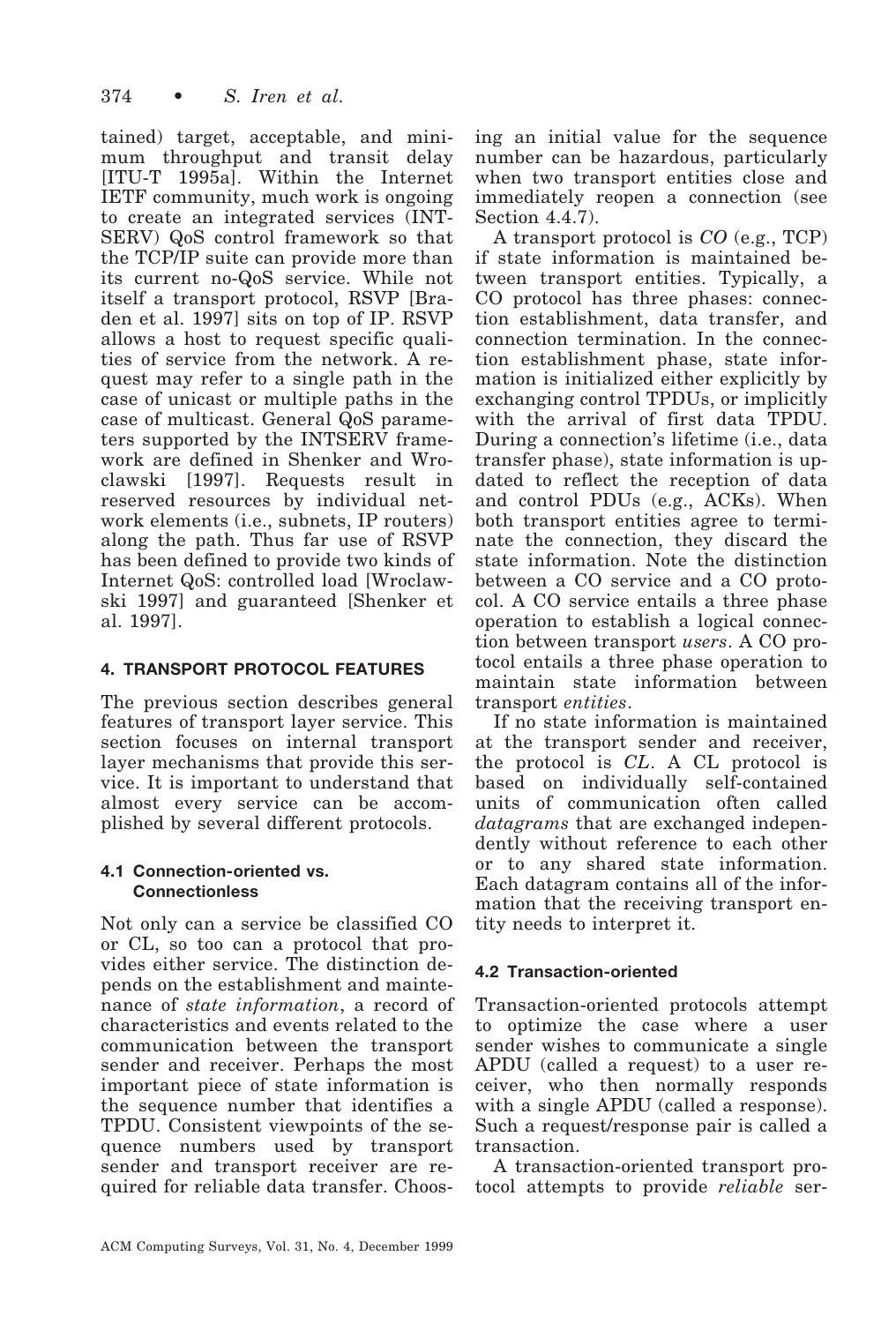vice for transactions with as few TPDUs as possible, ideally only one for the request and one for the response. This is done by trying to minimize overhead for connection establishment. Transactions share the following characteristics [Braden 1992a]: an asymmetrical model (i.e., client and server), simplex data transfer, short duration, low delay, few data TPDUs, message orientation, and the need for no-duplicates service. Examples of transaction-oriented protocols include VMTP and T/TCP, a backwards compatible TCP extension.

#### **4.3 CO Protocol Features**

The following subsections refer only to CO protocols.

4.3.1 *Signaling*. *Signaling* is the exchange of control (i.e., state) information between transport entities for managing a connection.<sup>5</sup> Signaling is used to establish and terminate a connection and to exchange communication system parameters. Signaling can be accomplished *in-band*, where control information and user data are multiplexed on the same connection, or *out-of-band*, where separate connections are used. In-band signaling (e.g., TCP) is generally more suitable for applications that require short-lived connections (e.g., transaction-oriented communications). The extra overhead incurred for managing two bands is avoided, and small amounts of user data can be transmitted during the signaling operation.

Out-of-band signaling (e.g.,  $TP++$ ) is desirable for high-speed communication systems. It avoids the overhead of separating signaling information from user data by doing so below the transport layer. Out-of-band signaling can support transporting more than one kind of data over a connection, thereby facilitating operations involving third parties, for example, a server validating security information, or billing.

4.3.2 *Unidirectional vs. Bidirectional*. In a *unidirectional* connection (e.g., NETBLT, VMTP) data flows only in one direction at a time (half duplex). That is, while one transport entity is sending data, the other may not send data in the reverse direction. Each transport entity can assume the role of transport sender or transport receiver, but not both simultaneously.

In a *bidirectional* connection (e.g., TCP), both transport entities simultaneously assume the roles of transport sender and transport receiver, thereby allowing full duplex data flow.

4.3.3 *Connection Establishment*. Three modes of connection establishment are shown in Figure 3. The cost associated with connection establishment can be amortized over a connection's lifetime. For short-lived connections which result from transactionoriented applications, this cost can be significant. Therefore, protocols for short-lived connections have been designed using a timer-based connection establishment and termination mechanism. For longer connections and when avoiding false connections is important, 2-way or 3-way *handshake* mechanisms are needed. A handshake involves the explicit exchange of control TPDUs.

In *implicit* connect, the connection is open as soon as the first TPDU is sent or received. The transport sender starts transmitting data without any explicit connection verification by the transport receiver. Further data TPDUs can be sent without receiving an ACK from the transport receiver. Implicit connections can provide reliable service only if the protocol definition guarantees that delayed TPDUs from any previously closed connection cannot cause a false open. T/TCP [Braden 1994] achieves this via connection-unique identifiers and timer-based connection termination.

In *2-way-handshake* connect (e.g., APPN, SSCOP/AAL5), a *CR-TPDU* (Connection Request) and a *CC-TPDU* (Connection Confirm) are exchanged to

<sup>5</sup> While in some cases data may be exchanged, signaling generally refers to exchanging control info.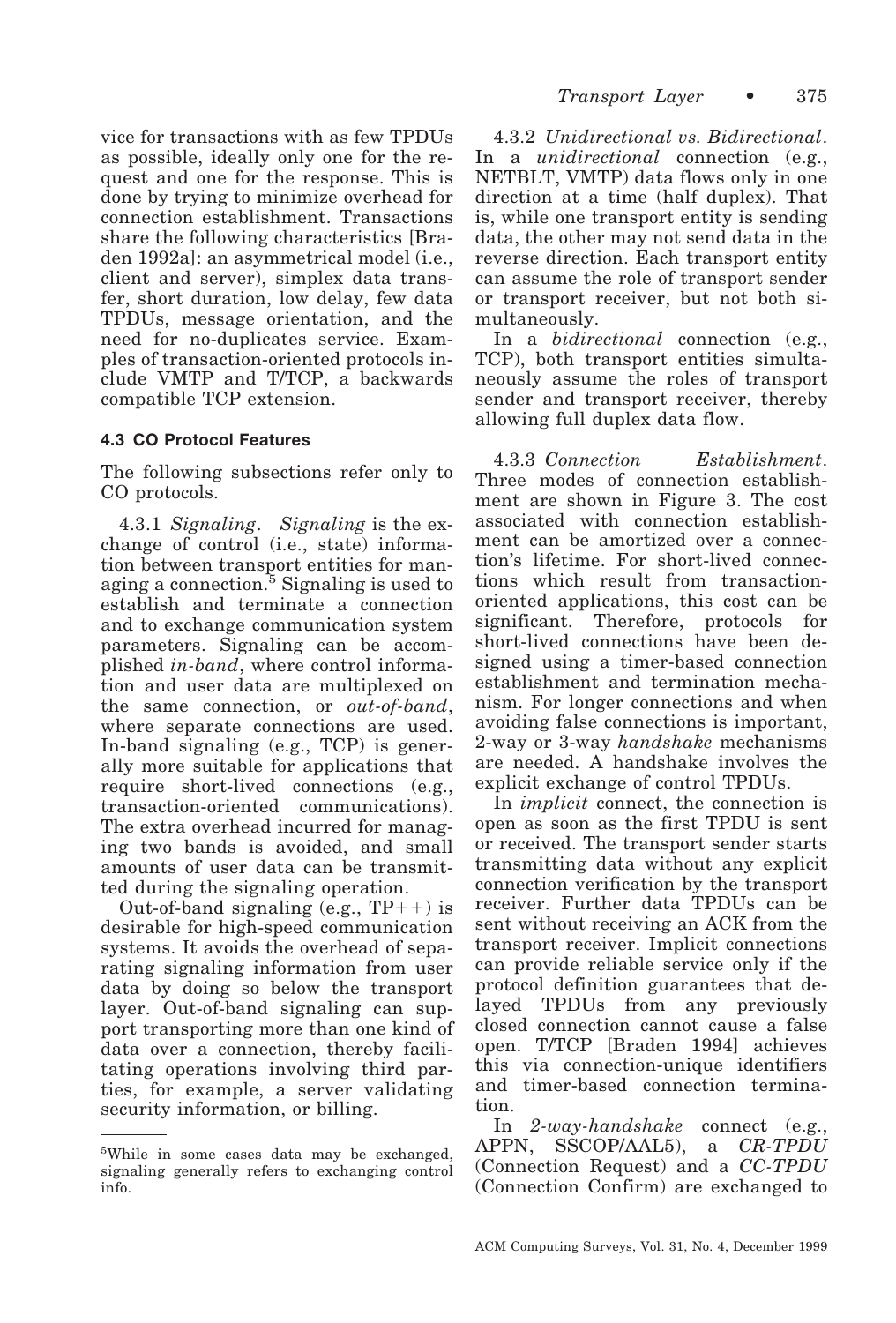

**Figure 3**. Three modes of connection establishment.

establish the connection. The transport sender may transmit data in the CR-TPDU, but sending additional data is prohibited until the CC-TPDU is received. During this handshake, QoS parameters such as buffer size, burst size, burst rate, etc., can be negotiated. When the underlying network service provides a small degree of loss, a 2-wayhandshake mechanism may be good enough to establish new connections without significant risk of false connections.

In *3-way-handshake* connect (e.g., TCP), the transport sender sends a *CR-TPDU* to the transport receiver, which responds with a *CC-TPDU*. The procedure is completed with an *ACK-CC-TPDU* (ACK for Connection Confirm). Normally, no user data is carried on these connection establishment TP-DUs.<sup>6</sup> If the underlying network service provides an unacceptable degree of loss, a 3-way-handshake is needed to prevent false connections that might result from delayed TPDUs. Because TCP was designed specifically for use over an unreliable network service, TCP uses a 3-way handshake.

4.3.4 *Connection Termination*. Four modes of connection termination are shown in Figure 4.

With *implicit* disconnect (e.g., VMTP), when a transport entity does not hear from its peer for a certain time period, the entity terminates the connection. Typically, implicit disconnection is used with implicit connection establishment.

In *abortive* disconnect, when a transport entity must close the connection abnormally due to an error condition, it simply sends an *abort-TPDU* and terminates the connection. The entity does not wait for a response. Thus TPDUs in transit in either direction may be lost.

In *2-way-handshake* disconnect (e.g., NETBLT), a transport entity sends a *DR-TPDU* (Disconnect Request) to its peer and receives a *DC-TPDU* (Disconnect Confirm) in return. If a connection is unidirectional (see Section 4), the transport sender usually initiates connection termination, and before discarding its state information verifies the reception of all TPDUs by the transport receiver. In a bidirectional connection, a 2-way-handshake can only verify reception of TPDUs in one direction. TPDUs in transit in the reverse direction may be lost.

Finally, in *4(3)-way-handshake* disconnect (e.g., TCP), two 2-way-handshakes are used, one for each direction of data flow. The transport entity that closes its sending flow sends a *DR-*

<sup>6</sup> TCP allows user data to be sent on a *CR-TPDU*. However, that data cannot be delivered to the user until the 3-way-handshake is completed. Furthermore, outside of T/TCP compliant implementations, TCP implementations typically do not take advantage of this feature [Stevens 1996].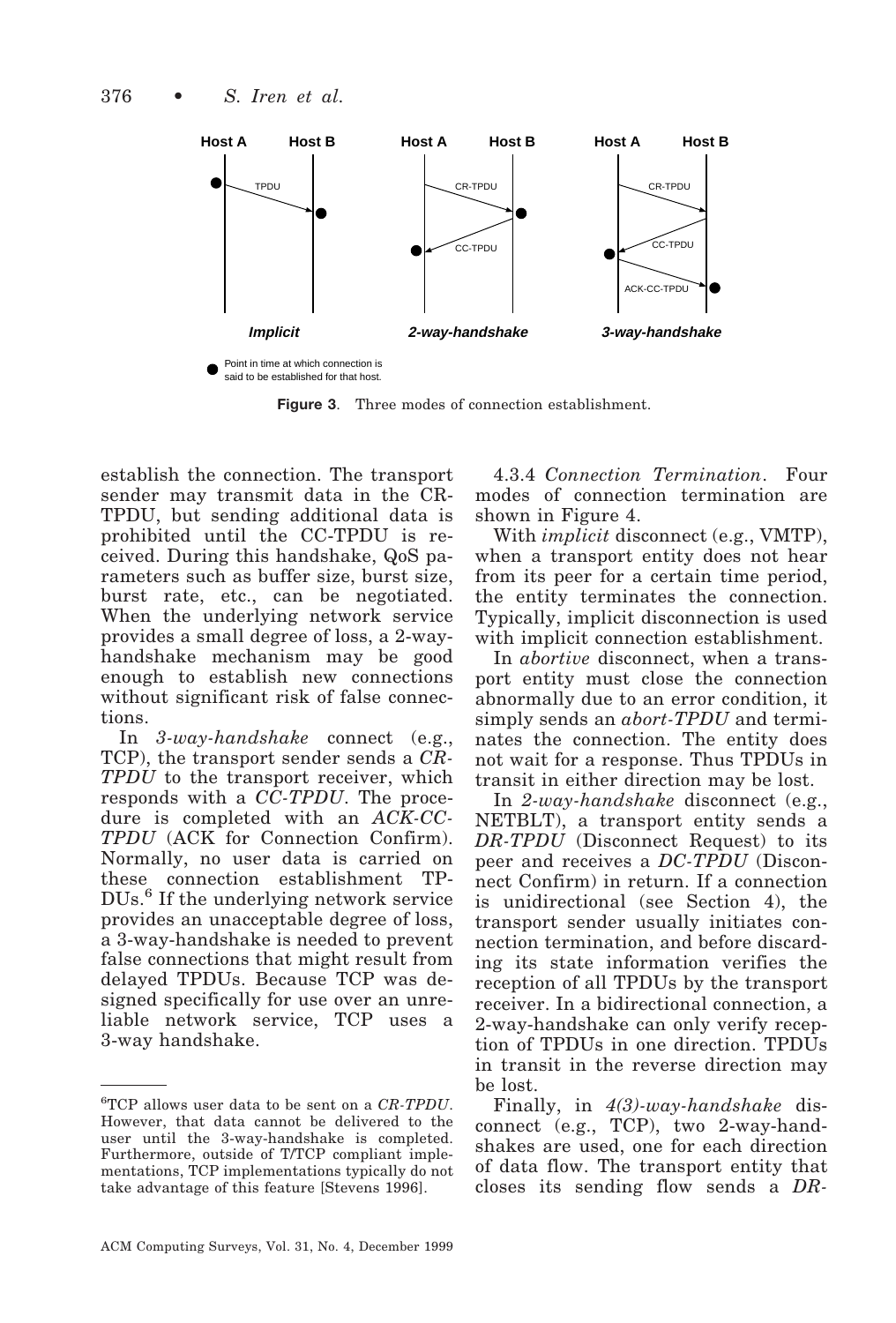

**Figure 4.** Four modes of connection termination.

*TPDU* to its peer entity (in TCP the FIN flag is set in its last TPDU). This disconnect request is then acknowledged by the transport receiver as soon as all preceding TPDUs have been received. The connection is terminated when data flows in both directions are closed. The number of control TPDUs exchanged can be reduced to three if the first *DC-TPDU* also functions as a *DR-TPDU* for the reverse direction.

Connections may be terminated either *gracefully* or *ungracefully*. In an ungraceful termination as in TP0 or TP4,<sup>7</sup>some data in transit may be lost. In a graceful close, no data in transit is lost since a connection is closed only after all data have arrived at their destination. For bidirectional connections, only a 4(3)-way-handshake can guarantee graceful close.

#### **4.4 Error Control: Sequence Numbers, Acks, and Retransmissions**

*Error control* is a combination of techniques to guard against loss or damage of user data and control information. CL network protocols such as IP perform no error control on user data. Even CO networks are being designed with lightweight virtual circuits that provide no error control [McAuley 1990; Parulkar and Turner 1989]. Recent studies have shown that for realistic high-speed networks with low error rates, transport layer error control is more efficient than link layer error control [Bae et al. 1991; Bhargava et al. 1988]. There are two phases in transport layer error control: *error detection*, and *error reporting and recovery*.

4.4.1 *Error Detection*. Error detection identifies lost, misordered, duplicated, and corrupted TPDUs. *Sequence numbers* help uncover the first three problems. Corrupted data is discovered by means of (1) *length fields* that allow a transport receiver to detect missing or extra data, and (2) redundant information in the form of *error detecting codes (EDC)*. Cyclic redundancy checks and other forms of checksums are the most common examples of EDCs. An EDC can verify the header/trailer, the data, or both. TCP and AAL5 contain a single checksum on both. XTP performs one checksum on the header and allows for an optional second checksum on the data.

Separate EDCs for header and data are recommended for multimedia applications [La Porta and Schwartz 1992]. In voice applications, where corrupted data is tolerable but retransmissions are less advantageous due to delay constraints, only a header EDC needs to be used. In image transfer using both EDCs, corrupted data may be used temporarily until a corrected version is obtained via retransmission.

4.4.2 *Error Reporting and Recovery*. *Error reporting* is a mechanism where the transport receiver explicitly informs the transport sender about errors that

<sup>7</sup> The OSI Session Layer provides the graceful close.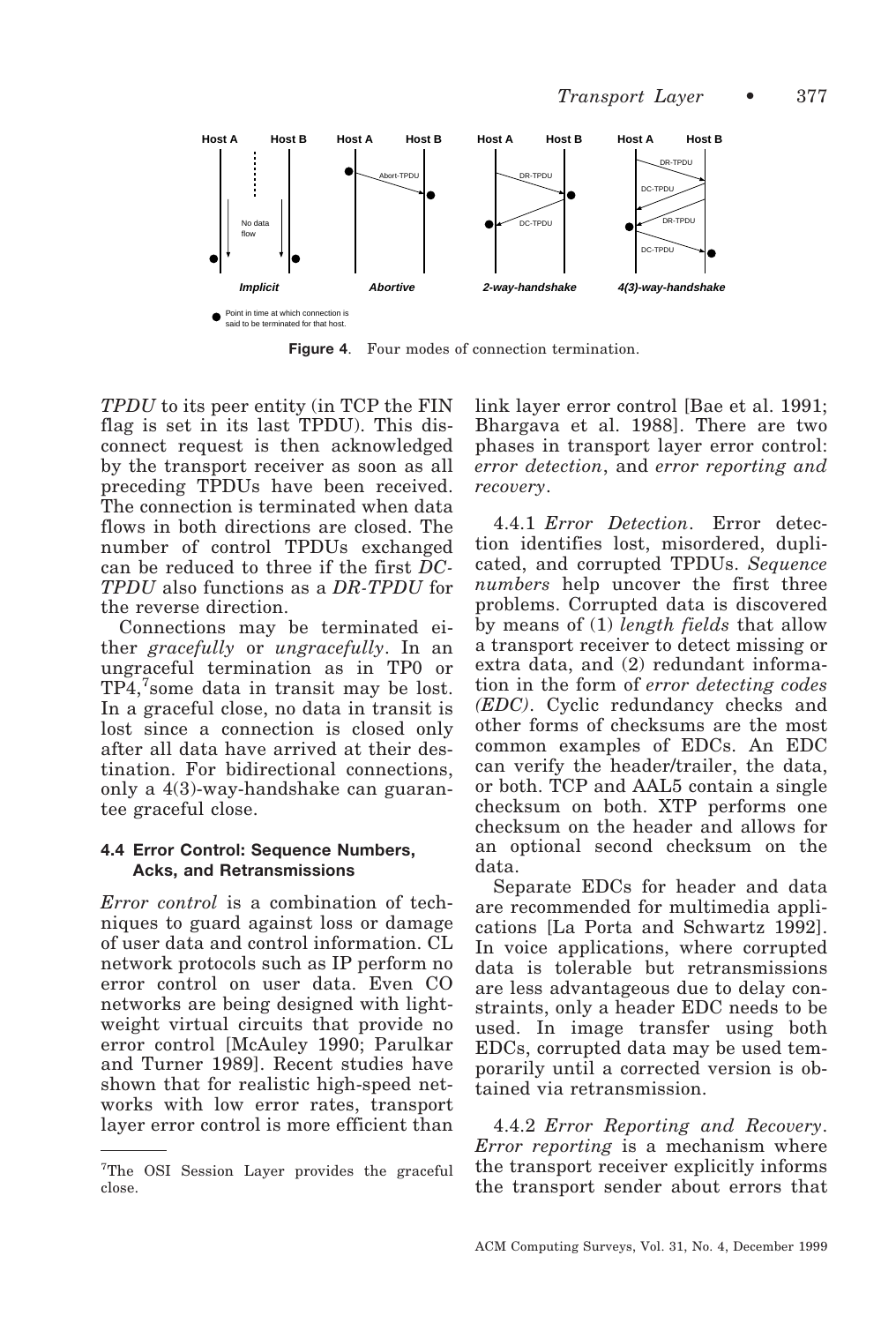have been detected. *Error recovery* is a mechanism used by both transport sender and receiver to recover from errors whether or not they are explicitly reported.

Error reporting and recovery are traditionally accomplished using timers, sequence numbers, and acknowledgments. Sequence numbers are assigned to TPDUs (or associated with the bytestream). The transport receiver informs the transport sender via ACKs about TPDU arrivals so that the sender can retransmit those that are missing.

A *positive* ACK, or *PACK*, contains sequence number information about those TPDUs that have been received. A *negative* ACK, or *NACK*, often known as a *selective reject*, explicitly identifies TPDUs that have not been received.<sup>8</sup> Protocols that use ACKs are known as *Positive Ack with Retransmission* (PAR) or *Automatic Repeat reQuest* (ARQ) schemes. Upon receipt of an ACK, the transport sender updates its state information, discards buffered TPDUs that are acknowledged, and retransmits any TPDUs that are not acknowledged. A protocol that only use PACKs has no error reporting mechanism.

If a transport sender does not receive an ACK within a reasonable timeout period, it may assume something has gone wrong and retransmits unacknowledged TPDU(s). With delays within most underlying networks being variable and dynamic, accurate calculation of a reasonable timeout value within the transport layer is a most difficult problem. However, accurate round-trip time (RTT) estimation is essential [Zhang 1986]. The basic idea is to keep an RTT estimate by measuring the time between sending a TPDU and receiving its ACK. Research has shown the importance of not updating this estimate for retransmitted TPDUs, since it is impossible to determine whether the received ACK is for the original TPDU transmission or a subsequent retransmission [Karn and Partridge 1987]. Jacobson [1988]refined TCP's retransmission timeout calculation by using a low-pass filter to estimate the mean, and mean deviation of the RTT. RTT estimation has been a key area of research in TCP; an informative summary appears in Stevens [1994].

4.4.3 *Piggybacking*. When a TPDU arrives at a transport receiver, instead of immediately returning an ACK as a separate control TPDU, some protocols (including TCP) artificially delay returning an ACK hoping the user receiver will soon submit its next message to be sent as part of the reverse direction data flow. When this occurs, the ACK is *piggyback*-ed as header information on the reverse direction data TPDU. This is an example of transport layer concatenation (see Section 4).

4.4.4 *Cumulative vs. Selective Acknowledgment*. A common type of PACK is the *cumulative* PACK. Each cumulative PACK carries a sequence number indicating that all TPDUs with lower<sup>9</sup> sequence numbers have been received. With cumulative PACKs, even if *PACKi* is lost, the arrival of a later *PACK<sub>i</sub>* such that  $j > i$ , positively acknowledges all TPDUs up to *TPDUj*. The later cumulative PACK incorporates the information of the previously lost one.<sup>10</sup>

A disadvantage of cumulative PACKs occurs when *TPDUi* is lost and  $TPDU_{i+1}$ ,  $TPDU_{i+2}$ , ..., arrive intact and are buffered. Each PACK following the loss can acknowledge only TPDUs up to and including  $TPDU_{i-1}$ . Thus, the transport sender may not receive timely feedback on the success of TPDUs sent

<sup>8</sup> For clarity in this paper, PACK refers only to a positive ACK, and ACK refers to either a PACK or NACK.

<sup>9</sup> This is TCP's definition; some protocols use "lower or equal".

<sup>10</sup>Most implementations allow sequence number wraparound. For simplicity, we assume that  $j > i$ implies that  $TPDU<sub>j</sub>$  is later in the data flow than *TPDUi*.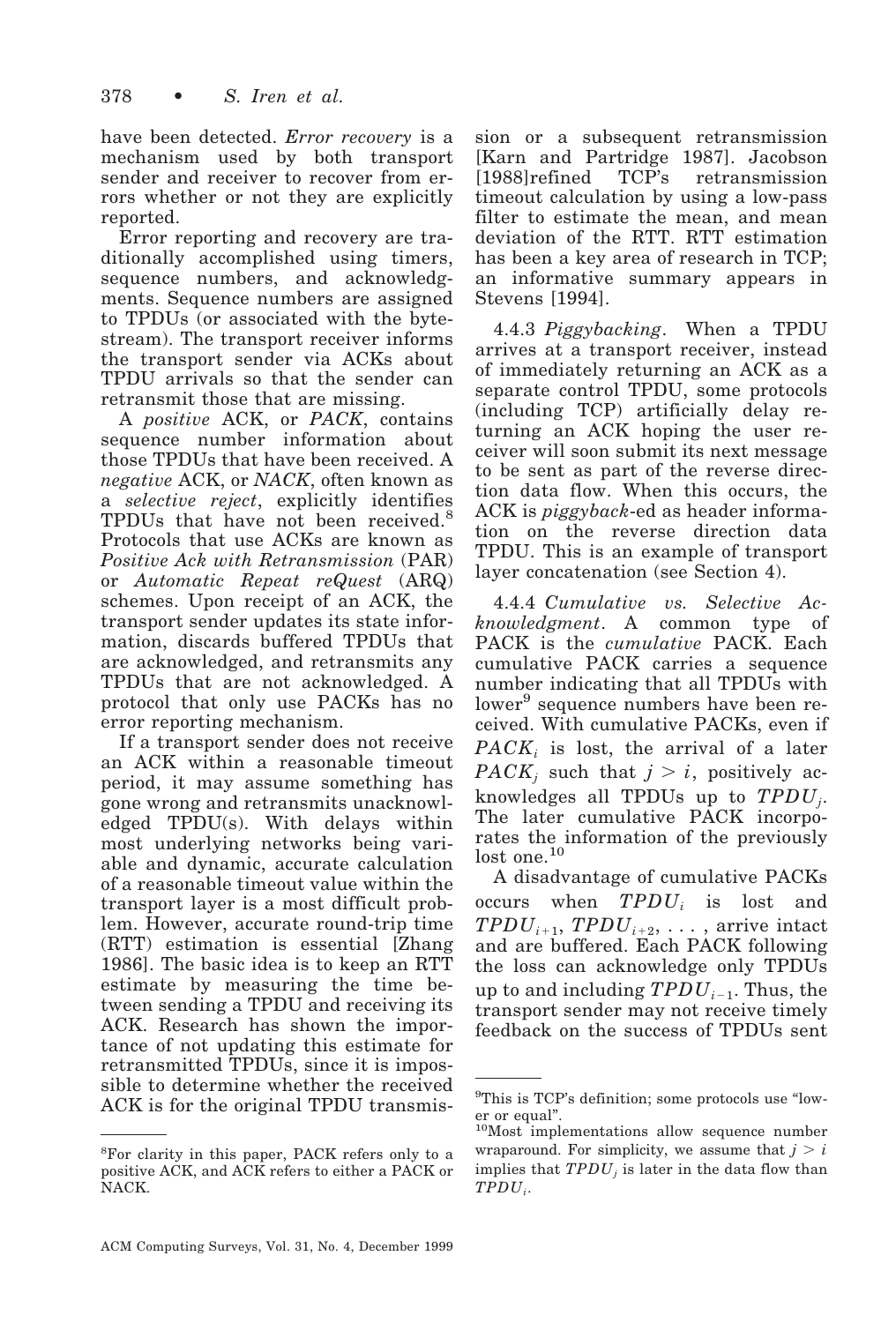after *TPDUi*, and retransmit them unnecessarily.

The second PACK type in its most basic form is the *selective* PACK, which acknowledges exactly one TPDU. With selective PACKs, a transport receiver informs the transport sender about each TPDU that arrives successfully, so the transport sender can more likely retransmit only those TPDUs that have actually been lost. Selective PACKs are used by NETBLT and VMTP.

A *block* PACK is a variation of selective PACK, where blocks of individual TPDUs are selectively acknowledged [Brown et al. 1989]. For example, an XTP ACK is actually a series of block PACKs. If TPDUs {*1, 2, 4, 5, 6, 9, 10*} arrive and {*3, 7, 8*} are missing, then the block PACK would look like *1-2;4-6;9- 10*.

In part due to the influence of innovative acknowledgment schemes in protocols such as XTP, NETBLT, and VMTP, *TCP with selective acknowledgment* (called SACK) recently has been proposed. SACK combines selective (block) and cumulative PACKs within TCP [Braden and Jacobson 1988; Floyd 1996; Mathis et al. 1996]. One simulation study shows the strength of TCP implementations with vs. without selective PACKs [Fall and Floyd 1996].

4.4.5 *Retransmission Strategies*. When a transport sender transmits *TPDUi* and determines later that it may not have arrived at the transport receiver, two *retransmission strategies* are possible. (This determination can result when the transport sender does not receive a PACK within a predetermined timeout period, or when it receives back-to-back cumulative PACKs that are identical.) A conservative approach has the transport sender retransmit *selectively* only *TPDUi* and wait for a PACK with sequence number larger than previous PACKs. This *selective repeat* approach is used in SNR [Doshi et al. 1993], and avoids retransmitting correctly received TPDUs [Feldmeier and Biersack 1990].

A more aggressive transport sender retransmits *TPDUi* and all TPDUs already sent after *TPDUi*. This *Go-Back-N* approach is fairly simple but decreases channel utilization by potentially retransmitting correctly-received TPDUs. These unnecessary retransmissions then add to network congestion. The protocol SMART combines good features of selective repeat and Go-Back-N by having the transport receiver return both a cumulative PACK, and a selective PACK for the TPDU that most recently arrived [Keshav and Morgan 1997]. This combined ACK information helps the transport sender avoid unnecessary retransmissions. Further work on innovative retransmission strategies for use over wireless networks can be found in Balakrishnan et al. [1996] (see Section 6). Both selective repeat and Go-Back-N also apply to data link layer communication, and are thoroughly analyzed in Stallings [1997], Tanenbaum [1996], and Walrand [1991].

4.4.6 *Sender-dependent vs. Sender-independent Acknowledgment*. In some protocols, transport receiver ACKs are generated in response to explicit or implicit events initiated by the transport sender. These ACKs are called *senderdependent* [Doeringer et al. 1990; Thai et al. 1994]. In XTP, no ACKs are generated until the transport sender explicitly instructs the transport receiver to generate one. Some transaction-oriented protocols such as VMTP try to minimize the number of control TPDUs exchanged by using the response as an implicit PACK for a transmitted request, and a new request as an implicit PACK for the previous response.

*Sender-independent* ACKs are those generated by a transport receiver independent of actions by the transport sender. SNR/ESNR [Doshi et al. 1993; Netravali et al. 1990] uses an error reporting and recovery scheme called *Periodic State Exchange*, where complete state information is exchanged periodically between a transport sender and a transport receiver based on timers, not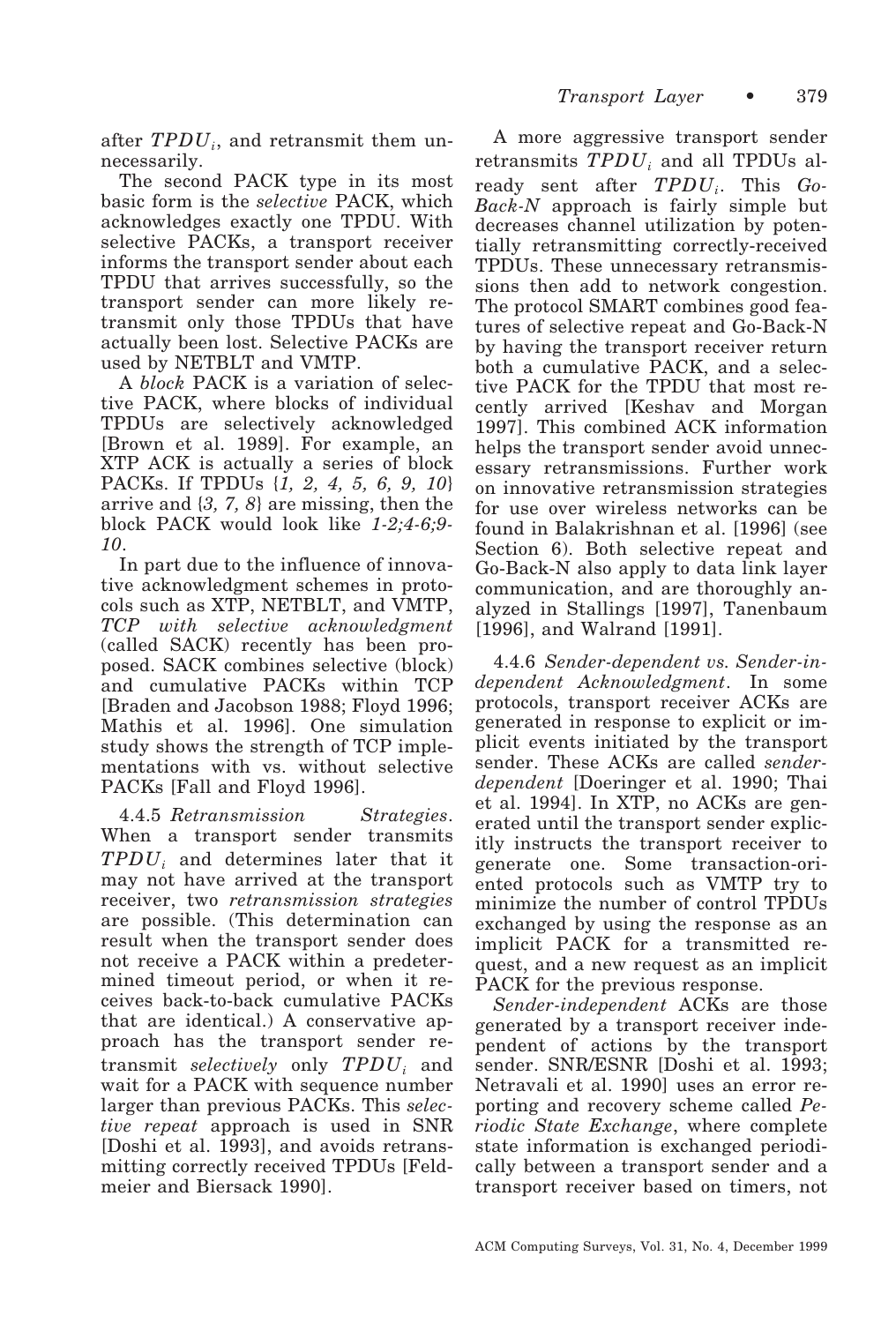the arrival or loss of TPDUs. If a control TPDU containing state information is lost, no immediate steps are taken. Eventually, after another period the complete state information containing information in the lost control TPDU will be exchanged. This approach simplifies the error recovery mechanism and reduces the number of error recovery timers. With parallel processors, one processor at the receiver can be dedicated to processing state information and inserting control TPDUs while a second focuses on processing TPDUs.

4.4.7 *Duplicate Detection*. Sequence numbers are also the basic mechanism for *duplicate detection.* If an ACK is lost and as a result one or more TPDUs are retransmitted, duplicate TPDUs can arrive at the transport receiver. In most CO protocols, the transport receiver maintains state information about previously received TPDUs. (A less common approach to duplicate detection uses synchronized clocks instead of state information [Liskov et al. 1990]). When a duplicate TPDU is received, the state information allows it to be detected. In CL protocols, where no state information is maintained, duplicate detection is not possible and the typical offered service is maybe-loss, maybe-duplicates. In CL protocols that use ACKs and retransmissions, the offered service is limited to no-loss, maybe-duplicates service.

When a duplicate is received after a connection close and subsequent reconnection between the same two transport entities, duplicate detection becomes a delicate problem. In this case, the duplicate may accidentally be considered original data for the second connection. Several solutions exist for this *delayed duplicate* problem. First, each transport entity can remember the last sequence number used for each terminated connection (i.e., maintain state even after disconnection). If a connection is re-established, the next sequence number is used. A design problem involves deciding how long each transport entity must maintain the state information. A second approach uses a unique connection identifier for each connection. Both approaches work fine, unless the system loses the sequence number or connection identifier information, say due to a system crash. A third approach requires a minimum amount of time before a connection between the same two transport entities can be reestablished, and enforces a maximum lifetime of any TPDU to be less than that minimum. This so-called TIME-WAIT approach is used in TCP; it has the disadvantage of introducing artificial delays between consecutive connections.

4.4.8 *Forward Error Correction*. Because each retransmission requires at least one round-trip time, PAR and ARQ schemes may operate poorly for applications that have tight latency constraints. As an alternative, *Forward Error Correction* (FEC) can be used for low latency error control, with or without PAR/ARQ. In  $TP++$ , a transport sender can transmit each TSDU as *k* data TP-DUs and an additional *h* redundant parity TPDUs. Unless the network loses more than *h* of the  $h+k$  TPDUs sent, the transport receiver can reconstruct the original *k* data TPDUs.

## **4.5 Flow/Congestion Control**

The terms *flow control* and *congestion control* create confusion, since different authors approach these subjects from different perspectives. In this section we try to make a useful distinction between the terms while recognizing that overlap exists.

First, we define transport layer *flow control* as any scheme by which the transport sender limits the rate at which data is sent over the network. The goals of flow control may include one or both of the following: (1) preventing a transport sender from sending data for which there is no available buffer space at the transport receiver, or (2) preventing too much traffic in the underlying network. Flow control for (2)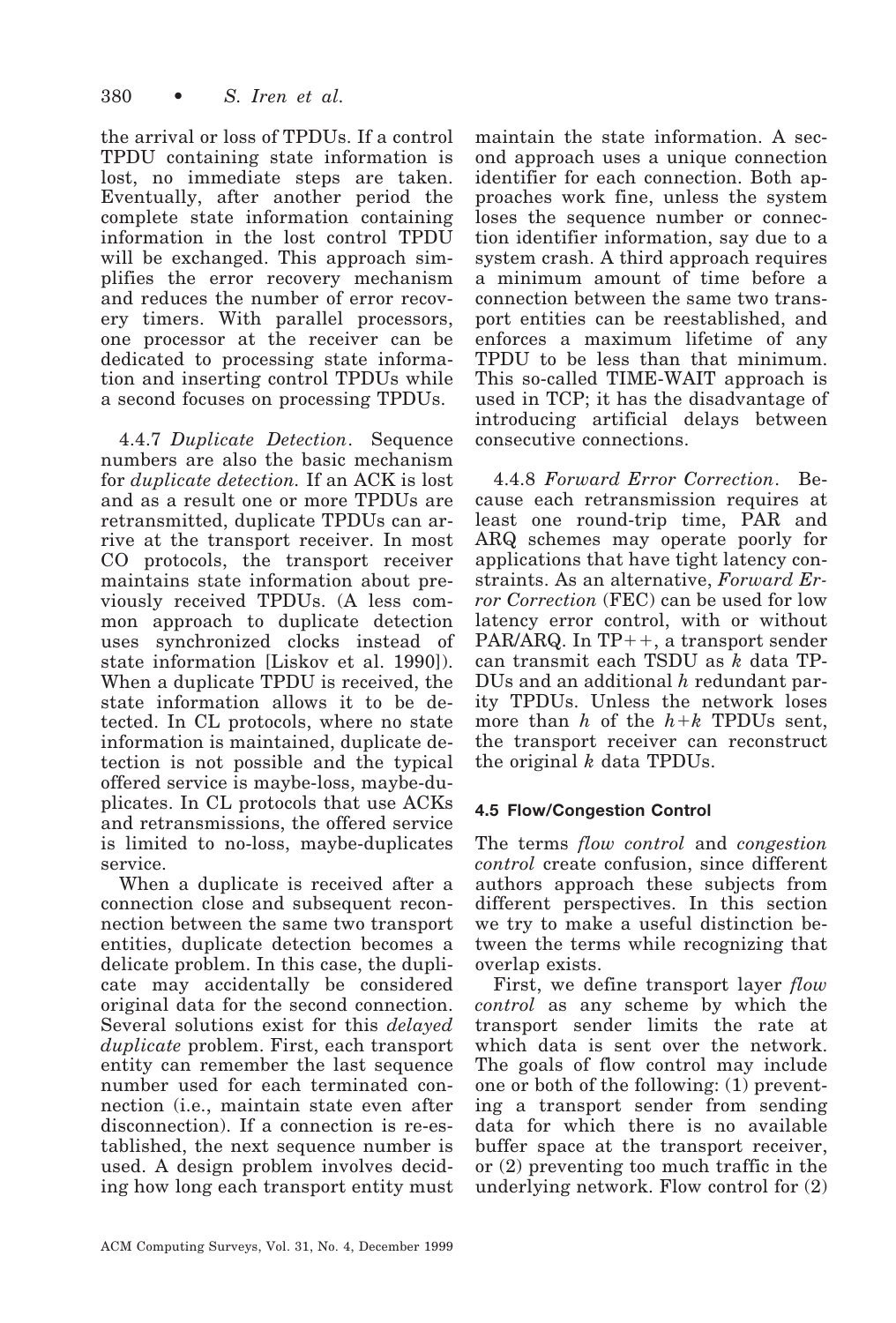also is called *congestion control*, or *congestion avoidance*. Congestion is essentially a network layer problem, and dozens of schemes are discussed and classified in Yang and Reddy [1995]. However, congestion often is addressed by transport layer flow control (also known as end-point flow control).

Techniques used to implement both goals are often tightly integrated, as is the case in TCP. Regardless of which goal is being pursued, the flow of data is being controlled. Therefore, some authors use "flow control" to refer to protocol features that address both goals, thus blurring the distinction between flow and congestion control [Stevens 1994, p. 310]. Bertsekas and Gallager [1992] state that flow and congestion control overlap so much that it is better to treat them as a single problem; however, he discusses flow control as a major network layer function. Other authors [Stallings 1997; Tanenbaum 1996; Walrand 1991] clearly separate congestion control from flow control. Feldmeier states that congestion control can be viewed as a generalized n-dimensional version of flow control, and suggests that flow control for all layers should be performed at the lowest layer that requires flow control [Feldmeier 1993a]. In this paper, we use *flow control* as the overall term for such techniques, but emphasize that (1) flow control is only one example of many possible congestion control techniques, and (2) congestion control is only one of the two motivations for flow control.

We now present a discussion of general flow control techniques, and a discussion of how these techniques combat network congestion.

4.5.1 *General Flow Control Techniques*. Transport layer flow control is more complex than network or data-link layer flow control. This is because storage and forwarding at intermediate routers causes highly variable delays that are generally longer than actual transmission time [Stallings 1997]. Transport layer flow control usually is

provided in tandem with error control, by using sequence numbers and windowing techniques. Some authors, however, claim that error control and flow control have different goals and should be separated in high-speed network protocol design [Feldmeier 1990; La Porta and Schwartz 1992; Lundy and Tipici 1994].

Two techniques may be used, either alone or together, to avoid network congestion and overflowing receiver buffers. These are: (1) window flow control and (2) rate control.

In *window* (or *sliding-window*) flow control, the transport sender continues sending new data as long as there remains space in the sending window. In general, this window may be fixed or variable in size. In fixed size window control, ACKs from the transport receiver are used to advance the transport sender's window.

In variable size window control, also called a *credit scheme*, ACKs are decoupled from flow control. A TPDU may be acknowledged without granting the transport sender additional credit to send new TPDUs, and additional credit can be given without acknowledging a TPDU. The transport receiver adopts a policy concerning the amount of data it permits the transport sender to transmit, and *advertises* the size of this window in TPDUs that flow from receiver to sender.

Early experience with TCP showed a problem, known as the *Silly Window Syndrome*, that can afflict protocols using the credit scheme. The silly window syndrome can start either because the transport receiver advertises a very small window, or the transport sender sends a very small TPDU. Clark [1982] describes how this can degenerate into a vicious cycle where the average TPDU size ends up being much smaller than the optimal case, and throughput suffers as a result. TCP includes mechanisms in both the transport sender and transport receiver to avoid the conditions that lead to this problem.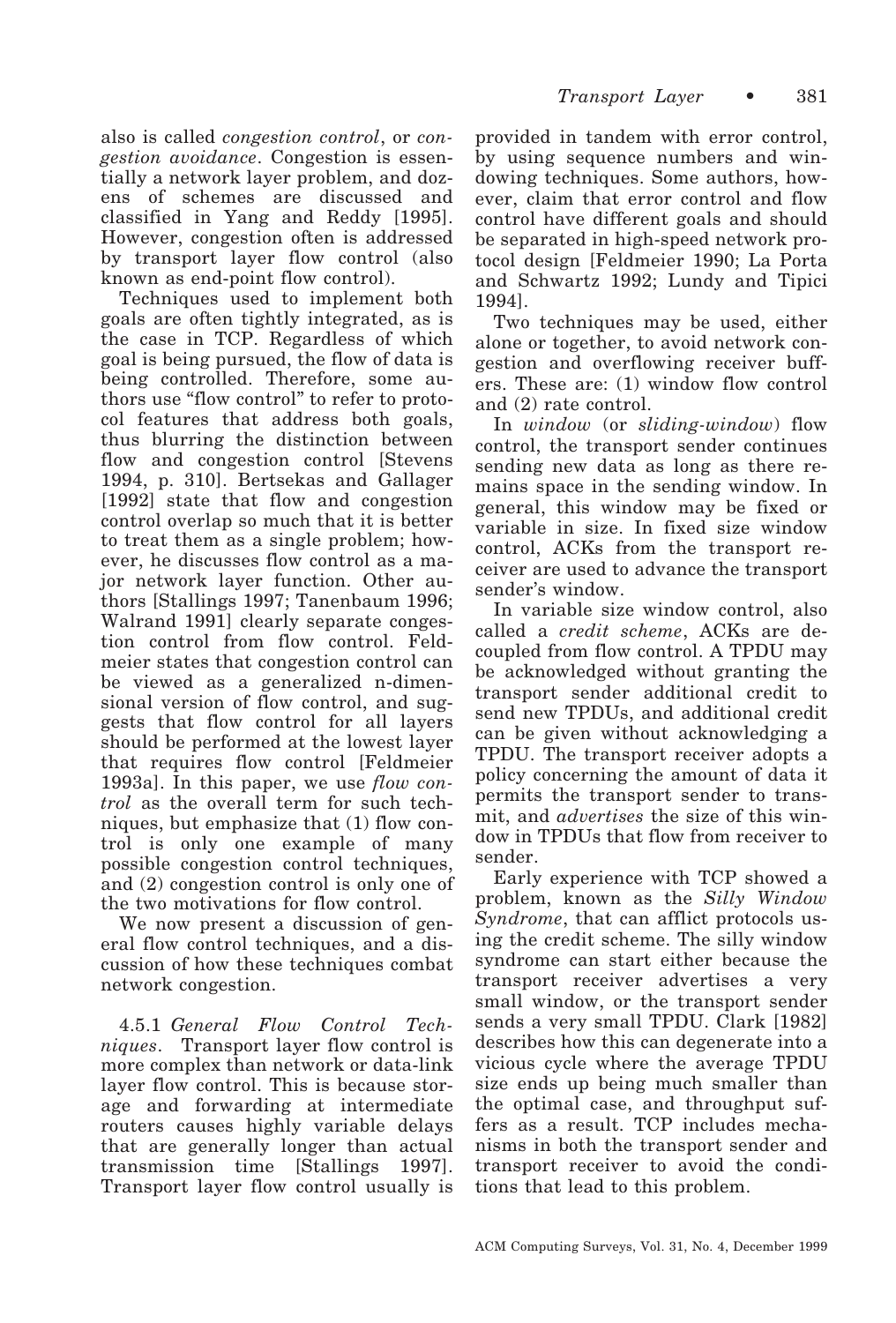Credit schemes may be described as conservative or aggressive (optimistic). The conservative approach, as used in TCP, only allows new TPDUs up to the transport receiver's available buffer space. This approach has the disadvantage that it may limit a transport connection's throughput in long delay or large bandwidth-product situations. The aggressive approach attempts to increase throughput by allowing a transport receiver to optimistically grant credit for space it does not have [Stallings 1997]. A disadvantage of the aggressive approach is its potential for buffer overflow at the transport receiver (hence, wasted bandwidth) unless the credit-granting mechanism is carefully timed [Clark 1982].

*Rate control* uses timers at the transport sender to limit data transmission [Cheriton 1988; Clark et al. 1987; Weaver 1994]. Either a transport sender can be assigned (1) a *burst size* and *interval* (or *burst rate*), or (2) an *interpacket delay time*. In (1), a transport sender transmits a burst of TPDUs at its maximum rate, then waits for the specified burst interval before transmitting the next burst (e.g., NETBLT and XTP). This is often modeled as a *tokenbucket* scheme. In (2), a transport sender transmits data as long as it has credit available, but artificially pauses between each TPDU according to the interpacket delay (e.g., VMTP [Cheriton and Williamson 1989]). This is often modeled as a *leaky-bucket* scheme. Case (2) improves performance because spreading TPDU transmissions helps avoid network congestion and receiver overflow. However, interpacket delay algorithms are more difficult to implement because of the timers needed.

Rate control schemes involve low network overhead since they do not exchange control TPDUs except to occasionally adjust the rate in response to a significant change in the network or the transport receiver. They also do not affect the way data ACKs are managed [Doeringer et al. 1990]. Some authors argue that implementing window control and rate control together as in XTP and NETBLT will achieve better performance than implementing only one of them [Clark et al. 1987; Doeringer et al. 1990; La Porta and Schwartz 1992; Sanders and Weaver 1990].

One innovative approach implemented in TP<sup>++</sup> involves *backpressure*, where the application, transport, and network layers all interact. If a user receiver reads from the transport receiver at a rate slower than the transport sender is sending, the transport receiver's buffers eventually will fill up. The transport receiver explicitly triggers congestion control procedures within the network. The network sender in turn refuses additional TPDUs from the transport sender. The transport sender may then exercise backpressure on the sending application by refusing to accept any more new APDUs, until notice arrives that the transport receiver's buffers have started to empty [Stevens 1994]. This method will not work if multiple transport connections are multiplexed on a single network connection [Stallings 1997].

4.5.2 *Flow Control Techniques for Addressing Congestion*. Congestion control schemes have two primary objectives: fairness, and optimality.

*Fairness* involves sharing resources among users (individual data flows) fairly. Since transport entities lack knowledge about general network resources, the bottleneck(s) itself is at a better position to enforce fairness. The transport layer's role is limited to ensuring that all transport senders cooperate. For example, TCP's congestion control technique assumes that all TCP entities will "back-off" in a similar manner in the presence of congestion. Unfortunately, it only works in a cooperative environment. Today's Internet is experiencing congestion difficulties because of many non-TCP-conformant transport entities acting selfishly. Modifications to *Random Early Dropping* (RED) algorithms have been proposed to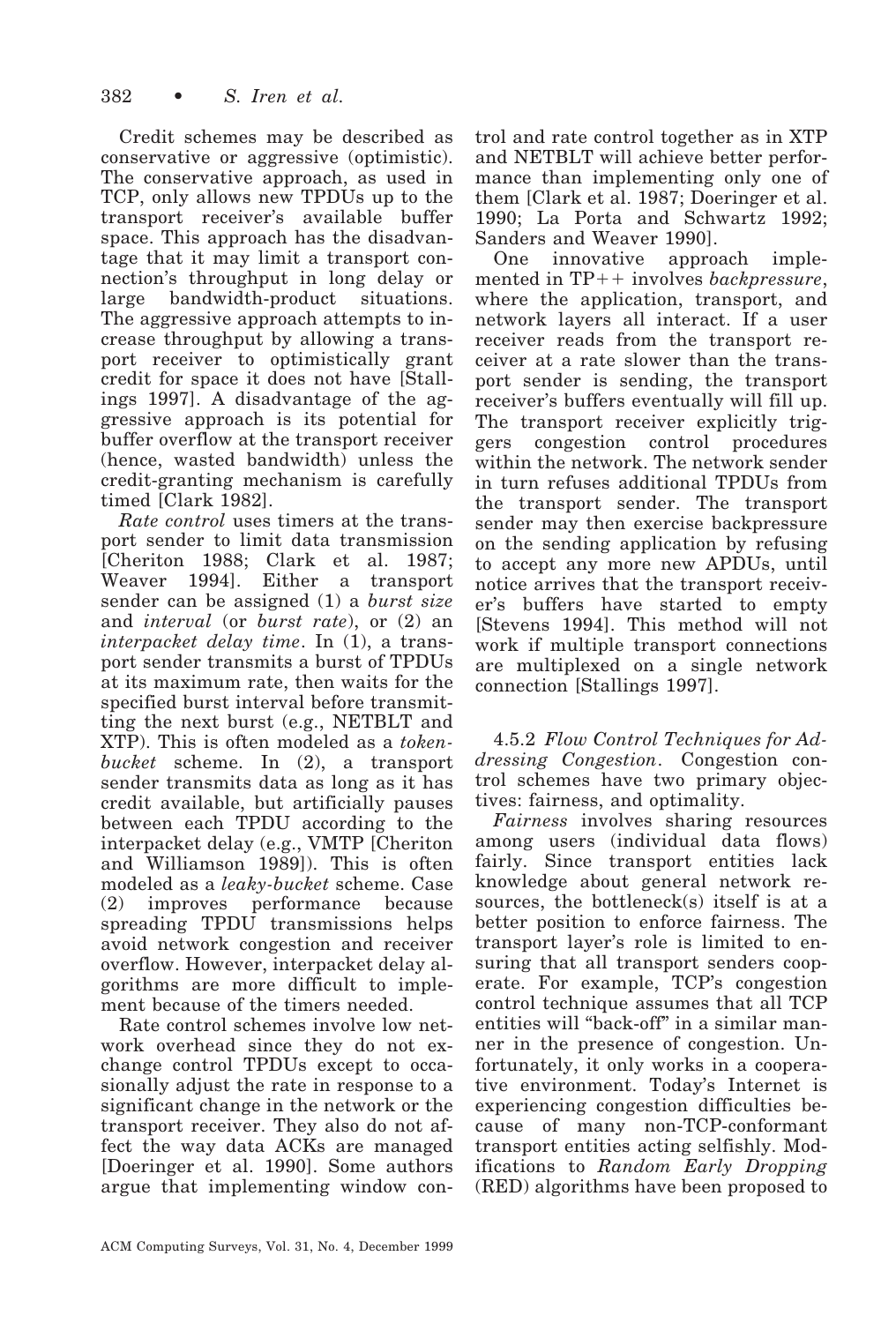counter these selfish TCP implementations [Floyd and Jacobson 1993].

*Optimality* involves ensuring that all routers operate at optimal levels. Transport entities have a role to play by limiting the traffic sent over any router that becomes a bottleneck. A router can monitor itself and send *explicit access control* feedback to the traffic sources [Prue and Postel 1987; Ramakrishnan and Jain 1988]. Alternatively, transport entities can use *implicit access control* and detect potential bottlenecks from timeouts and delays derived from the ACKs received [Ahn et al. 1995; Jain 1989]. A third method is to use packetpair flow control which also has the advantage of ensuring that well-behaved users are protected from ill-behaved users because of the use of roundrobin schedulers [Keshav 1991; 2000].

Explicit access control has been implemented in XTP and  $TP++$ . XTP implements both end-to-end flow control and explicit access congestion control. Initially, default parameters control the transport sender's transmission rate. However, during the exchange of control information, the network can modify the flow control parameters to control congestion. Furthermore, network routers can explicitly send control PDUs to transport entities to control the congestion.  $TP++$  uses the previously mentioned backpressure both to avoid overwhelming a slow receiver and to control congestion.

When the network layer provides no support for explicit access control, the transport protocol may operate on the assumption that any TPDU loss indicates network congestion — a reasonable assumption when the underlying network links are highly reliable. TCP's approach to congestion avoidance incorporates two important design principles. The first principle is *slow-start*, where new connections do not initially send at the full available bandwidth, but rather first send one TPDU per RTT, then two, then four, etc., (exponential increase per RTT), until the full bandwidth is reached, or a loss is detected. The second principle is that when loss is encountered, indicating potential congestion, the transport sender reduces its sending rate significantly, and then uses an additive increase per RTT in an attempt to find an optimal sending rate. A goal of TCP is that network bandwidth is shared fairly when all TCP connections abide by both principles. Details of these principles have been refined over various implementations of TCP, which go by the names *Tahoe, Reno*, and *Vegas* [Ahn et al. 1995; Fall and Floyd 1996; Jacobson 1988].

Using a control-theoretic approach, congestion control schemes can be viewed as a control policy to achieve prescribed goals (e.g., minimize roundtrip delay). These schemes are divided into *open loop* (e.g., rate control and implicit access control schemes), where control decisions by the transport sender do not depend on feedback from the congested sites, and *closed loop* (e.g., explicit access control schemes), where control decisions do depend on such feedback. With networks having higher speeds and higher bandwidthdelay products, open loop schemes have been proposed as being more effective. Many current admission control schemes, which can be called *regulation* schemes, are open loop.

## **4.6 Multiplexing/Demultiplexing**

*Multiplexing*, as shown in Figure 5(a), supports several transport layer connections using a single network layer association. Multiplexing maps several user/ transport interface points (what ISO calls TSAPs) onto a single transport/ network interface point (NSAP). An association is a virtual circuit in the case of a CO network. In the case of a CL network, an association is a pair of network addresses (source and destination). When the underlying network is CL (as is the case for TCP), multiplexing/demultiplexing as provided by TCP's port numbers is necessary to serve multiple transport users.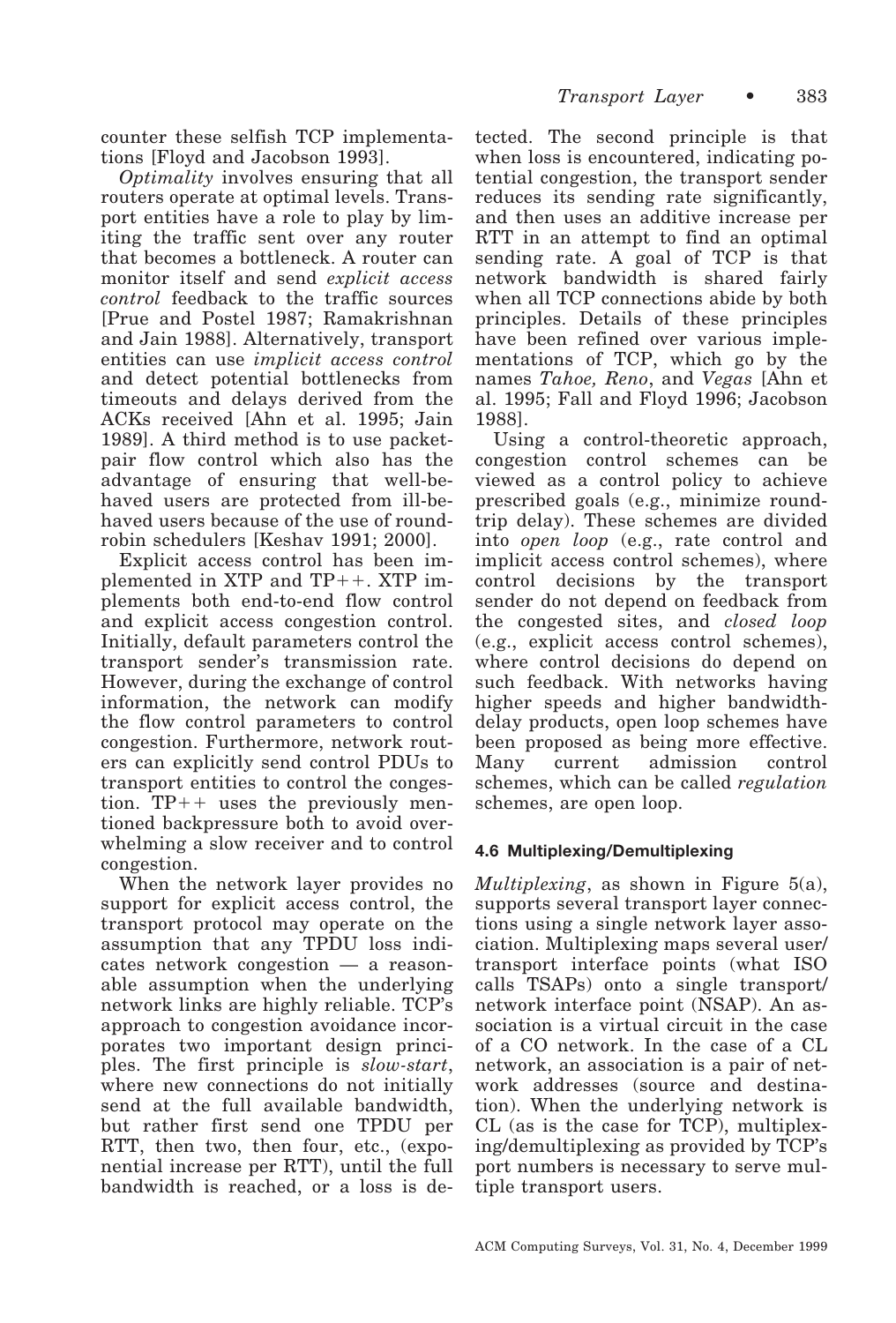

**Figure 5**. (a) Multiplexing/demultiplexing(b) Splitting/recombining.

Multiplexing uses network layer resources more efficiently by reducing the network layer's context-state information. Additionally, it can provide primitive stream synchronization [Feldmeier 1990]. For example, video and audio streams of a movie can be multiplexed to maintain "lip sync," in which case the multiplexed streams are handled as a single stream in a single, uniform manner. This method works only if all streams require the same network layer QoS. Multiplexing's advantages come at the expense of having to *demultiplex* TP-DUs at the transport receiver and to ensure fair sharing of resources among the multiplexed connections. Demultiplexing requires a look-up operation to identify the intended receiver and possibly extra process switching and data copying.

#### **4.7 Splitting/Recombining**

*Splitting* (or *downward-multiplexing* [Walrand 1991]) as shown in Figure 5(b) is the opposite of multiplexing. In this case, several network layer associations support a single transport layer connection. Splitting provides additional resilience against a network failure and potentially increases throughput by letting a fast processor output data over several slower network connections [Strayer and Weaver 1988].

#### **4.8 Concatenation/Separation**

*Concatenation*, as shown in Figure 6, combines several TPDUs into one network service data unit (NSDU), thus reducing the number of NSDUs submitted to the network layer. The transport receiver has to *separate* the concatenated TPDUs. This mechanism saves network bandwidth at the expense of extra processing time at the transport sender and receiver. Considering that the transport receiver is often the bottleneck in protocol processing and that available bandwidth is increasing, some authors argue that concatenation/separation and splitting/recombining mechanisms are becoming less important [Thai et al. 1994].

#### **4.9 Blocking/Unblocking**

Blocking combines several TSDUs into a single TPDU (see Figure  $7(a)$ ), thereby reducing the number of transport layer encapsulations and the number of NS-DUs submitted to the network layer. The receiving transport entity has to *unblock* or *deblock* the blocked TSDUs before delivering them to transport service user.

Blocking/unblocking is intended to save network bandwidth. The effect on processing time varies with the particular implementation. A protocol that has to do both blocking and unblocking, say to preserve TSDU boundaries, might add processing time. However, TCP's form of blocking, described by the Nagle Algorithm [Nagle 1984], actually may reduce processing time at the transport receiver, since it reduces the number of TCP headers which must be processed. TCP's transport receiver unblocks, but does not preserve TSDU boundaries. This is consistent with TCP's CO-byte service.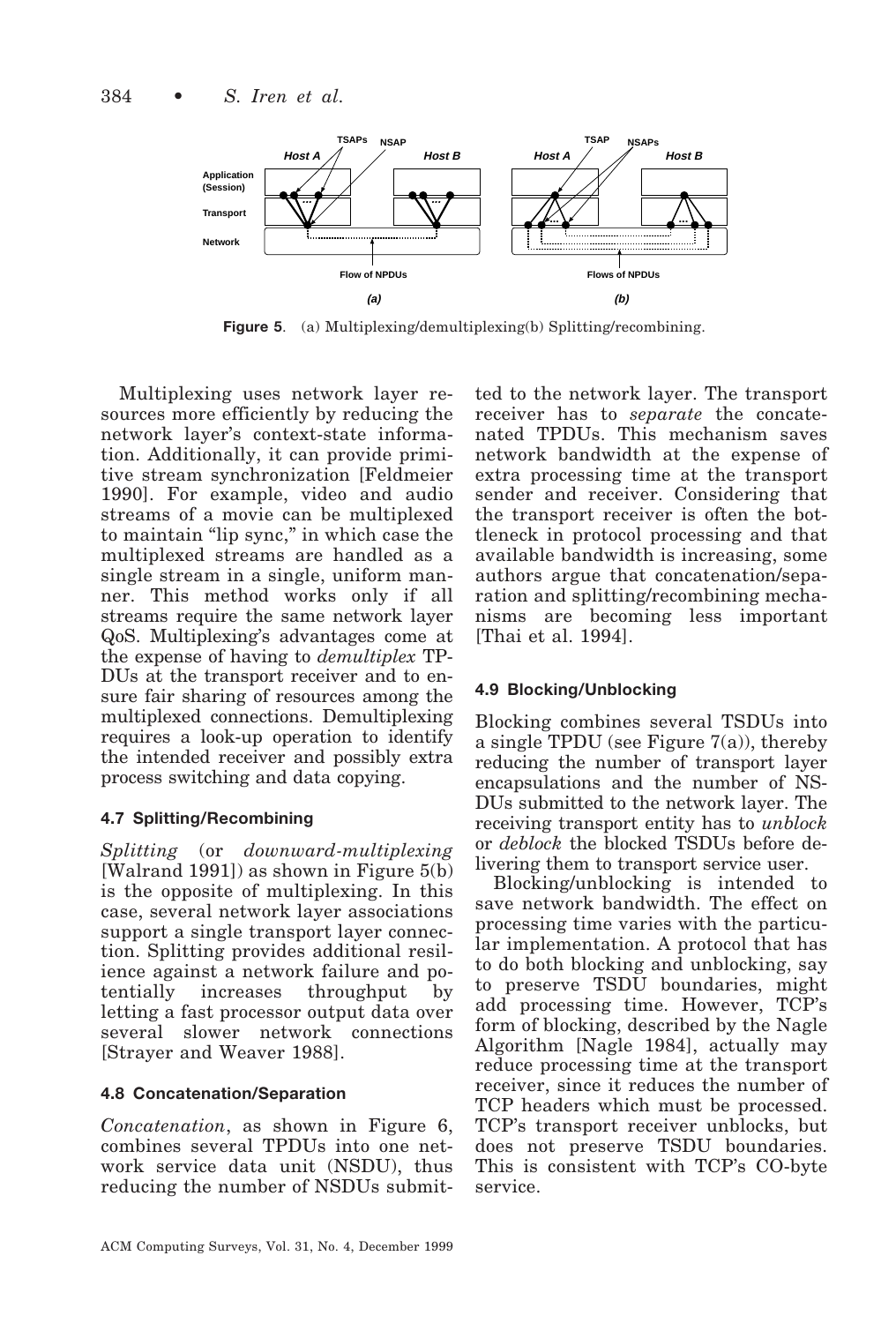

**Figure 7.** (a) Blocking/unblocking (b) Segmentation/reassembly.

Although blocking and concatenation are similar (both permit grouping of PDUs), they may serve different purposes. As one subtle difference, concatenation permits the transport layer to group control (e.g., ACK) TPDUs with data TPDUs that were derived from TS-DUs. Piggybacking ACKs and data is an example of concatenation. Blocking only combines TSDUs (i.e., transport layer data). Segmentation and concatenation may occur, but blocking, as defined within the ISO Reference Model, in CL protocols is not permitted [ITU-T 1994b].

#### **4.10 Segmentation/Reassembly**

Often the network service imposes a maximum permitted NSDU size. In such cases, a larger TSDU is *segmented* into smaller TPDUs by the transport sender as shown in Figure 7(b). The transport receiver *reassembles* the TSDU before delivering it to the user receiver.

TCP segmentation is based on negotiating a maximum segment size during connection establishment, or in more recent implementations, on a Path Maximum Transmission Unit (MTU) discovery mechanism. To avoid the overhead associated with network layer fragmentation, many TCP implementations determine the largest size IP datagram that can be transmitted end-to-end without IP fragmentation [Kent and

Mogul 1987]. These implementations then use transport layer segmentation (and/or blocking) with this MTU in mind, thereby reducing<sup>11</sup> the risk for network layer segmentation [Stevens 1994, p. 340].

#### **5. TRANSPORT PROTOCOL EXAMPLES**

This section now summarizes eleven widely implemented or particularly influential transport protocols other than TCP. Each one's features are described in terms of the service and protocol features discussed in general in Sections 3 and 4, respectively. The protocol descriptions are summarized from the indicated references and from direct correspondence with those people most responsible for each protocol's design and development. Together these protocols are summarized in the Appendix in Tables II–IV. Each of these tables are divided into three parts: (a) general features, (b) service features, and (c) protocol features.

The last part of the section provides a brief statement about eight experimental transport protocols that appear in the literature.

 $11$ Due to dynamic route changes, the MTU can change with TCP; thus IP fragmentation can be avoided but not prevented.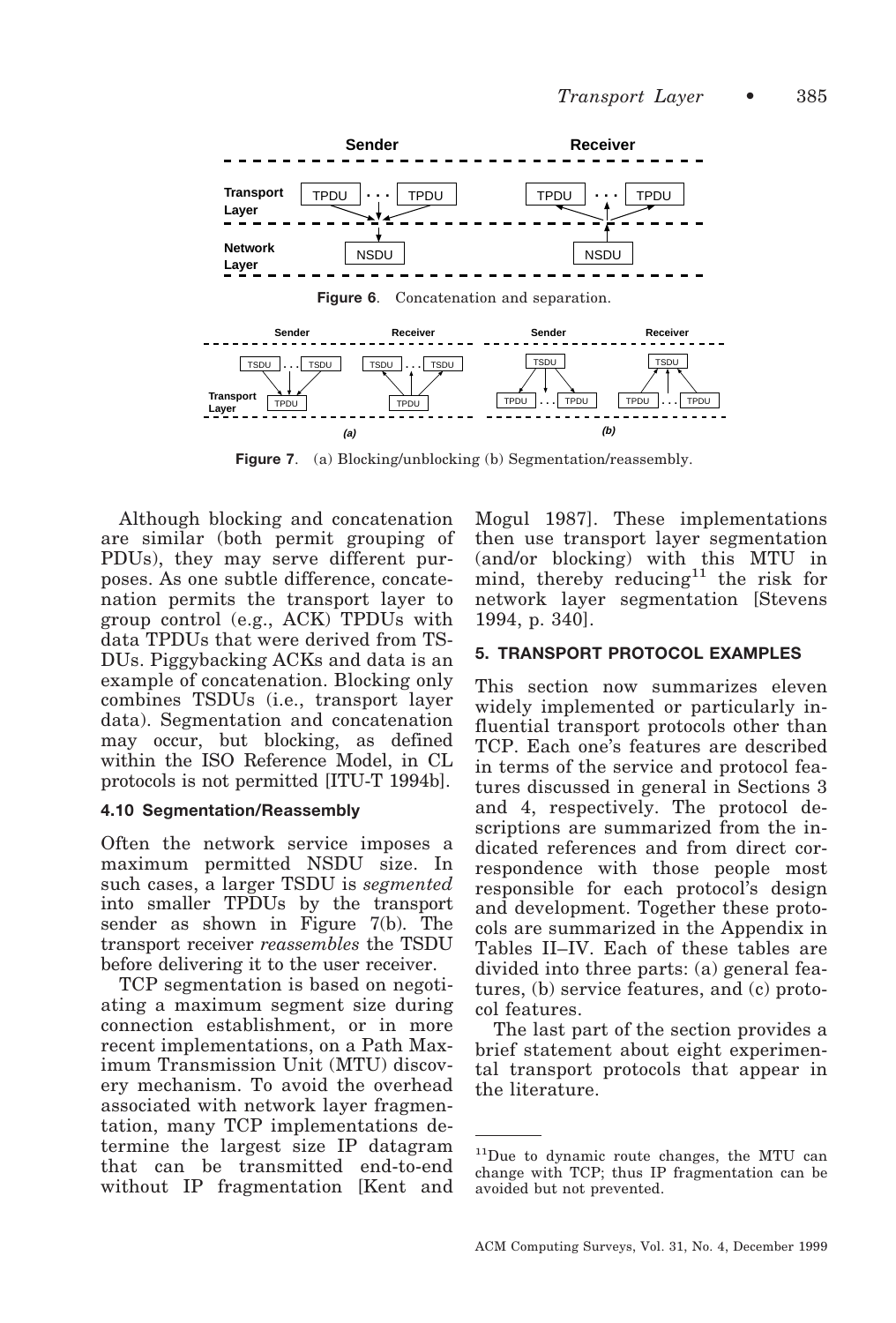## **5.1 UDP**

User Datagram Protocol (UDP) (see Table II) provides CL, uncontrolled-loss, maybe-duplicates, unordered service [Postel 1980]. UDP is basically an interface to IP, adding little more than TSAP demultiplexing (port numbers) and optional data integrity service. By not providing reliability service, UDP's overhead is significantly less than that of TCP. Although UDP includes an optional checksum, there is no provision for error reporting; incoming TPDUs with checksum errors are discarded, and valid ones are passed to the user receiver.

## **5.2 TP4**

The ISO Transport Protocol Class 4 (or TP4) (see Table II) was designed for the same reasons as TCP. It provides a similar CO, reliable service over a CL unreliable network. TP4 relies on the same mechanisms as TCP with the following differences. First, TP4 provides a COmessage service rather than CO-byte. Therefore, sequence numbers enumerate TPDUs rather than bytes. Next, sequence numbers are not initiated from a clock counter as in TCP [Stevens 1994], but rather start from 0. A destination reference number is used to distinguish between connections. This number is similar to the destination port number in TCP, but here the reference number maps onto the port number and can be chosen randomly or sequentially [Bertsekas and Gallager 1992]. Another important difference is that (at least in theory) a set of QoS parameters (see Section 3) can be negotiated for a TP4 connection. Other differences between TCP and TP4 are discussed in Piscitello and Chapin [1993].

## **5.3 TP0**

The ISO Transport Protocol Class 0 (or TP0) (see Table II) was designed as a minimum transport protocol providing only those functions necessary to establish a connection, transfer data, and report protocol errors. TP0 was designed to operate on top of a CO reliable network service that also provides endto-end flow control. TP0 does not even provide its own disconnection procedures; when the underlying network connection closes, TP0 closes with it. One interesting use of TP0 is that it can be employed to create an OSI transport service on TCP's reliable byte-stream service, enabling OSI applications to run over TCP/IP networks [Rose and Cass 1987].

## **5.4 NETBLT**

Network Block Transfer (NETBLT) (see Table III) was developed at MIT for high throughput bulk data transfer [Clark et al. 1987]. It is optimized to operate efficiently over long-delay links. NETBLT was designed originally to operate on top of IP, but can operate on top of any network protocol that provides a similar CL unreliable network service. Data exchange is realized via unidirectional connections. The unit of transmission is a buffer, several of which can be concurrently active to keep data flowing at a constant rate. Connection is established via a 2-wayhandshake during which buffer, TPDU and burst sizes are negotiated. Flow control is accomplished using buffers (transport-user-level control) and rate control (transport-protocol-level control). Either transport user of a connection can limit the flow of data by not providing a buffer. Additionally, NET-BLT uses burst size and burst rate parameters to accomplish rate control. NETBLT uses selective retransmission for error recovery. After a transport sender has transmitted a whole buffer, it waits for a control TPDU from the transport receiver. This TPDU can be a *RESEND*, indicating lost TPDUs, or an *OK*, acknowledging the whole buffer. A *GO* allows the transmission of another buffer. Instead of waiting after each buffer, a multiple buffering mechanism can be used [Dupuy et al. 1992].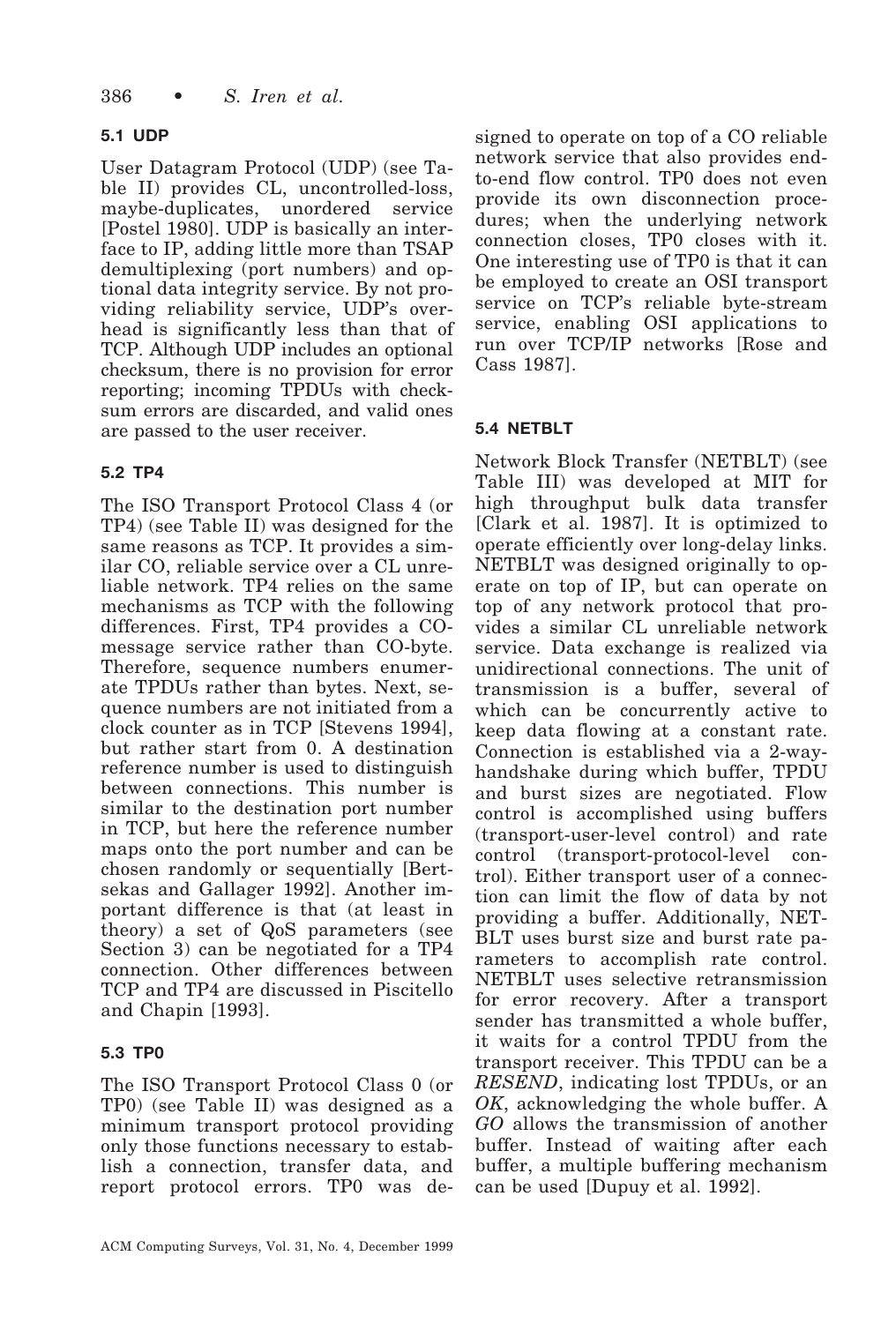#### **5.5 VMTP**

The Versatile Message Transaction Protocol (VMTP) (see Table III) was designed at Stanford University to provide high performance communication service for distributed operating systems, including file access, remote procedure calls (RPC), real-time datagrams and multicast [Cheriton and Williamson 1989]. VMTP is a request-response protocol that uses timer-based connection management to provide communication between network-visible entities. Each entity has a 64-bit identifier that is unique, stable, and independent of hostaddress. The latter property allows entities to be migrated and handled independent of network layer addressing, facilitating process migration and mobile and multihomed hosts [Cheriton and Williamson 1989]. Each request (and response) is identified by a transaction identifier. In the common case, a client increments its transaction identifier and sends a request to a single server; the server sends back a response with the same (Client, Transaction) identifier. A response *implicitly* acknowledges the request, and each new request *implicitly* acknowledges the last response sent to this client by the server. Multicast is realized by sending to a group of servers. Datagram support is provided by indicating in the request that no response is expected. Additionally, VMTP provides a streaming mode in which an entity can issue a stream of requests, receiving the responses back asynchronously [Williamson and Cheriton 1989]. Flow control is achieved by a rate control scheme borrowed from NETBLT with negotiated interpacket delay time.

### **5.6 T/TCP**

Transaction TCP (T/TCP) (see Table III) is a backwards-compatible extension of TCP that provides efficient transactionoriented service in addition to CO service [Braden 1992a; 1994]. The goal of T/TCP is to allow each transaction to be

efficiently performed as a single incarnation of a TCP connection. It introduces two major improvements over TCP. First, after an initial transaction is handled using a 3-way-handshake connection, subsequent transactions streamline connection establishment through the use of a 32-bit incarnation number, called a "connection count" (CC) carried in each TPDU. T/TCP uses the monotonically increasing CC values in initial *CR-TPDU*s to bypass the 3-way-handshake, using a mechanism called *TCP Accelerated Open*. With this mechanism, a transport entity needs to cache a small amount of state for each remote peer entity. The second improvement is that T/TCP shortens the delay in the TIME-WAIT $12$  state. T/TCP defines three new TCP options, each of which carries one 32-bit CC value. These options accelerate connection setup for transactions. T/TCP includes all normal TCP semantics, and operates exactly as TCP for all features other than connection establishment and termination.

### **5.7 RTP**

Real-time Transport Protocol (RTP) (see Table III) was designed for real-time multiparticipant multimedia applications [Schulzrinne 1996; Schulzrinne et al. 1996]. Even though RTP is called a transport protocol by its designers, this sometimes creates confusion, because RTP by itself does not provide a complete transport service. RTP TPDUs must be encapsulated within the TP-DUs of another transport protocol that provides framing, checksums, and endto-end delivery, such as UDP. The main transport layer functions performed by

<sup>12</sup>When a TCP entity performs an active close and sends the final ACK, that entity must remain in the TIME-WAIT state for twice the *Maximum Segment Lifetime* (MSL), the maximum time any TPDU can exist in the network before being discarded. This allows time for the other TCP entity to send and resend its final ACK in case the first copy is lost. This closing scheme prevents TPDUs of a closed connection from appearing in a subsequent connection between the same pair of TCP entities [Braden 1992b].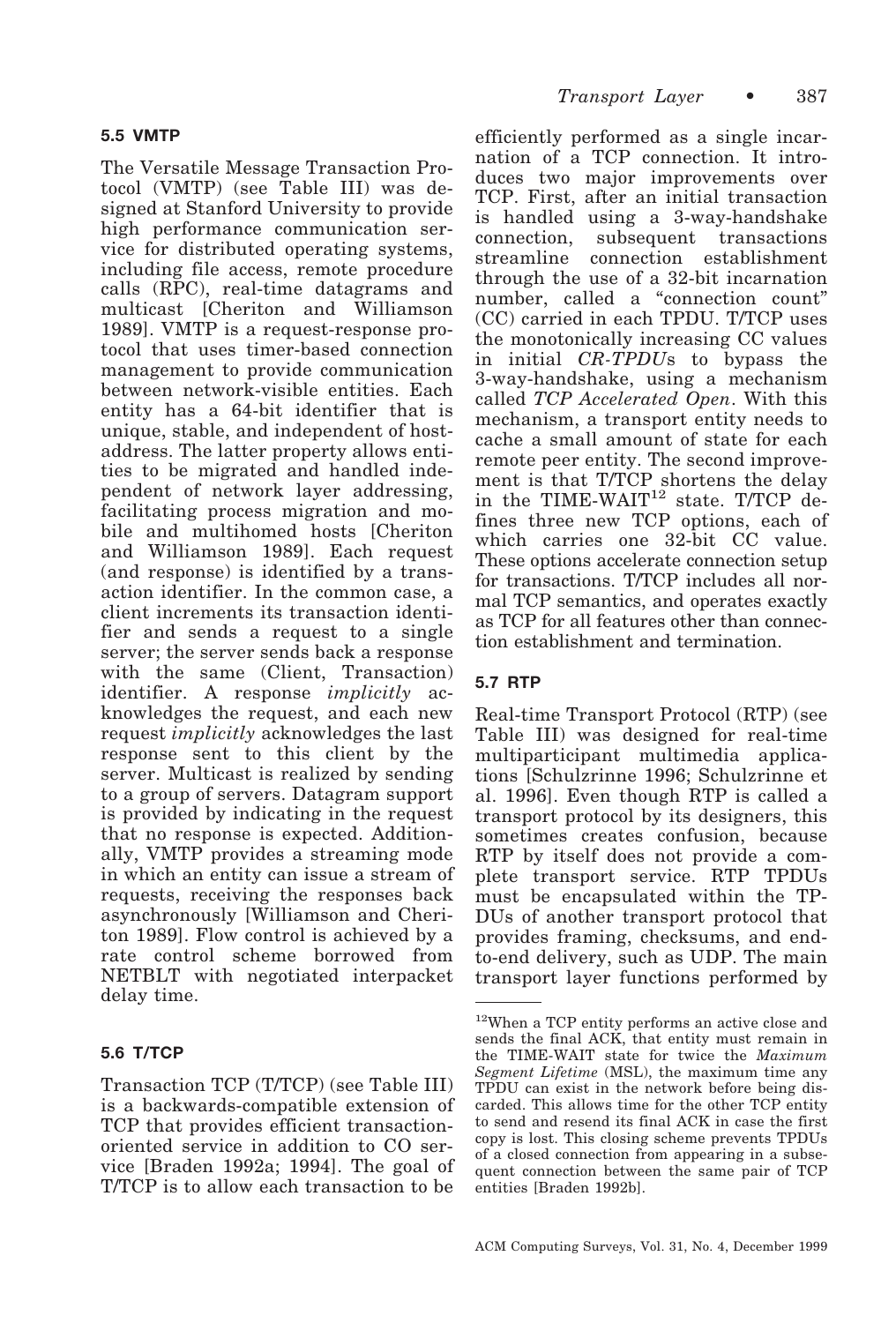RTP are to provide timestamps and sequence numbers for TSDUs. These timestamps and sequence numbers *may* be used by an *application* written on top of RTP to provide error detection, resequencing of out-of-order data, and/or error recovery. However, it should be emphasized that RTP itself does not provide any form of error detection or error control. Furthermore, in addition to transport layer functions, RTP also incorporates presentation layer functions; through the use of so-called *RTP profiles*, RTP provides a means for the application to identify the format of data (i.e., whether the data is audio or video, what compression method is used, etc.).

RTP has no notion of a connection; it may operate over either CO or CL service. Framing and segmentation must be done by the underlying transport layer. RTP is typically implemented as part of the application and not in the operating system kernel; it is a good example of Application Level Framing and Integrated Layer Processing [Clark and Tennenhouse 1990]. It consists of two parts: data and control. Continuous media data such as audio and video is carried in RTP data TPDUs. Control information is carried in RTCP (RTP Control Protocol) TPDUs. Control TP-DUs are multicast periodically to the same multicast group as data TPDUs. The functions of RTCP can be summarized as QoS monitoring, intermedia synchronization, identification, and session size estimation/scaling. The control traffic load is scaled with the data traffic load so that it makes up a certain percentage of the data rate (5%).

RTP and RTCP were designed under the auspices of the Internet Engineering Task Force (IETF).

## **5.8 APPN (SNA)**

The first version of IBM's proprietary Systems Network Architecture (SNA) (see Table IV) was implemented in 1974 in a hierarchical, host-centric manner: the intelligence and control resided at the host, which was connected to dumb terminals. The growing popularity of LAN-based systems led to SNA version 2, a dynamic peer-to-peer architecture called *Advanced Peer-to-Peer Networking* (APPN) [Chiong 1996; Dorling et al. 1997]. Version 3, called *High Performance Routing* (HPR), is a small but powerful extension to APPN [Dorling 1997; Freeman 1995]. HPR includes APPN-based high-performance routing, which addresses emerging high-speed digital transmissions. Although SNA is a proprietary architecture, its structure has moved closer to TCP/IP with each revision. Today, SNA exists mostly for legacy reasons. SNA and TCP/IP are the most widely used protocols in the enterprise networking arena [Chiong 1996].

APPN does not map nicely onto ISO's modular layering since it does not define an explicit transport protocol per se. However, end-to-end transport layer functions such as end-to-end connection management are performed as part of APPN. Its CO service is built on top of a reliable network service. Therefore, many functions related to error control that are commonly handled at the transport layer are not required in AP-PN's transport layer. Unlike applications using TCP, SNA applications do not directly interface to the transport layer. Instead, applications are based on a "Logical Unit" concept which contains the services of all three layers above network layer. An interesting feature of APPN is its Class of Service(COS)-based route selection where the route can be chosen based on the associated cost factor. The overall cost for each route depends on various factors such as the speed of the link, cost per connection, cost per transaction, propagation delay, and other user-configurable items such as security. For service and protocol details of APPN, see Table IV.

HPR, an extension to APPN, enhances data routing performance by decreasing intermediate router processing. The main components of HPR are *Automatic Network Routing* (ANR) and *Rapid Transport Protocol* (RTP) [Chiong 1996; Dorling et al. 1997]. Unlike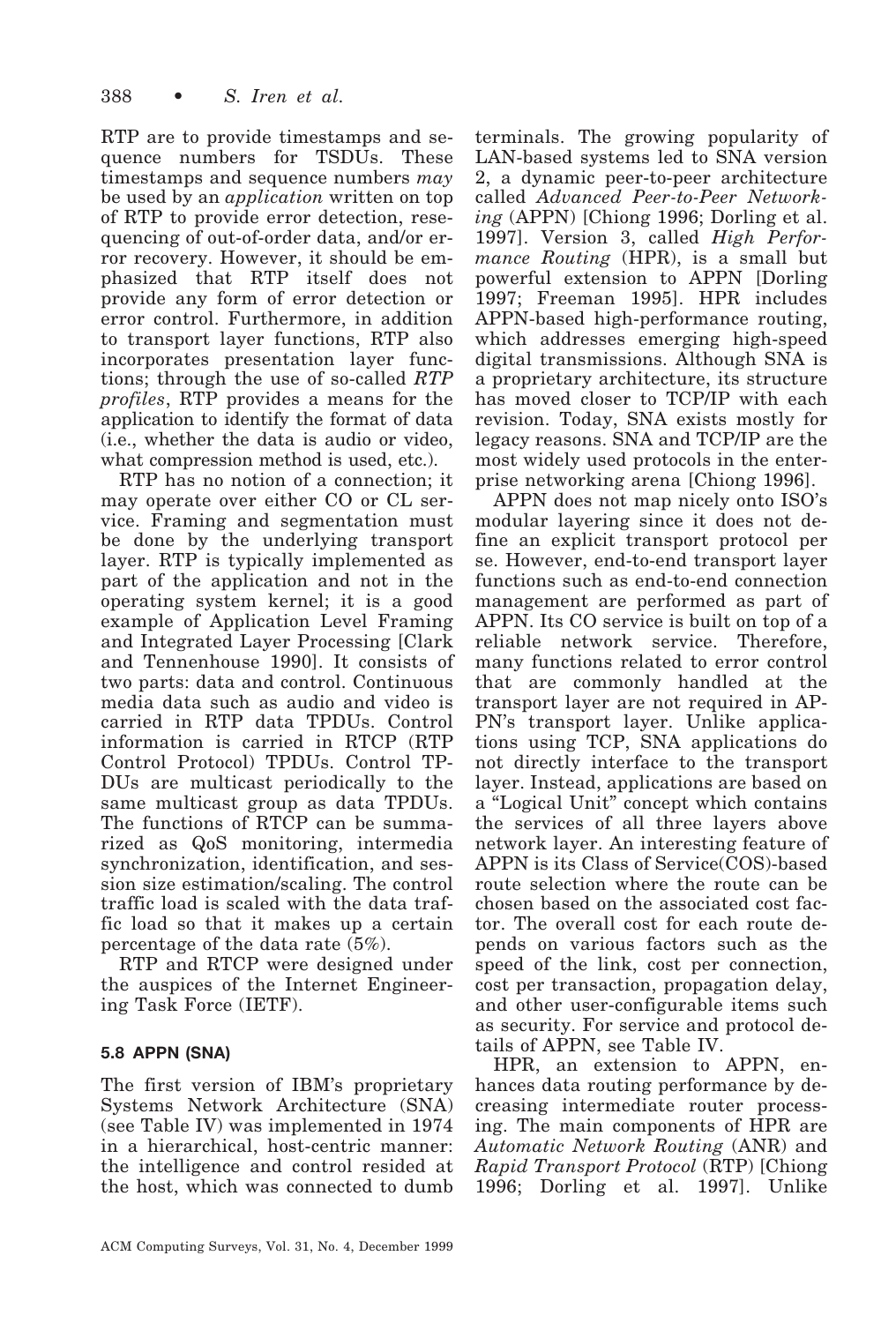on adaptive rate-based (ARB) control, and automatic switching of sessions without service disruption.

## **5.9 NSP (DECnet)**

DECnet (see Table IV) is a proprietary protocol suite from Digital Equipment Corporation. Early versions (1974-1982) were limited in functions, providing only point-to-point links, or networks of  $\leq$  255 processors. The first version capable of building networks of thousands of nodes was DECnet Phase IV in 1982 (two years earlier than the OSI Reference Model was standardized). Its layer corresponding most closely to the OSI Transport layer was called the "End Communication Layer"; it consisted of a proprietary protocol called the *Network Services Protocol* (NSP).

NSP provides CO-message and reliable service. It supports segmentation and reassembly, and has provisions for flow control and congestion control [Robertson 1996]. Two data channels are provided: a "Normal-Data" channel and an "Other-Data" channel which carries expedited data and messages related to flow control. DEC engineers claim that OSI's TP4 "is essentially an enhancement and refinement of Digital's proprietary NSP protocol" [Martin and Leben 1992]. Indeed, there are many similarities between TP4 and NSP, such as their mechanisms for handling expedited data.

In the early 1990s, DECnet Phase V was introduced to integrate OSI protocols with the earlier proprietary protocols. Phase V supports a variant of TP4, plus TP0 and TP2 and NSP for backwards compatibility. A session level service known as "tower matching" resolves which protocol(s) are available for a particular connection, and selects a specific protocol at connection establishment.

DECnet was widely used throughout the 1980's, and remains an important legacy protocol for many organizations. DECnet was one of the two target protocol suites for the original implementation of the popular X11 windowing system (the other being TCP/IP).

## **5.10 XTP**

The Xpress Transport Protocol's design (XTP Version  $4.0^{13}$ ) (see Table IV) was coordinated within the XTP Forum to support a variety of applications such as multimedia distribution and distributed applications over WANs as well as LANs [Strayer et al. 1992]. Originally XTP was designed to be implemented in VLSI; hence it has a 64-bit alignment, a fixed-size header, and fields likely to control a TPDU's initial processing located early in the header. However, no hardware implementations were ever built. XTP combines classic functions of TCP, UDP, and TP4, and adds new services such as transport multicast, multicast group management, priorities, rate and burst control, and selectable error and flow control mechanisms. XTP can operate on top of network protocols such as IP or ISO CLNP, data link protocols such as 802.2, or directly on top of the AAL of ATM. XTP simply requires framing and end-to-end delivery from the underlying service. One of XTP's most important features is the orthogonality it provides between communication paradigm, error control and flow control. An XTP user can choose any communication paradigm (CO, CL, or transaction-oriented) and whether or not to enable error control and/or flow control. XTP uses both window-based and ratebased flow control.

<sup>13</sup>XTP version 3.6 (the Xpress Transfer Protocol) was a transport and network layer protocol combined. XTP 4.0 performs only transport layer functions.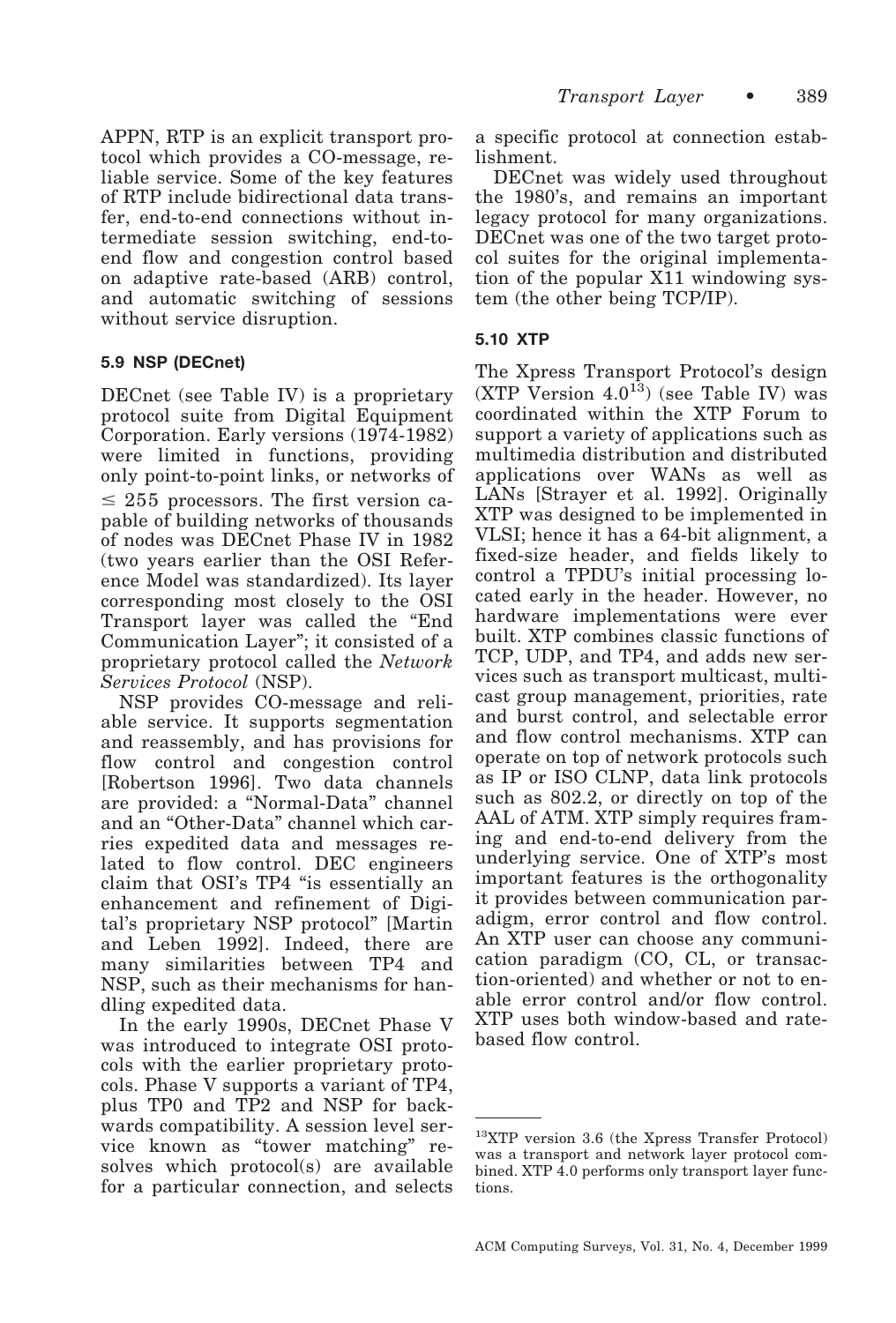#### **5.11 SSCOP/AAL5 (ATM)**

In the ATM environment, several transport protocols have been and are being developed; they are referred to as ATM  $Adaptation$  Layers  $(AALs).<sup>14</sup>$  These AALs have been specified over time to handle different traffic classes [Stallings 1998] - CO constant bit rate (CBR) requiring synchronization, CO variable bit rate (VBR) requiring synchronization, CO-VBR not needing synchronization, CL-VBR not requiring synchronization, and most recently available bit rate (ABR) where bandwidth and timing requirements are defined by the user in an environment where an ATM backbone provides the same quality of service as found in a LAN [Black 1995].

Although 5 transport protocols (AAL1-5) have been proposed for these traffic classes, AAL5 which supports virtually all data applications has greatest potential for marketplace success. None of the AALs including AAL5 provide reliable service (although with minor changes AAL5 could).<sup>15</sup> Another protocol that does provide end-to-end reliability is the Service Specific Connection-Oriented Protocol (SSCOP) [ITU-T 1994a] which can run on top of AAL5.

SSCOP was initially standardized to provide for reliable communication of control signals [ITU-T 1995b], not data transfer. It has since been approved for reliable data transfer with I.365.3 [ITU-T 1995a] specifying it as the basis for providing ISO's connection-oriented transport service [ITU-T 1995c]. Some

authors cite SSCOP as *potentially* applicable as a general purpose end-to-end reliable transport protocol in the ATM environment [Henderson 1995]. For these reasons, we select SSCOP/AAL5 as the ATM transport protocol to survey in Table IV.

SSCOP incorporates a number of important design principles of other highspeed transport protocols (e.g., SNR [Lundy and Tipici 1994]) including the use of complete state exchange between transport sender and receiver to reduce reliance on timers. SSCOP's main drawback for general usage is that it is designed to run over an underlying ATM service that provides in-order PDU delivery. The SSCOP receiver assumes that every out-of-order PDU indicates a loss (as opposed to possible misordering) and immediately returns a NACK (called a USTAT) which acts as a selective reject (see Section 4). Over an unordered service, SSCOP would still correctly provide its advertised reliable service; it is simply unclear whether SSCOP would be efficient in an environment where the underlying service misorders PDUs. One author indicates that SSCOP could be modified to be a more general robust transport protocol capable of running above an unreliable, connectionless service [Henderson 1995].

#### **5.12 Miscellaneous Transport Protocols**

The following are brief descriptions of eight experimental transport protocols that influenced transport protocol development. While many of the ideas contained in these protocols are innovative and useful, for one reason or another, they have not themselves been successful in the marketplace. This may be the result of: (1) the marketing problem of introducing new transport protocols into an existing infrastructure, (2) the primarily university nature of the protocol without added industrial support, or (3) the failure of an infrastructure for which the protocol has been specifically designed.

Although these protocols were surveyed

<sup>14</sup>Some authors note that since none of the AALs provide reliable service, then "It is not really clear whether or not ATM has a transport layer." [Tanenbaum 1996]. We argue that reliability or the lack thereof is not the issue; since ATM virtual circuits/paths are a concatenation of links between store-and-forward NPDU (cell) switches, then by definition, the AAL protocols above ATM

provide end-to-end transport service. 15Because of AAL's lack of reliable service and the popularity of TCP/IP, there exists a protocol stack with TCP over IP over AAL over ATM. This stack essentially puts a transport layer over a network layer over a transport layer over a network layer to provide reliable data transfer in a mixed TCP/IP - ATM environment [Cole et al. 1996].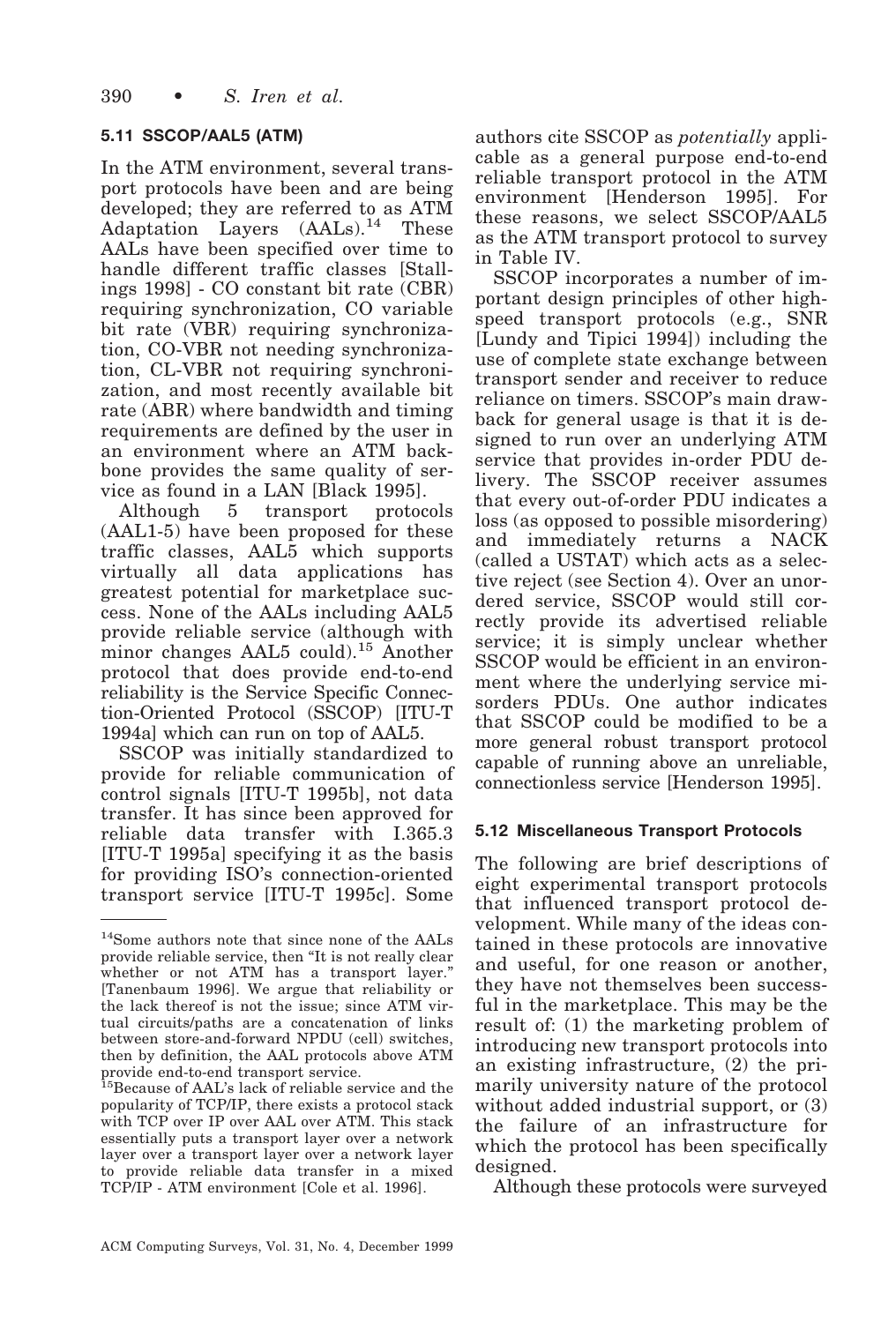as were TCP and the previous eleven, space limitations prevent presenting them in detail. The tables that summarize these protocols are available at: www. eecis.udel.edu/˜amer/PEL/survey/.

*Delta-t* was designed in the late 1970s for reliable stream and transaction-oriented communications on top of a best effort network such as IP or ISO CLNP [Watson 1989]. Its main contribution is in connection management: it achieves hazard-free connection management without exchanging explicit control TPDUs.

*SNR* was designed in the late 1980s for a high speed data communications network [Doshi et al. 1993; Lundy and Tipici 1994]. Its key ideas are periodic exchange of state information between the transport sender and the transport receiver, reduction of protocol overhead by making decisions about blocks of TPDUs instead of individual ones (*packet blocking*), and parallel implementation of the protocol on a dedicated front-end communications processor. SNR uses three modes of operation: one for virtual networks, one for real-time applications over reliable networks, and one for large file transfers.

The *MultiStream Protocol* (MSP), a feature-rich, highly flexible CO transport protocol designed in the early 1990s, supports applications that require different types of service for different portions of their traffic (e.g., multimedia). Transport users can dynamically change modes of operation during the life of a connection without loss of data [La Porta and Schwartz 1993a; 1993b]. MSP defines seven traffic streams, each of which is defined by a set of common protocol functions. These functions specify the order in which TPDUs will be accepted and passed to the user receiver.

 $TP++$  was developed in the early 1990s. It is intended for a heterogeneous internetwork with a large bandwidth-delay product [Biersack et al. 1992; Feldmeier 1993b]. It uses backpressure for flow and congestion control, and is designed to carry three major application classes: constrained latency service, transactions, and bulk data transfer.

*DTP*, a slightly modified version of TCP, was developed in the early 1990s [Sanghi and Agrawala 1993]. Some key features that distinguish DTP from TCP are its use of a send-time control scheme for flow control, selective as well as cumulative PACKs, and TPDU-based sequence numbers.

*Partial Order Connection* (POC) was recently designed to offer a middle ground between the ordered/no-loss service provided by TCP, and the unordered/uncontrolled-loss service provided by UDP [Amer et al. 1994]. The main innovation of POC is the introduction of *partially-ordered/controlled-loss service* [Conrad Ph.D dissertation; 1996; Marasli 1997; Marasli et al. 1997].

Two recent transport protocols, the *k-Transmit Protocol* (*k*-XP) and the *Timed-Reliable Unordered Message Protocol* (TRUMP), provide CO-message, unordered, controlled-loss service. *k*-XP was implemented as an application software library that provides several major enhancements to the basic service provided by UDP, such as connection management and controlled-loss delivery [Amer et al. 1997]. TRUMP is a variation of *k*-XP that allows applications to specify an expiration time for each TSDU [Golden 1997].

## **6. FUTURE DIRECTIONS AND CONCLUSION**

In this section, we first summarize how several recent trends and technological developments have impacted transport layer design. We then cover a particular trend in more detail; namely, the impact of wireless networking on the transport layer. Next, we enumerate some of the debates concerning transport layer design. We conclude with a few final observations.

#### **6.1 Impacts of Trends and New Technologies**

Several trends have influenced the design of transport protocols over the last two decades.

*Faster satellite links* and *gigabit net-*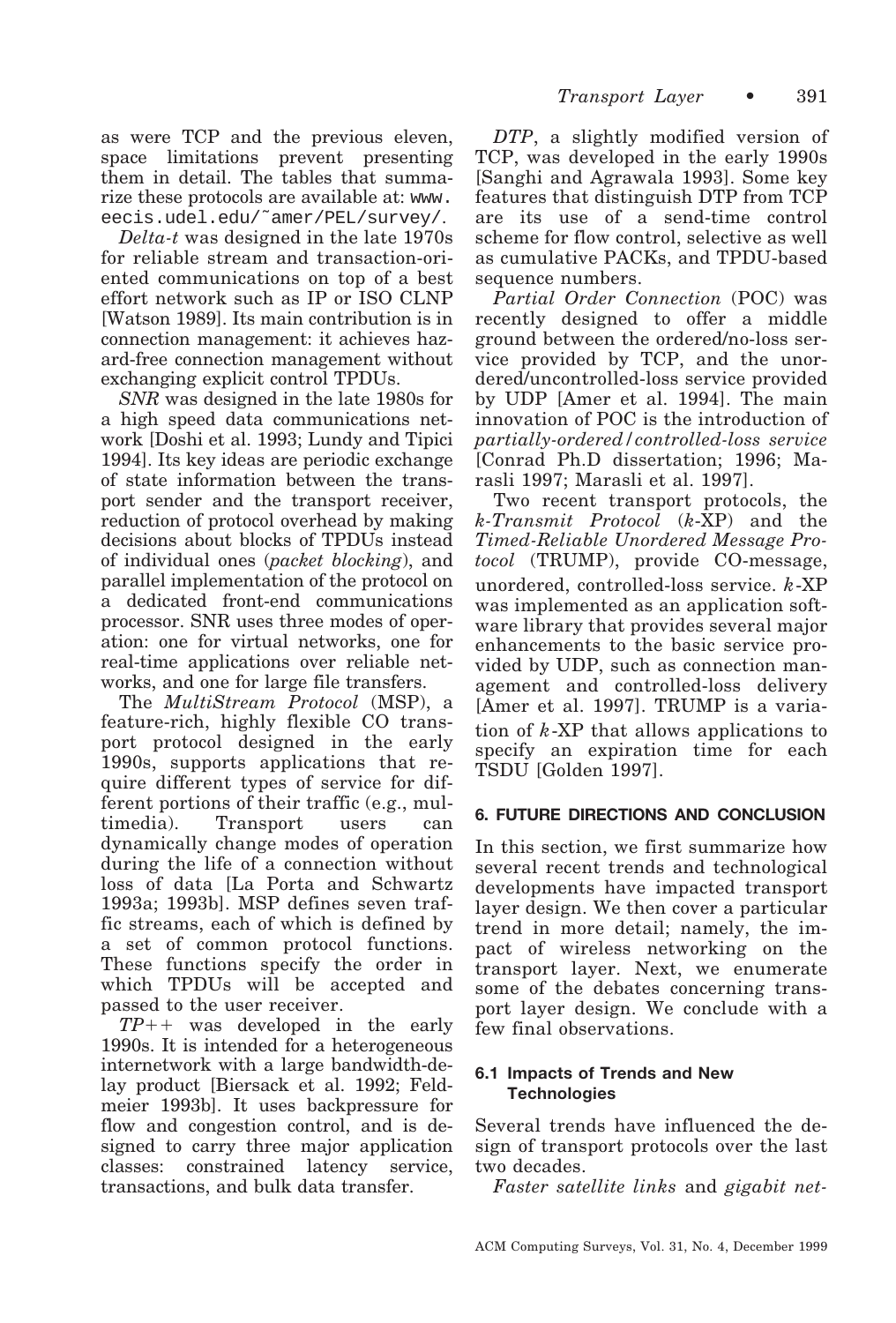*works* have resulted in networks with larger end-to-end bandwidth-delay products. These so-called "Long Fat Networks" allow increased amounts of data in transit at any given moment. This required extensions to TCP, for example, to prevent wrapping of sequence numbers [Borman et al. 1992].

*Fiber optics* has improved the quality of communication links, thus shifting the major source of network errors —at least for wired networks— from line bit errors to NPDU losses due to congestion. This fact is exploited by TCP's Congestion Avoidance and Fast Retransmit and Recovery algorithms which were made necessary because of the *exponential growth* in the use of the Internet — even before the Web made the Internet a household word. Congestion avoidance continues to be an active research area for the TCP community [Brakmo et al. 1994; Jacobson 1988; Stevens 1997].

Higher speed links and fiber optics have caused some designers of so-called *light-weight* transport protocols to shift their design goals from minimizing transmission costs (at the expense of processing power) to minimizing processing requirements (at the expense of transmission bandwidth) [Doeringer et al. 1990]. On the other hand, the proliferation of relatively low speed point-topoint (PPP) and *wireless* links has resulted in a varying and complex interconnection of low, medium, and high speed links with varying degrees of loss. This has introduced a new complication into the design of flow control and error control algorithms.

*New applications* such as transaction processing, audio/video transmission, and the Web have resulted in new and widely varying network service demands.

Over the years, TCP has been optimized for a particular mix of applications: that is, bulk transfer (e.g., File Transfer Protocol (FTP) and Simple Mail Transfer Protocol (SMTP)) and remote terminal traffic (e.g., telnet and rlogin). The introduction of the Web has created new performance challenges, as

the request/response nature of Web interactions is a poor match for TCP's byte-stream [Heidemann 1997]. Even before the introduction of the Web, interest in request/response (transaction) protocols was reflected in the development of VMTP and T/TCP.

The delay and jitter sensitivity of audio and video based applications required transport protocols providing something other than reliable service. This has led to increased usage of UDP, which lacks congestion control features, resulting in increased Internet congestion. This has created a need for protocols that incorporate TCP-compatible congestion control, yet provide services appropriate for audio/video transmission (e.g., maybe-loss or controlled-loss). Audio/video transmission also required synchronization as enabled by RTP timestamps.

Finally, *distributed* applications involving one-to-many, many-to-one, and many-to-many communication have required a new multicast paradigm of communication. Unicast protocols such as XTP, VMTP,  $TP++$ , and UDP have been extended to support multicast.

## **6.2 Wireless Networks**

Regarding the future of the transport layer, we note the influence of the rapid growth of wireless networks. Although transport protocols are supposed to be independent of the underlying networking technology, in practice, TCP is tailored to perform in networks where links are tethered. As more wireless links are deployed, it becomes more likely that the path between transport sender and transport receiver will not be fully wired. Designing a transport protocol that performs well over a heterogeneous network is difficult because wireless networks have two inherent differences that require, if not their own specific transport protocols, at least specific variations of existing ones.

The first difference is the major cause for TPDU gaps at the transport receiver. In wired networks missing, TPDUs are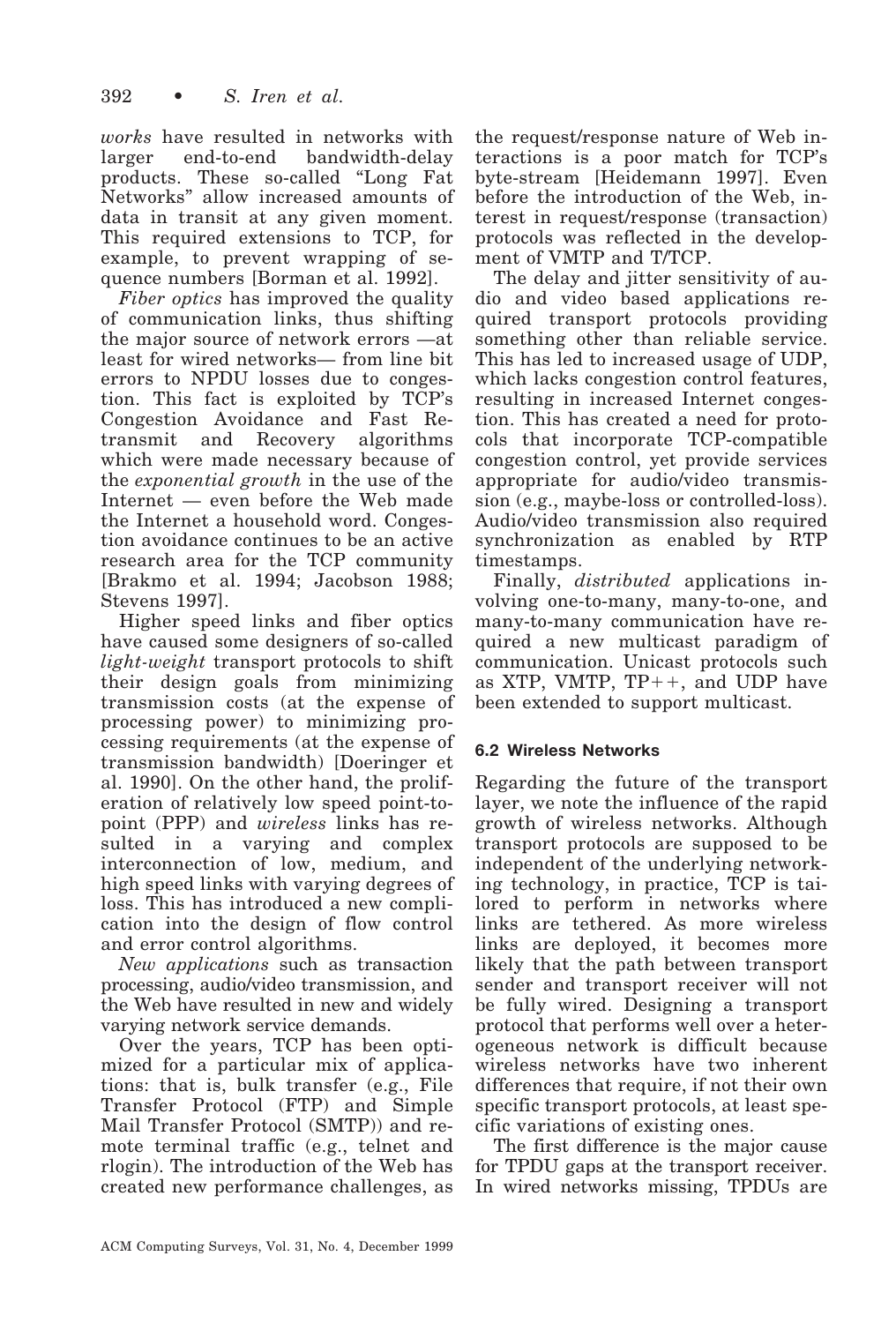primarily due to network congestion as routers discard NPDUs. In wireless networks, gaps are most likely due to bit errors and hand-off problems. On detecting a gap, TCP's transport receiver responds by invoking congestion control and avoidance algorithms to slow the transport sender and thereby reduce the network load. For wireless networks, a better response is to retransmit lost TP-DUs as soon as possible [Balakrishnan

et al. 1996]. Recent studies have concentrated on alleviating the effects of non-congestionrelated losses on TCP performance over wireless and other high-loss networks [Bakre and Badrinath 1997; Balakrishnan et al. 1995; Yavatkar and Bhagwat 1994]. These studies follow two fundamentally different approaches. One approach hides any noncongestion-related loss from the transport sender by making the lossy link appear as a higher quality link with reduced effective bandwidth. As a result, the losses that are seen by the transport sender *are* mostly due to congestion. Some examples include: (1) reliable link layer protocols (AIRMAIL [Ayanoglu et al. 1995]), (2) splitting a transport connection into two connections (I-TCP [Bakre and Badrinath 1997]), and (3) TCPaware link layer schemes (snoop [Balakrishnan et al. 1995]).

The second approach makes the transport sender aware that wireless hops exist and does not invoke congestion control for TPDU losses. Selective ACK proposals such as TCP SACK [Mathis et al. 1996] and SMART [Keshav and Morgan 1997] can be considered examples of this approach. One study shows that a reliable link layer protocol with some knowledge of TCP provides 10-30% higher throughput than a link layer protocol without that knowledge [Balakrishnan et al. 1996]. Furthermore, selective ACKs and explicit loss notifications result in significant performance improvements.

The second inherent difference is that wireless devices are constrained in both their computing and communication

power due to limited power supply. Therefore, the transport protocols used on these devices should be less complex to allow efficient battery usage. This approach is taken in Mobile-TCP [Haas and Agrawal 1997]. It uses the same splitting approach used in I-TCP, however, instead of identical transport entities on both ends of the wireless link, Mobile-TCP employs an asymmetrically-based protocol design which reduces the computation and communication overhead on the mobile host's transport entity. Because the wireless segment is known to be a single-hop connection, several transport functions can be either simplified or eliminated.

### **6.3 Debates**

In reviewing the last two decades of transport protocol research, we first note there seems to have been two schools of thought on the direction of transport protocol design: (1) the "hardware-oriented" school, and (2) the "application-oriented" school.

The hardware-oriented school feels that transport protocols should be separated from the operating system as much as possible, and implementations should be moved into VLSI, parallel, or special purpose processors [Feldmeier 1993c; Haas 1990; La Porta and Schwartz 1992; Strayer and Weaver 1988]. This school claims that the heavy usage of timers, interrupts, and memory read/writes degrades the performance of a transport protocol, and thus special purpose architectures are necessary. They would also point out that as network rates reach the Gigabit/sec range, it will be more difficult to process TP-DUs in real time. Therefore TPDU formats should be carefully chosen to allow parallel processing and to avoid TPDU field limitations for sequence numbering, window size, etc. This school of thought is reflected in the design of protocols such as MSP and XTP.

By contrast, the application-oriented school prefers moving some transport layer functions out of the operating sys-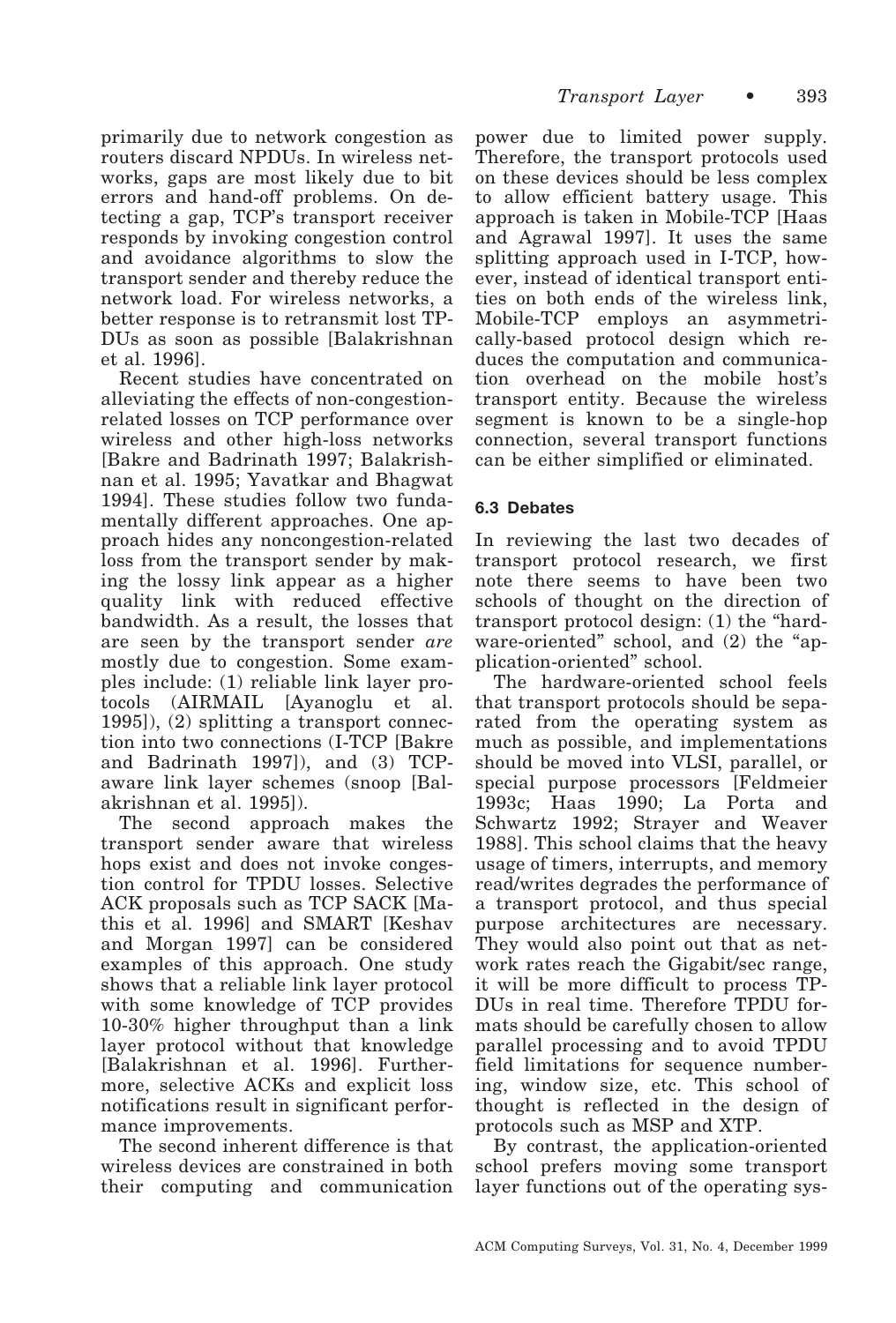tem into the user application, thereby integrating the upper layer end-to-end processing, and achieving a faster application processing pipeline. This school would claim that the bottleneck is actually in operations such as checksums and presentation layer conversion, all of which can be done more efficiently if they are integrated with the copying of data into application user space. This school of thought is reflected in the concepts of Application Level Framing (ALF) and Integrated Layer Processing (ILP) [Clark and Tennenhouse 1990]. ALF states that "the application should break the data into suitable aggregates, and the lower layers should preserve these frame boundaries as they process the data". ILP is an implementation concept which "permits the implementor the option of performing all (data) manipulation steps in one or two integrated processing loops". Ongoing research shows that performance gains can be obtained by using ALF and ILP [Ahlgren et al. 1996; Braun 1995; Braun and Diot 1995; 1996; Diot and Gagnon 1999; Diot et al. 1995]. ALF concepts are reflected in the design of protocols such as RTP, POC, and TRUMP.

A second debate, orthogonal to the debate about where transport services should be implemented, is the debate about functionality. Older transport services tend to focus on a single type of service. Some recent protocol designers advocate high degrees of flexibility, orthogonality, and user-configurability to meet the requirements of various applications. These designers feel that: (1) a single transport protocol offer different communication paradigms, and different levels of reliability and flow control, and the transport user should be able to choose among them, and (2) protocol design should include multiple functions to support multicast, real-time data, synchronization, security, user-defined QoS, etc., that will meet the requirements of today's more complex user applications. This is reflected in the designs of XTP, MSP and POC, for example.

A third debate concerns protocol opti-

mization. The lightweight protocol school of thought argues that since high-speed networks offer extremely low error rates, protocols should be "success-oriented" and optimized for maximum throughput [Doeringer et al. 1990; Haas 1990; La Porta and Schwartz 1992]. Others emphasize the increased deployment of wireless networks, which are more prone to bit errors; they argue that protocols should be designed to operate in both environments efficiently. The SMART retransmission strategy [Keshav and Morgan 1997] is a good example of the latter approach.

## **6.4 Final Observations**

Several of the experimental protocols surveyed in this paper present beneficial ideas for the overall improvement of transport protocols. However, most of these schemes are not widely used. This may have more to do with the difficulty of introducing new transport protocols than with the merits of the ideas themselves.

In the 1980's, the primary battle was between TCP and ISO TP0/4—or, more broadly, between the Internet (TCP/IP) suite and OSI suite in general. Neverending hallway discussions debated which would win. Today the victor is TCP/IP, due to a combination of "timing", "technology", "implementations," and "politics" [Tanenbaum 1996]. Sometimes the usefulness of transport protocol research is questioned—even research to improve TCP—because the market base of the current TCP version is so large that inertia prevents new good ideas from propagating into the user community. However, the successful incorporation of SACK [Mathis 1996], TCP over high-speed networks [Borman 1992], and T/TCP [Braden 1994] into implementations clearly shows that transport research is useful. What should be clear is that for any new idea to have influence in practice in the short term, it must be interoperable with elements of the existing TCP/IP protocol suite.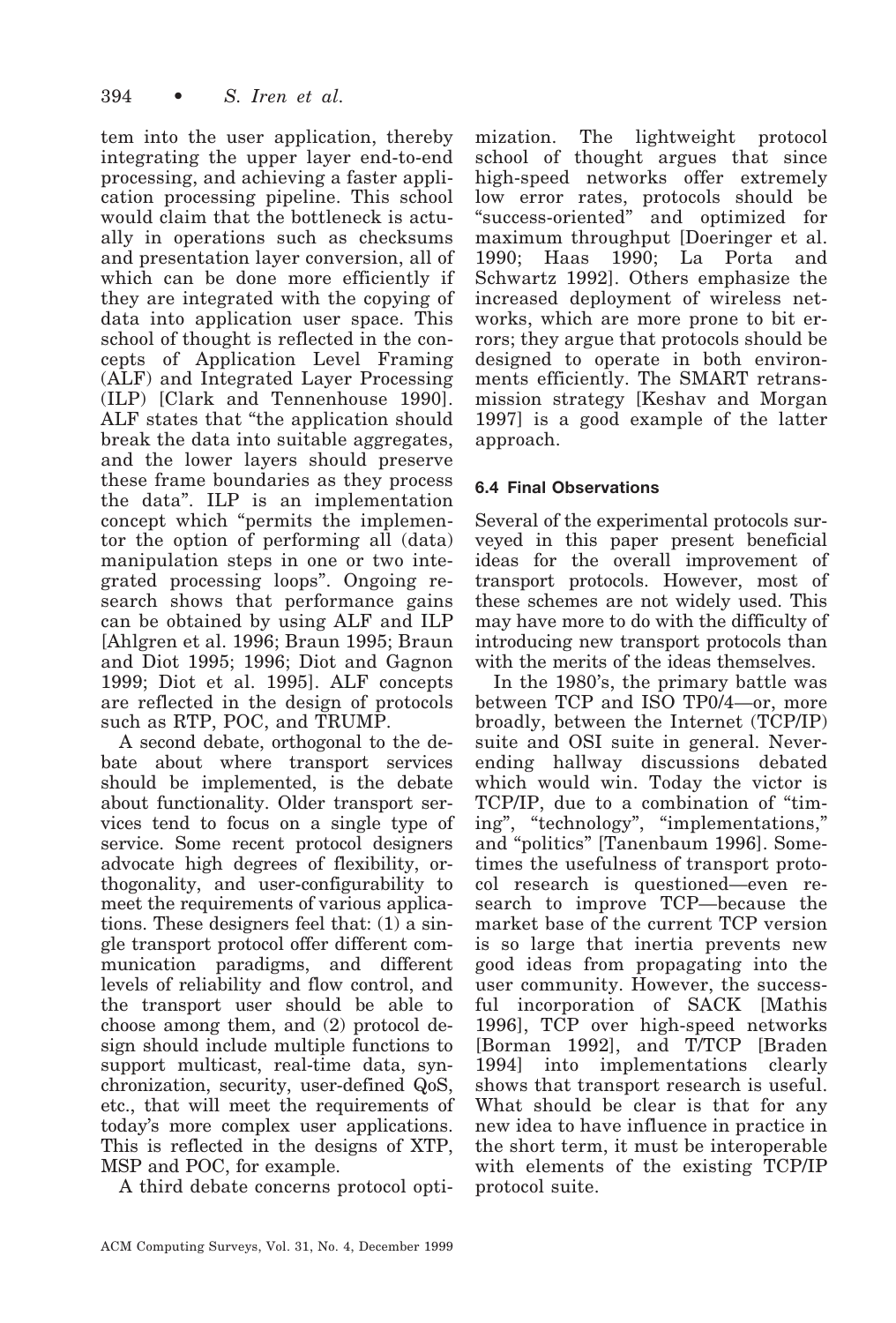## **APPENDIX**

| General Features                     | TCP (Internet)                                                                   | UDP (Internet)                                                                                            | TP4 (OSI)                                                                        | TP0 (OSI)                                                    |
|--------------------------------------|----------------------------------------------------------------------------------|-----------------------------------------------------------------------------------------------------------|----------------------------------------------------------------------------------|--------------------------------------------------------------|
| Well suited for                      | Stream transport<br>over unreliable<br>networks                                  | Applications<br>where normal<br>case is operation<br>over LAN with<br>low loss rates<br>(e.g., NFS, SNMP) | Message-oriented<br>transport over<br>unreliable<br>networks                     | Message-oriented<br>transport over<br>reliable networks      |
| Developed for                        | General purpose<br>reliable data<br>communication<br>over unreliable<br>networks | General purpose<br>datagram<br>transport with<br>minimum of<br>protocol<br>mechanism                      | General purpose<br>reliable data<br>communication<br>over unreliable<br>networks | Minimum<br>function protocol<br>over reliable CO<br>networks |
| Features for special<br>applications | Nagle algorithm <sup>1</sup><br>for interactive data                             | None                                                                                                      |                                                                                  | Oriented for<br>teletext; OSI-TCP<br>gateway <sup>2</sup>    |
| Underlying service                   | <b>IP</b>                                                                        | IP                                                                                                        | Unreliable<br>network                                                            | Reliable CO<br>network $(e.g., X.25)$                        |
| Has been<br>implemented in           | Software                                                                         | Software                                                                                                  | Software                                                                         | Software                                                     |

**Table II**. (a) General features of TCP, UDP, TP4, and TP0

<sup>1</sup>Since interactive data TPDUs often carry 1 byte of user data, overhead of 40-byte header (20 for TCP; 20 for IP) adds to congestion in WANs. Therefore, Nagle Algorithm restricts a TCP connection to having at most one outstanding unacknowledged small TPDU. No additional small TPDUs can be sent until the ACK is received.

2 TP0 can be used to create OSI transport service on top of TCP's reliable byte-stream service, enabling OSI apps to run over TCP/IP [Rose and Cass 1987].

| Service Features                                                        | TCP (Internet) | UDP (Internet)                                           | TP4 (OSI)      | TP0 (OSI)                       |
|-------------------------------------------------------------------------|----------------|----------------------------------------------------------|----------------|---------------------------------|
| CO-byte vs. CO-message vs. CL                                           | CO-byte        | CL                                                       | CO-message     | CO-message                      |
| Reliability<br>No-loss vs. Uncontrolled-<br>loss vs. Controlled-loss    | No-loss        | Uncontrolled-<br>loss                                    | No-loss        | $No-loss3$                      |
| No-duplicates vs. Maybe-<br>duplicates                                  | No-duplicates  | Maybe-<br>duplicates                                     | No-duplicates  | $No$ -duplicates <sup>3</sup>   |
| Ordered vs. Unordered vs.<br>Partially-ordered                          | Ordered        | Unordered                                                | Ordered        | $O$ rdered <sup>3</sup>         |
| Data-integrity vs. No-<br>data-integrity vs. Partial-<br>data-integrity | Data-integrity | Data-integrity<br>and No-data-<br>integrity <sup>4</sup> | Data-integrity | Data-<br>integrity <sup>3</sup> |
| Multicast vs Unicast                                                    | Unicast        | Unicast <sup>5</sup>                                     | Unicast        | Unicast                         |
| Priority vs. No-priority                                                | No-priority    | Priority                                                 | Priority       | Priority                        |
| Security vs. No-security                                                | No-security    | No-security                                              | Security       | Security <sup>6</sup>           |

**Table II**. (b) Service features of TCP, UDP, TP4, and TP0

3 Assumed to be part of the underlying network service.

4 UDP provides an optional checksum on the header and user data.

5 UDP can provide multicast service with IP support.

<sup>6</sup>Protection is a QoS parameter that can be specified as protection against passive monitoring, passive modification, replay, addition, or deletion.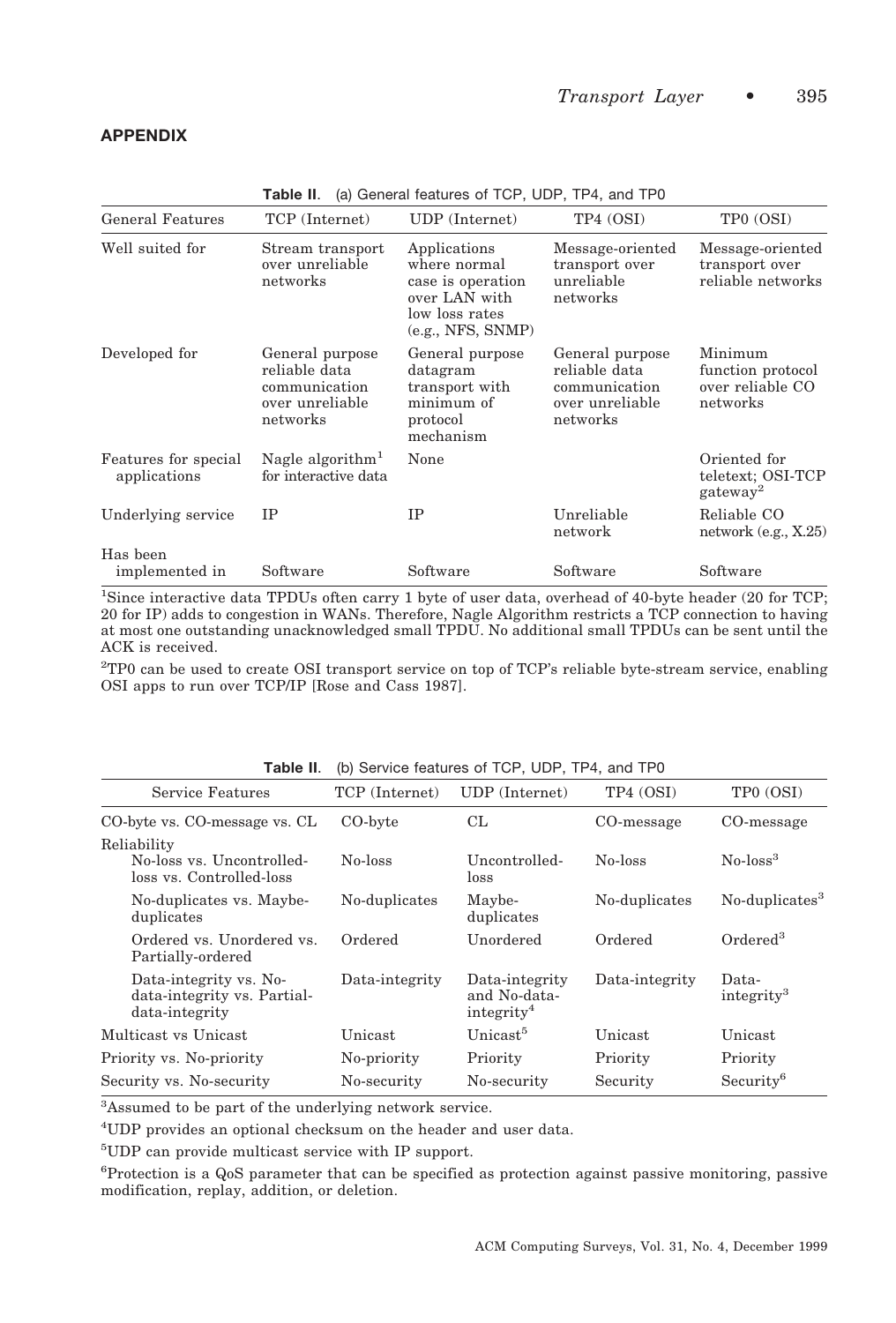## 396 • *S. Iren et al.*

**Table II**. (c) Protocol features of TCP, UDP, TP4, and TP0

| <b>Protocol Features</b>                            | TCP (Internet)                                    | UDP (Internet)                                | TP4 (OSI)                                                                   | TP0 (OSI)                 |
|-----------------------------------------------------|---------------------------------------------------|-----------------------------------------------|-----------------------------------------------------------------------------|---------------------------|
| CO vs CL Protocol                                   | CO.                                               | CL                                            | $\rm CO$                                                                    | CO                        |
| Transaction-oriented                                | $\rm No$                                          | No <sup>1</sup>                               | No                                                                          | $\rm No$                  |
| CO Protocol<br>In-band vs. Out-of-band<br>Signaling | In-band                                           | N/A                                           | In-band                                                                     | In-band                   |
| Unidirectional vs.<br>Bidirectional conn            | Bidirectional                                     | N/A                                           | <b>Bidirectional</b>                                                        | Bidirectional             |
| Conn establishment                                  | $3$ -way                                          | N/A                                           | 3-way                                                                       | $3$ -way                  |
| User data in conn<br>Establishment                  | Not<br>permitted <sup>2</sup>                     | $\rm N/A$                                     | Permitted <sup>3</sup>                                                      | Not permitted             |
| Conn termination                                    | $4$ -way                                          | N/A                                           | $3$ -way                                                                    | $\rm N/A^4$               |
| Acknowledgments<br>Piggybacking                     | Yes                                               | N/A                                           | Yes                                                                         | N/A <sup>5</sup>          |
| Cumulative vs. Selective                            | Cumulative <sup>6</sup>                           | N/A                                           | Selective                                                                   | N/A <sup>5</sup>          |
| Sender-dependent vs.<br>Sender-independent          | Sender-<br>independent                            | N/A                                           | Sender-<br>dependent and<br>optional Sender-<br>independent                 | N/A <sup>5</sup>          |
| Error Control<br>Error detection                    | Sequence no;<br>Checksum on<br>header and<br>data | Optional<br>checksum on<br>header and<br>data | Sequence no;<br>Length field;<br>Optional<br>checksum on<br>header and data | No                        |
| Error reporting                                     | $\rm No$                                          | No                                            | No                                                                          | $\rm No$                  |
| Error recovery                                      | <b>PAR</b>                                        | No                                            | PAR                                                                         | No                        |
| Flow/Congestion Control<br>End-to-end flow control  | Window                                            | No                                            | Window                                                                      | Backpressure <sup>4</sup> |
| Window allocation                                   | <b>Byte-oriented</b>                              | N/A                                           | TPDU-oriented                                                               | N/A                       |
| Rate control parameters                             | N/A                                               | N/A                                           | N/A                                                                         | N/A                       |
| Congestion control                                  | Implicit<br>access control                        | No                                            | Implicit access<br>control                                                  | No                        |
| TPDU Format<br>TPDU numbering                       | Byte-oriented                                     | No                                            | TPDU-oriented                                                               | $\rm No$                  |
| Min TPDU header/trailer                             | 20-byte header                                    | 8-byte header                                 | 5-byte header                                                               | 3-byte header             |
| Multiplexing/Demultiplexing                         | Yes                                               | Yes                                           | Yes                                                                         | $\rm No$                  |
| Splitting/Recombining                               | No                                                | No                                            | Yes                                                                         | No                        |
| Concatenation/Separation                            | Yes <sup>7</sup>                                  | No                                            | Yes                                                                         | No                        |
| Blocking/Deblocking                                 | Yes <sup>8</sup>                                  | No                                            | Yes                                                                         | Yes                       |
| Segmentation/Reassembly                             | Yes                                               | $\rm No$                                      | Yes                                                                         | Yes                       |

1 But frequently used for transaction based applications.

<sup>2</sup>While data may be sent in TCP connection opening TPDU, it cannot be delivered to user receiver until 3-way-handshake is complete.

 $3$ Not >32 octets. This data (e.g., password) may help decide if connection should be established, thereby allowing estab to depend on user data.

4 Assumed to be part of the underlying network service.

5 There are no ACKs in TP0.

6 A version of TCP which combines selective ACKs and cumulative ACKs has been specified [Mathis et al. 1996].

7 Data and ACK TPDU is concatenated in the case of piggybacking.

8 However, boundaries are not preserved between transport sender and transport receiver.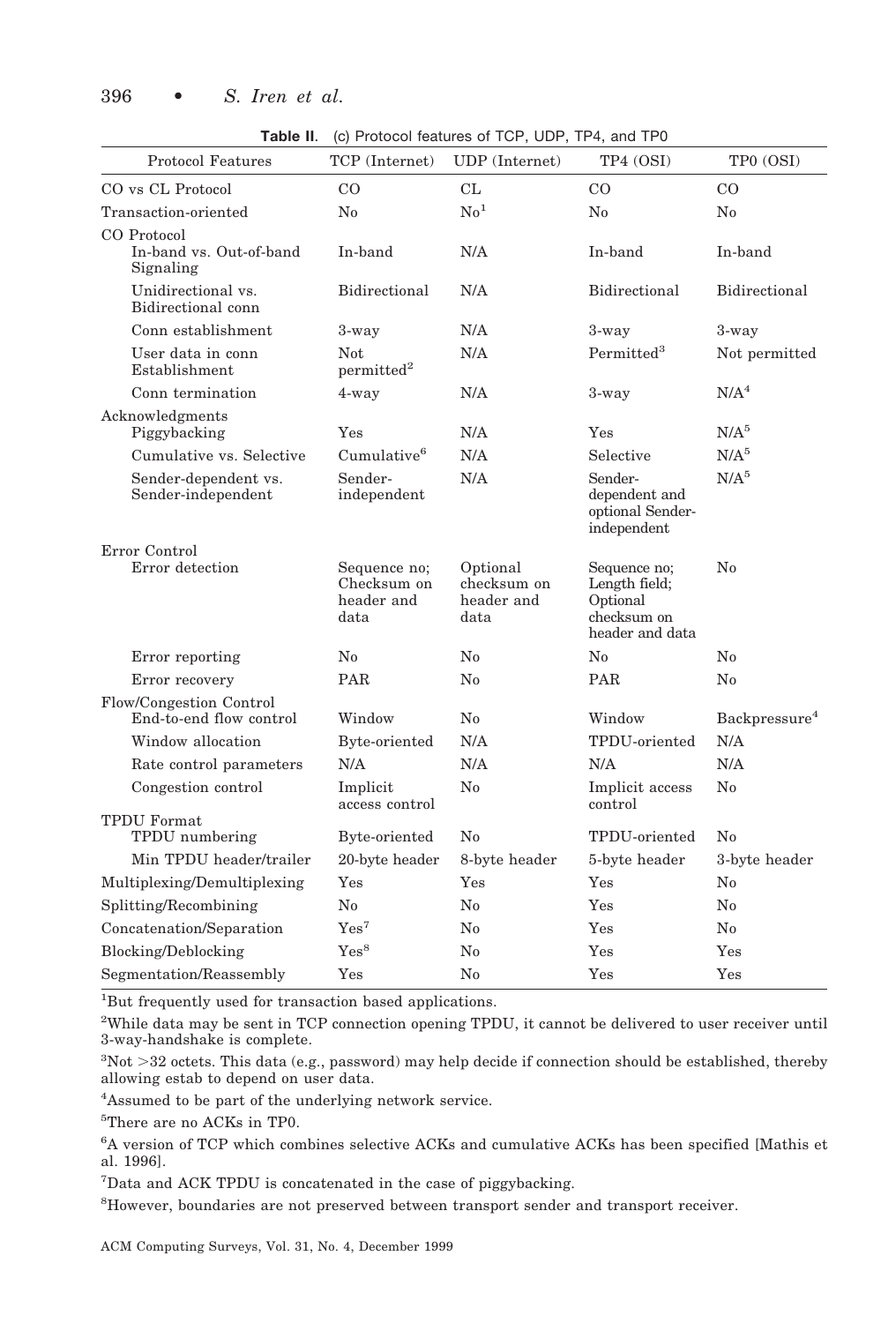| General Features                     | NETBLT (Internet) VMTP (Internet)               |                                                                                                                                                                                                                    | T/TCP (Internet)                                                           | RTP (Internet)                                                                                                                                          |
|--------------------------------------|-------------------------------------------------|--------------------------------------------------------------------------------------------------------------------------------------------------------------------------------------------------------------------|----------------------------------------------------------------------------|---------------------------------------------------------------------------------------------------------------------------------------------------------|
| Well suited for                      | Long-delay paths                                | Transactions                                                                                                                                                                                                       | Transactions                                                               | Real-time data                                                                                                                                          |
| Developed for                        | Bulk data<br>transfer                           | Remote<br>Procedure Calls,<br>multicast, real-<br>time<br>communication                                                                                                                                            | Improving TCP<br>performance for<br>transaction<br>processing              | Real-time, multi-<br>participant<br>multimedia<br>conferences                                                                                           |
| Features for special<br>applications | User controlled<br>window-based<br>flow control | Naming<br>mechanism for<br>process<br>migration, mobile<br>hosts;<br>Conditional<br>message delivery<br>for real-time<br>application;<br>Optimized for<br>page-level<br>network file<br>access; Call<br>forwarding | 3-way can be<br>bypassed;<br>Shorter delay in<br><b>TIME-WAIT</b><br>state | Integrated layer<br>processing; QoS<br>feedback; Can be<br>tailored to<br>specific<br>applications;<br>Mixing,<br>translating via<br><b>SSRC</b> fields |
| Underlying service                   | IP                                              | Datagram<br>network                                                                                                                                                                                                | IP                                                                         | UDP <sup>1</sup> AALS                                                                                                                                   |
| Has been<br>implemented in           | Software                                        | Software                                                                                                                                                                                                           | Software                                                                   | Software                                                                                                                                                |

| <b>Table III.</b> (a) General features of NETBLT, VMTP, T/TCP, and RTP |  |  |  |  |  |  |  |  |
|------------------------------------------------------------------------|--|--|--|--|--|--|--|--|
|------------------------------------------------------------------------|--|--|--|--|--|--|--|--|

1 RTP may be used with other suitable underlying network or transport protocols.

| Service Features                                                        | <b>NETBLT</b><br>(Internet) |                          | VMTP (Internet) T/TCP (Internet) RTP (Internet) |                           |
|-------------------------------------------------------------------------|-----------------------------|--------------------------|-------------------------------------------------|---------------------------|
| CO-byte vs. CO-message vs. CL                                           | $CO$ -message <sup>2</sup>  | CL                       | CO-byte and<br>CL <sup>3</sup>                  | CL                        |
| Reliability<br>No-loss vs. Uncontrolled-<br>loss vs. Controlled-loss    | No-loss                     | No-loss                  | No-loss                                         | Uncontrolled-<br>loss     |
| No-duplicates vs. Maybe-<br>duplicates                                  | No-duplicates               | No-duplicates            | No-duplicates                                   | No-duplicates             |
| Ordered vs. Unordered vs.<br>Partially-ordered                          | Ordered                     | Ordered                  | Ordered                                         | Unordered                 |
| Data-integrity vs. No-<br>data-integrity vs. Partial-<br>data-integrity | Data-integrity              | Data-integrity           | Data-integrity                                  | No-data-<br>integrity     |
| Multicast and Unicast                                                   | Unicast                     | Multicast and<br>Unicast | Unicast                                         | Unicast $4$               |
| Priority vs. No-priority                                                | No-priority                 | Priority                 | No-priority                                     | No-interrupt/<br>Priority |
| Security vs. No-security                                                | No-security                 | Security <sup>5</sup>    | No-security                                     | Security                  |

#### **Table III**. (b) Service features of NETBLT, VMTP, T/TCP, and RTP

 $2$ In this case message is a "buffer" as explained in section 5.4.

3 T/TCP provides CO or CL service. For CO service, transport user has to issue the *open*, *send*, and *close* primitives as in TCP. For CL service, only the *sendto* primitive is required.

4 RTP can provide multicast service if available in lower layer protocols.

5 VMTP's security feature was designed but never implemented.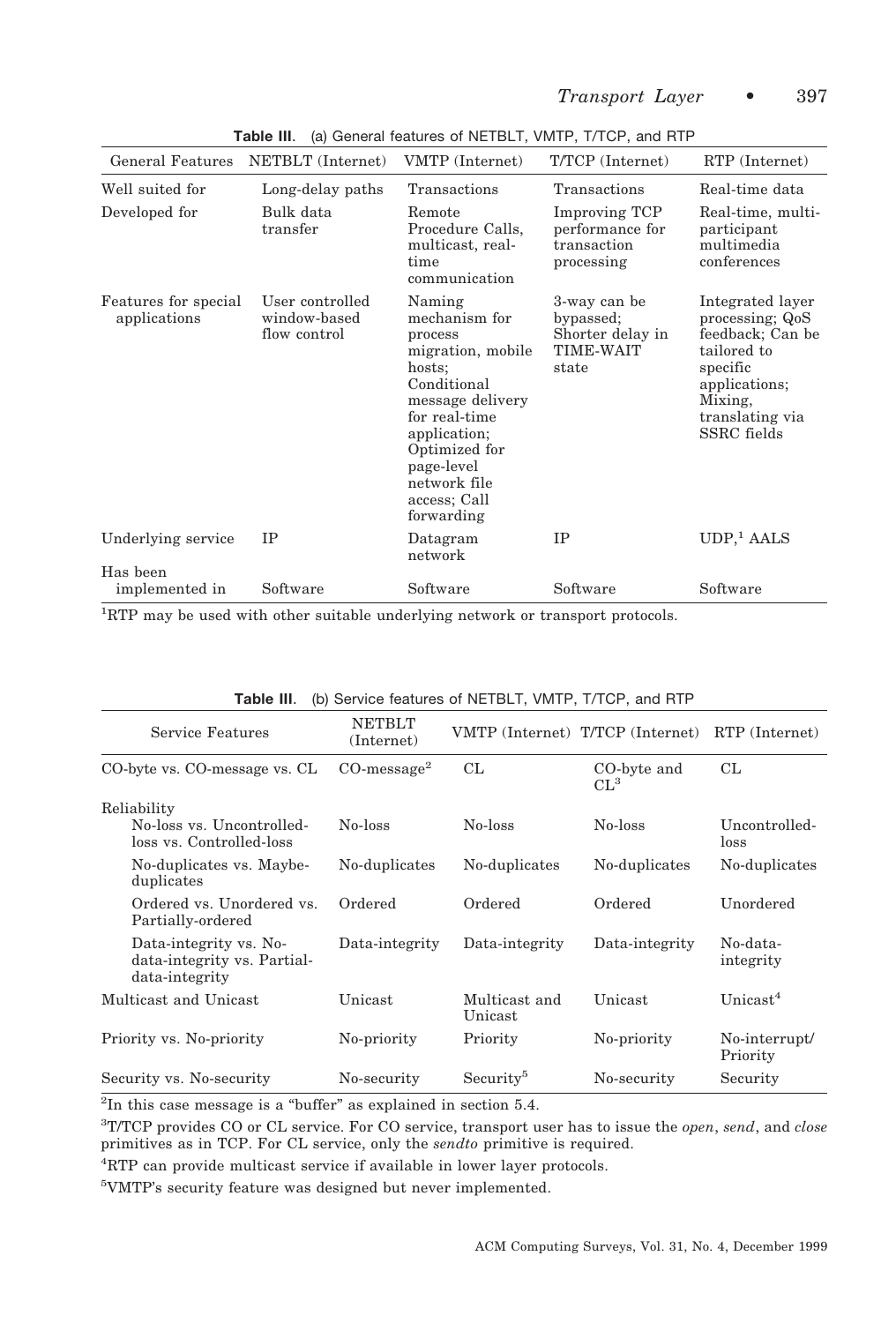## 398 • *S. Iren et al.*

**Table III**. (c) Protocol features of NETBLT, VMTP, T/TCP, and RTP

| <b>Protocol Features</b>                            | NETBLT (Internet) VMTP (Internet)                                                 |                                                                       | T/TCP (Internet)                                  | RTP (Internet)                  |
|-----------------------------------------------------|-----------------------------------------------------------------------------------|-----------------------------------------------------------------------|---------------------------------------------------|---------------------------------|
| CO vs CL protocol                                   | CO                                                                                | CO                                                                    | CO                                                | CL <sup>1</sup>                 |
| Transaction-oriented                                | No                                                                                | Yes                                                                   | Yes                                               | No                              |
| CO protocol<br>In-band vs. Out-of-band<br>signaling | In-band                                                                           | In-band                                                               | In-band                                           | N/A                             |
| Unidirectional vs.<br>Bidirectional conn            | Unidirectional                                                                    | Unidirectional                                                        | Bidirectional                                     | N/A                             |
| Conn establishment                                  | $2$ -way                                                                          | Implicit                                                              | 3-way and<br>Implicit                             | N/A                             |
| User data in conn<br>Establishment                  | Not permitted                                                                     | Permitted                                                             | Permitted                                         | N/A                             |
| Conn termination                                    | 2-way                                                                             | Implicit                                                              | $4$ -way                                          | N/A                             |
| Acknowledgments<br>Piggybacking                     | N/A                                                                               | $\mathrm{No}^2$                                                       | Yes                                               | N/A                             |
| Cumulative vs. Selective                            | Cumulative                                                                        | Selective                                                             | Cumulative                                        | N/A                             |
| Sender-dependent vs.<br>Sender-independent          | Sender-<br>dependent                                                              | Sender-<br>dependent                                                  | Sender-<br>dependent                              | N/A                             |
| Error Control                                       |                                                                                   |                                                                       |                                                   |                                 |
| Error detection                                     | Sequence No;<br>Length field;<br>Header<br>checksum;<br>Optional data<br>checksum | Transaction ID;<br>Length field;<br>Checksum on<br>header and<br>data | Sequence No;<br>Checksum on<br>header and<br>data | Sequence No                     |
| Error reporting                                     | Selective reject                                                                  | Selective reject                                                      | $\rm No$                                          | Special<br>reports <sup>3</sup> |
| Error recovery                                      | ARQ with<br>selective<br>retransmission                                           | ARQ with<br>selective<br>retransmission                               | PAR                                               | No                              |
| Flow/Congestion Control<br>End-to-end flow control  | Window and<br>Rate                                                                | Rate                                                                  | Window                                            | No                              |
| Window scheme                                       | Buffer-oriented                                                                   | N/A                                                                   | Byte-oriented                                     | N/A                             |
| Rate control parameters                             | Burst size and<br>rate                                                            | Interpacket<br>delay                                                  | N/A                                               | N/A                             |
| Congestion control                                  | No                                                                                | Implicit access<br>control                                            | Implicit access<br>control                        | $\mathrm{No}^4$                 |
| <b>TPDU</b> Format<br>TPDU numbering                | TPDU-oriented                                                                     | TPDU-oriented                                                         | Byte-oriented                                     | TPDU-oriented                   |
| Min TPDU<br>header/trailer                          | 24-byte header                                                                    | 64-byte header                                                        | 24-byte header                                    | 12-byte header                  |
| Multiplexing/Demultiplexing                         | Yes                                                                               | Yes                                                                   | Yes                                               | Yes <sup>5</sup>                |
| Splitting/Recombining                               | $\rm No$                                                                          | No                                                                    | No                                                | No                              |
| Concatenation/Separation                            | No                                                                                | $\rm No$                                                              | No                                                | No                              |
| Blocking/Deblocking                                 | No                                                                                | $\rm No$                                                              | Yes                                               | No                              |
| Segmentation/Reassembly                             | Yes                                                                               | Yes                                                                   | Yes                                               | $\rm No$                        |

<sup>1</sup>RTP has no notion of a connection; however RTCP provides out-of-band signaling.

2 Normally a response implicitly acks request; each new request implicitly acks last response rec'd. Thus VMTP provides implicit but not explicit piggybacked ACK info.

3 Sender and Receiver reports are exchanged via RTCP, a control protocol that monitors data delivery and provides minimal control and id functions.

4 Application may perform congestion control by using the QoS feedback provided by the RTCP control messages.

5 Visa synchronization source identifier (SSRC) field.

ACM Computing Surveys, Vol. 31, No. 4, December 1999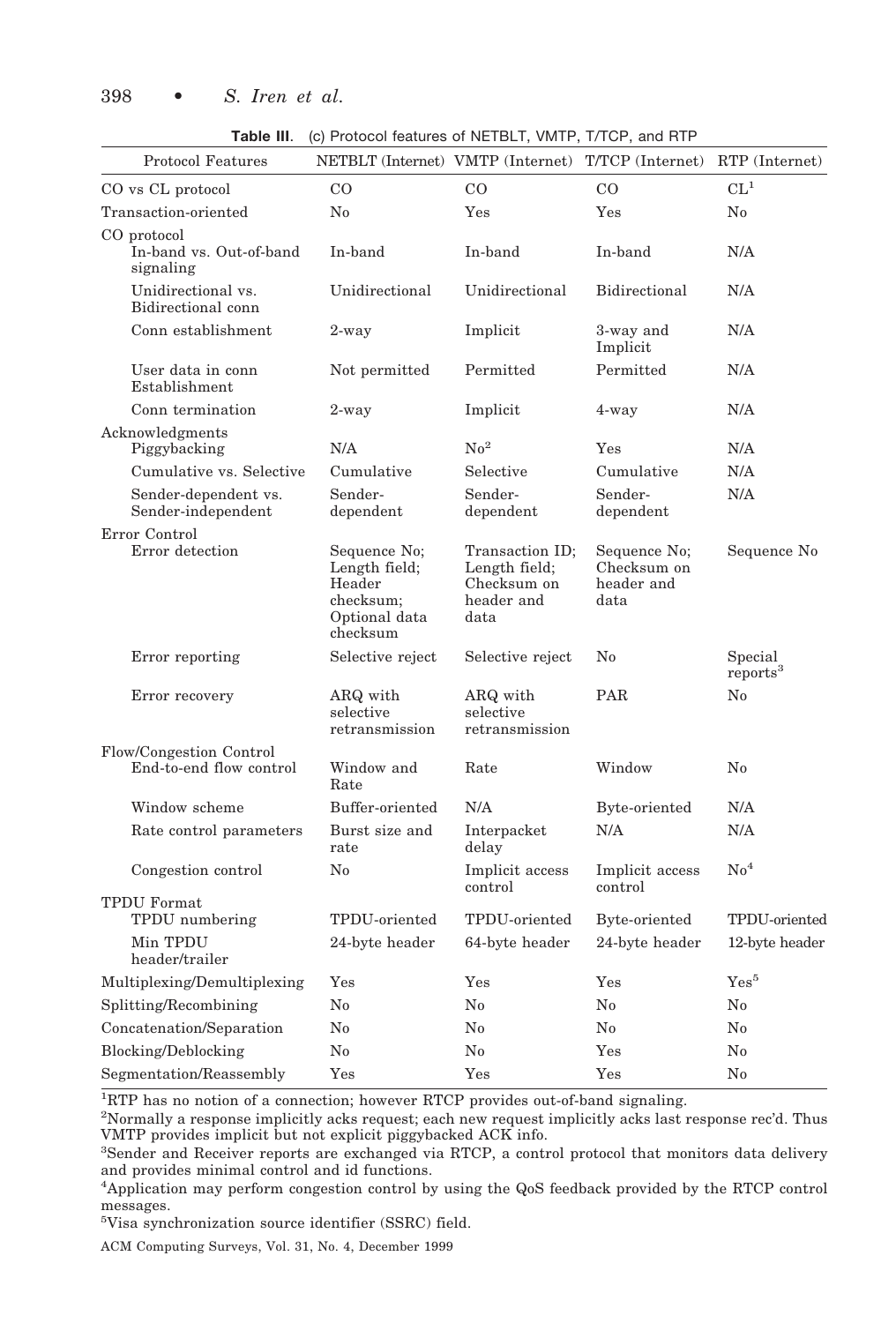| General Features                     | APPN (SNA)                                                              | NSP (DECnet)                                                       | <b>XTP</b>                                                                                      | SSCOP/AAL5 (ATM)                                     |
|--------------------------------------|-------------------------------------------------------------------------|--------------------------------------------------------------------|-------------------------------------------------------------------------------------------------|------------------------------------------------------|
| Well suited for                      | Distributed<br>systems                                                  | Message oriented<br>over unreliable<br>networks; dist'd<br>systems | Reliable<br>transport<br>multicast; Real-<br>time datagrams;<br><b>Fast connection</b><br>setup | High speed<br>reliable data and<br>control signaling |
| Developed for                        | Diverse<br>platforms,<br>topologies, and<br>apps into single<br>network | General purpose<br>reliable data<br>comm over<br>unreliable nets   | Single protocol<br>separates policy<br>from mechanism;<br>VLSI<br>implementation                | ATM networks                                         |
| Features for special<br>applications | Class of Service<br>selection <sup>1</sup>                              | Expedited data                                                     | Out-of-band<br>$data2$ ;<br>Orthogonality;<br>Selectable flow<br>and error control              | block<br>PACKs/NACKs                                 |
| Underlying service                   | APPN network<br>layer (virtual<br>circuit)                              | DECnet layer 3<br>protocol                                         | Any network<br>layer <sup>3</sup> or directly<br>over LLC, MAC,<br><b>ATM AALS</b>              | <b>ATM</b>                                           |
| Has been<br>implemented in           | Software                                                                |                                                                    | Software <sup>4</sup>                                                                           | Software and<br>Hardware                             |

**Table IV**. (a) General features of SNA/APPN, DECnet/NSP, XTP, and ATM/SSCOP/AAL5

1 COS-based routing is provided by APPN network layer. APPN transport takes advantage by using different service classes.

<sup>2</sup>Useful for passing control info about state of transport user processes, or passing semantic info about data, or for event sequencing via timestamps.

3 Most of all XTP implementations operate over IP.

4 XTP was designed for but never implemented in VLSI.

|  |  |  |  |  |  | <b>Table IV.</b> (b) Service features of SNA/APPN, DECnet/NSP, XTP, and ATM/SSCOP/AAL5 |
|--|--|--|--|--|--|----------------------------------------------------------------------------------------|
|--|--|--|--|--|--|----------------------------------------------------------------------------------------|

| Service Features                                                        | APPN (SNA)                      | NSP (DECnet)          | <b>XTP</b>                                  | SSCOP/AAL5 (ATM)            |
|-------------------------------------------------------------------------|---------------------------------|-----------------------|---------------------------------------------|-----------------------------|
| CO-byte vs. CO-message vs.<br>CL.                                       | CO-message                      | CO-message            | $CL$ and $CO-$<br>byte                      | CO-message                  |
| Reliability<br>No-loss vs. Uncontrolled-<br>loss vs. Controlled-loss    | $No-loss5$                      | No-loss               | No-loss and<br>Uncontrolled-<br>loss        | No-loss                     |
| No-duplicates vs. Maybe-<br>duplicates                                  | No-duplicates <sup>5</sup>      | No-duplicates         | No-duplicates<br>and<br>Duplicates          | No-duplicates               |
| Ordered vs. Unordered<br>vs. Partially-ordered                          | Ordered <sup>5</sup>            | Ordered               | Ordered and<br>Unordered                    | Ordered                     |
| Data-integrity vs. No-<br>data-integrity vs. Partial-<br>data-integrity | Data-<br>integrity <sup>5</sup> | No-data-<br>integrity | Data-integrity<br>and No-data-<br>integrity | Data-integrity <sup>6</sup> |
| Multicast and Unicast                                                   | Unicast                         | Unicast               | Multicast and<br>Unicast                    | Unicast                     |
| Priority vs No-priority                                                 | Priority                        | Priority              | Priority                                    | Priority <sup>7</sup>       |
| Security vs No-security                                                 | Security                        | No-security           | No-security                                 | No-security                 |

5 Provided by the underlying network.

6 Assumed to be provided by underlying service. SSCOP itself has no checksum.

<sup>7</sup>I.365.3 allows optionally expedited data using SSCOP unassured data delivery.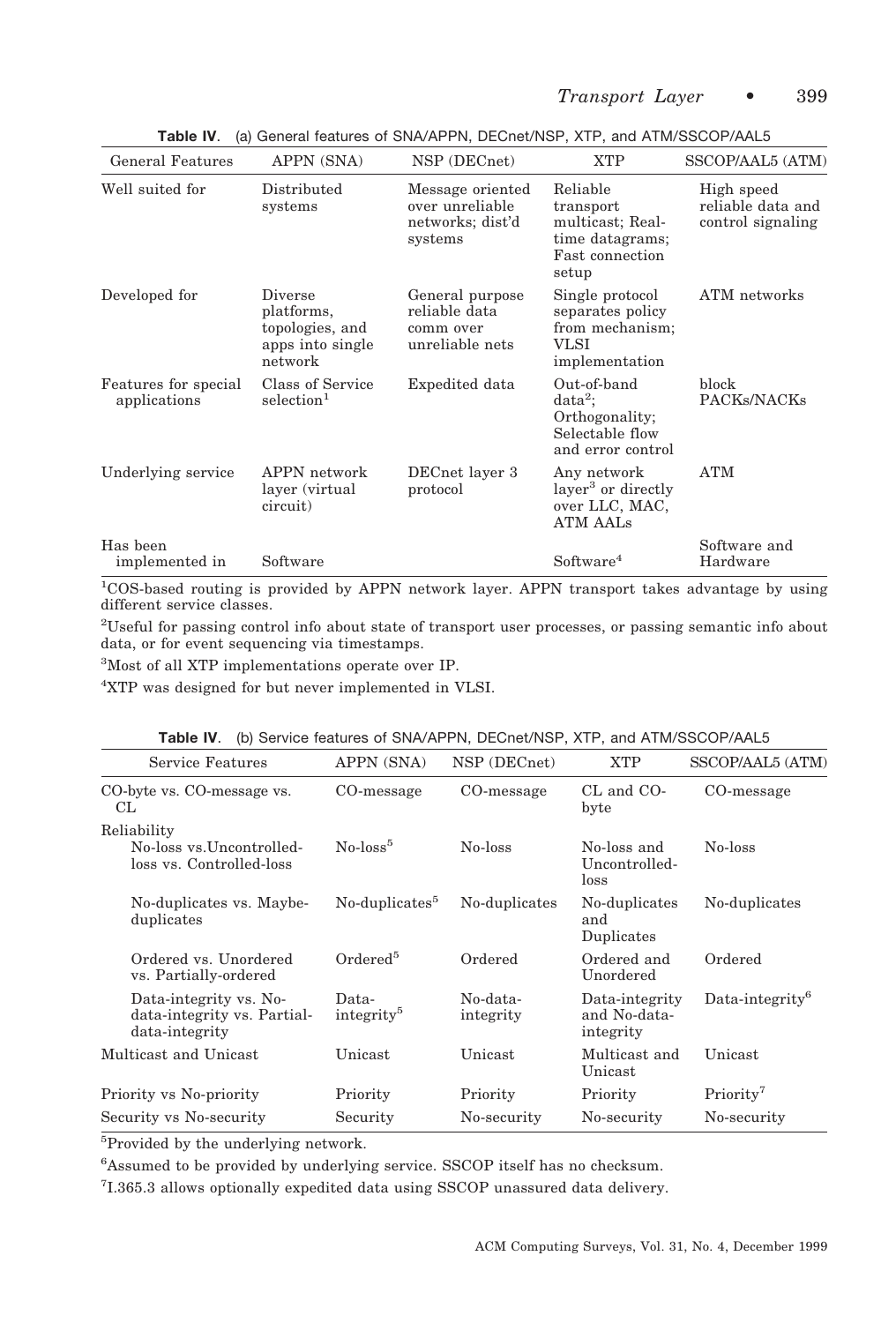## 400 • *S. Iren et al.*

|  | <b>Table IV.</b> (c) Protocol features of SNA/APPN, DECnet/NSP, XTP, and ATM/SSCOP/AAL5 |  |  |  |
|--|-----------------------------------------------------------------------------------------|--|--|--|
|--|-----------------------------------------------------------------------------------------|--|--|--|

| Protocol Features                          | APPN (SNA)               | NSP (DECnet)               | <b>XTP</b>                                          | SSCOP/AAL5 (ATM)                    |
|--------------------------------------------|--------------------------|----------------------------|-----------------------------------------------------|-------------------------------------|
| CO vs. CL protocol                         | CO                       | CO                         | CO                                                  | CO.                                 |
| Transaction-oriented                       | Yes                      | $\rm No$                   | Yes                                                 | No                                  |
| CO protocol                                |                          |                            |                                                     |                                     |
| In-band vs. Out-of-band<br>signaling       | Out-of-band              | In-band                    | In-band                                             | N/A <sup>1</sup>                    |
| Unidirectional vs.<br>Bidirectional conn   | Uni and<br>Bidirectional | <b>Bidirectional</b>       | Bidirectional                                       | Bidirectional                       |
| Conn establishment                         | $2$ -way                 |                            | Implicit                                            | $2$ -way                            |
| User data in conn<br>establishment         | $\rm No$                 | Yes                        | Permitted                                           | Yes <sup>2</sup>                    |
| Conn termination                           | $2$ -way                 |                            | $4$ -way $^3$                                       | $2$ -way                            |
| Acknowledgments                            |                          |                            |                                                     |                                     |
| Piggybacking                               | N/A <sup>4</sup>         | Yes                        | $\rm No$                                            | $\rm No$                            |
| Cumulative vs Selective                    | N/A <sup>4</sup>         | Both                       | Selective                                           | Both <sup>5</sup>                   |
| Sender-dependent vs.<br>Sender-independent | N/A <sup>4</sup>         |                            | Sender-<br>independent                              | Sender-<br>independent <sup>6</sup> |
| Error control<br>Error detection           | $\mathrm{No}^7$          | Sequence No                | Sequence No;<br>Length field;                       | Sequence No;<br>Checksum on         |
|                                            |                          |                            | Header<br>checksum;<br>Optional<br>data<br>checksum | header and data                     |
| Error reporting                            | $\mathrm{No}^7$          |                            | Selective<br>reject                                 | Selective reject <sup>8</sup>       |
| Error recovery                             | $\mathrm{No}^7$          | <b>PAR</b>                 | ARQ with<br>Go-Back-N<br>(optional sel<br>retrans)  | ARQ with<br>selective repeat        |
| Flow/Congestion control                    |                          |                            |                                                     |                                     |
| End-to-end flow control                    | N/49                     | Window                     | Window and<br>Rate                                  | Window-credit                       |
| Window scheme                              | N/A <sup>9</sup>         | TPDU(segment)<br>-oriented | Byte-<br>oriented                                   | TPDU-oriented                       |
| Rate control parameters                    | N/A <sup>9</sup>         | N/A                        | Burst size<br>and rate                              | N/A                                 |
| Congestion control                         | N/A <sup>9</sup>         | Explicit<br>access control | Explicit<br>access<br>control                       | No <sup>10</sup>                    |
| TPDU format                                |                          |                            |                                                     |                                     |
| TPDU numbering                             | TPDU-oriented            | TPDU-oriented              | Byte-oriented                                       | TPDU-oriented                       |
| Min TPDU header/trailer                    | 9-byte header            |                            | 32-byte header                                      |                                     |
| Multiplexing/Demultiplexing                | No                       | $\rm No$                   | Yes                                                 | $\rm No$                            |
| Splitting/Recombining                      | $\rm No$                 | $\rm No$                   | $\rm No$                                            | $\rm No$                            |
| Concatenation/Separation                   | No                       | $\mathrm{Yes}^{11}$        | $\rm No$                                            | $\rm No$                            |
| Blocking/Deblocking                        | No                       | No                         | $\rm No$                                            | $\rm No$                            |
| Segmentation/Reassembly                    | Yes                      | Yes                        | Yes                                                 | Yes                                 |

1 See Section 5.11.

2 But no guarantee of delivery.

<sup>3</sup>XTP also employs 2-way handshake and abortive close modes of connection termination.

4 APPN does not need ACKs because it assumes a fully reliable network service.

5 STAT is full map of missing/ACKed PDUs.

6 Sender periodically polls receiver.

7 Responsibility of the underlying network.

8 Transport receiver sends one USTAT (NACK) which provides selective reject info for every missing PDU. 9 APPN does not perform flow/congestion control at transport layer; relies on network layer's "adaptive pacing". 10Local flow control backoff is discussed, but not specified/standardized.<br><sup>11</sup>Data and ACK TPDU is concatenated in the case of piggybacking.

ACM Computing Surveys, Vol. 31, No. 4, December 1999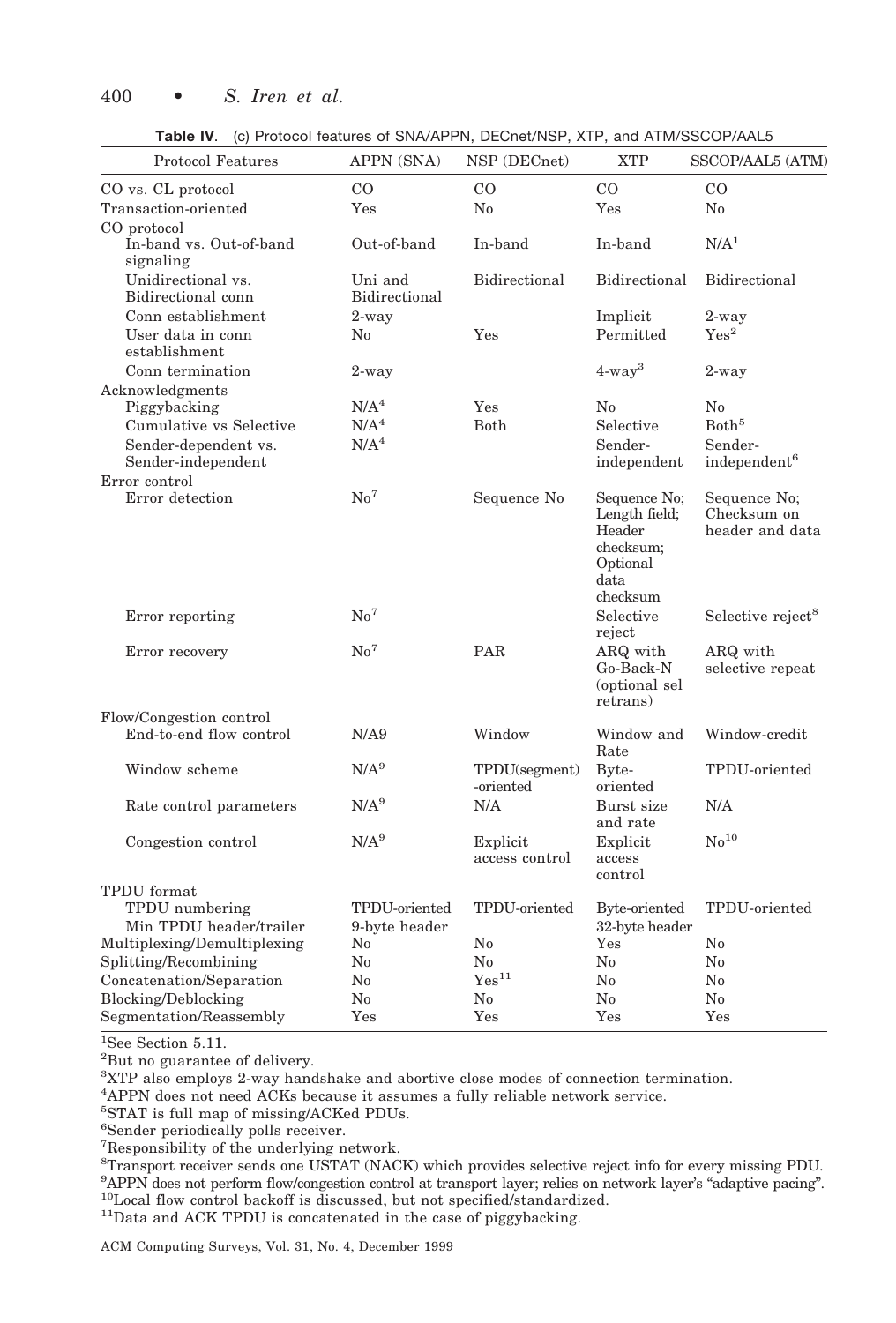### **ACKNOWLEDGMENTS**

The authors wish to thank several individuals: R. Marasli and E. Golden who contributed to an early draft of this paper; a number of protocol experts who reviewed individual service/protocol summaries and their respective table entries, including A. Agrawala, A. Bhargava, R. Case, L. Chapin, B. Dempsey, D. Feldmeier, T. La Porta, D. Piscitello, K. Sabnani, H. Schulzrinne, D. Sanghi, T. Strayer, E. Tremblay, R. Watson, A. Weaver, C. Williamson; M. Taube and the anonymous reviewers who made valuable suggestions.

#### **REFERENCES**

- AHLGREN, B., BJORKMAN, M., AND GUNNINGBERG, P. 1996. Integrated layer processing can be hazardous to your performance. In *Proceedings of the Conference on Protocols for High-Speed Networks, V* (France, Oct.), W. Dabbous and C. Diot, Eds. IFIP, 167–181.
- AHN, J. S., DANZIG, P. B., LIU, Z., AND YAN, L. 1995. Evaluation of TCP Vegas: Emulation and experiment. *SIGCOMM Comput. Commun. Rev. 25*, 4 (Oct.), 185–205.
- AMER, P. D., CHASSOT, C., CONNOLLY, T. J., DIAZ, M., AND CONRAD, P. 1994. Partial-order transport service for multimedia and other applications. *IEEE/ACM Trans. Netw. 2*, 5 (Oct. 1994), 440–456.
- AMER, P., CONRAD, P., GOLDEN, E., IREN, S., AND CARO, A. 1997. Partially ordered, partially reliable transport service for multimedia applications. In *Proceedings of the Conference on Advanced Telecommunications/Information Distribution Research Program* (College Park, MD, Jan.).
- AMER, P. D., IREN, S., SEZEN, G., CONRAD, P., TAUBE, M., AND CARO, A. 1999. Networkconscious GIF image transmission. *Comput. Netw. J. 31*, 7 (Apr.), 693–708.
- ARMSTRONG, S., FREIER, A., AND MARZULLO, K. 1992. Multicast transport protocol. RFC 1301.
- AYANOGLU, E., PAUL, S., LAPORTA, T. F., SABNANI, K. K., AND GITLIN, R. D. 1995. AIRMAIL: a link-layer protocol for wireless networks. *Wireless Networks 1*, 1 (Feb. 1995), 47–60.
- BAE, J., SUDA, T., AND WATANABE, N. 1991. Evaluation of the effects of protocol processing overhead in error recovery schemes for a high-speed packet switched network: link-bylink versus edge-to-edge schemes. *IEEE J. Sel. Areas Commun. 9* (Dec.), 1496–1509.
- BAKRE, A. V. AND BADRINATH, B. R. 1997. Implementation and performance evaluation

of indirect TCP. *IEEE Trans. Comput. 46*, 3, 260–278.

- BALAKRISHNAN, H., PADMANABHAN, V. N., SESHAN, S., AND KATZ, R. H. 1996. A comparison of mechanisms for improving TCP performance over wireless links. *SIGCOMM Comput. Commun. Rev. 26*, 4, 256–269.
- BALAKRISHNAN, H., SESHAN, S., AND KATZ, R. H. 1995. Improving reliable transport and handoff performance in cellular wireless networks. *Wireless Networks 1*, 4, 469–481.
- BERNERS-LEE, T., FIELDING, R., AND FRYSTYK, H. 1996. Hypertext transfer protocol-- HTTP/1.0. RFC 1945.
- BERTSEKAS, D. AND GALLAGER, R. 1992. *Data Networks*. 2nd ed. Prentice-Hall, Inc., Upper Saddle River, NJ.
- BHARGAVA, A., KUROSE, J. F., TOWSLEY, D., AND VANLEEMPUT, G. 1991. Performance comparison of error control schemes in high-speed computer communication networks. In *Broadband Switching: Architectures, Protocols, Design, and Analysis*, C. Chas, V. K. Konangi, and M. Sreetharan, Eds. IEEE Computer Society Press, Los Alamitos, CA, 416–426.
- BIERSACK, E., COTTON, C., FELDMEIER, D., MCAU-LEY, A., AND SINCOSKIE, W. 1992. Gigabit networking research at Bellcore. *IEEE Network 6*, 2 (Mar.), 42–48.
- BLACK, U. 1995. *ATM Foundation for Broadband Networks*. Prentice-Hall series in advanced communications technologies. Prentice-Hall, Inc., Upper Saddle River, NJ.
- BORMAN, D., BRADEN, B., AND JACOBSON, V. 1992. TCP extensions for high performance. RFC 1323.
- BORMANN, C., OTT, J., GEHRCKE, H., AND KERSCHAT, T. 1994. MTP-2: towards achieving the s.e.r.o. properties for multicast transport. In *Proceedings of the International Conference on Computer Communications Networks* (San Francisco, CA, Sept.),
- BRADEN, R. 1992a. Extending TCP for transactions -- Concepts. RFC 1379.
- BRADEN, R. 1992b. TIME-WAIT assassination hazards in TCP. RFC 1337.
- BRADEN, R. 1994. T/TCP -- TCP extensions for transactions functional specification. RFC 1644.
- BRADEN, R. AND JACOBSON, V. 1988. TCP extensions for long-delay paths. RFC 1072.
- BRADEN, R., ZHANG, L., BERSON, S., HERZOG, S., AND JAMIN, S. 1997. Resource reservation protocol (RSVP) -- Version 1 functional specification. RFC 2205.
- BRAKMO, L. S., O'MALLEY, S. W., AND PETERSON, L. L. 1994. TCP Vegas: New techniques for congestion detection and avoidance. *SIG-COMM Comput. Commun. Rev. 24*, 4 (Oct.), 24–35.
- BRAUDES, R. AND ZABELE, S. 1993. Requirements for multicast protocols. RFC 1458.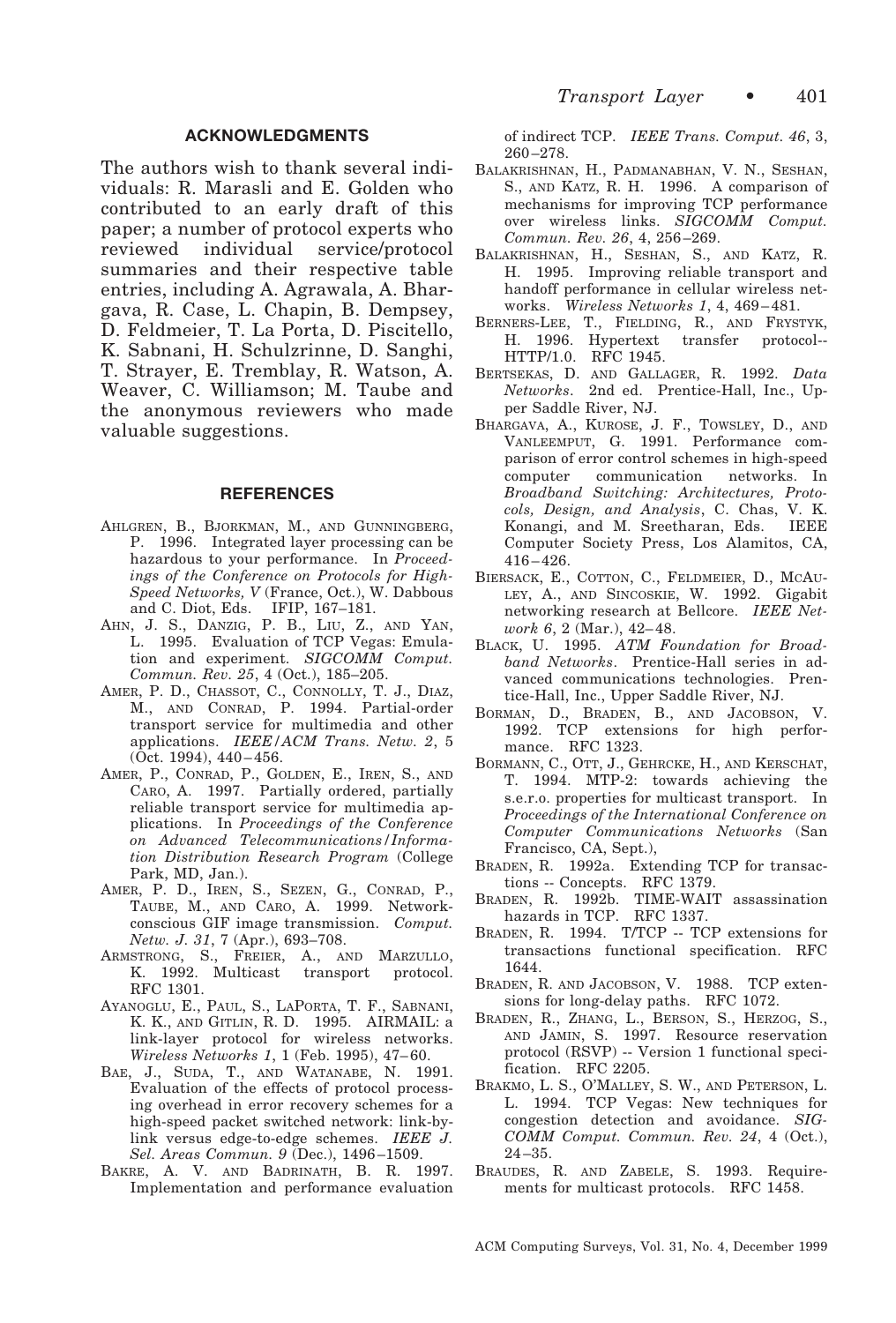- BRAUN, T. 1995. Limitations and implementation experiences of integrated layer processing. In *Proceedings of the Conference on GISI*, Springer-Verlag, New York, 149–156.
- BRAUN, T. AND DIOT, C. 1995. Protocol implementation using integrated layer processing. *SIGCOMM Comput. Commun. Rev. 25*, 4 (Oct.), 151–161.
- BRAUN, T. AND DIOT, C. 1996. Automated code generation for integrated layer processing. In *Proceedings of the Conference on Protocols for High-Speed Networks, V* (France, Oct.), W. Dabbous and C. Diot, Eds. IFIP, 182–197.
- BROWN, G. M., GOUDA, M. G., AND MILLER, R. E. 1989. Block acknowledgement: redesigning the window protocol. *SIGCOMM Comput. Commun. Rev. 19*, 4 (Sept.), 128–135.
- CHERITON, D. 1988. VMTP: Versatile message transaction protocol: Protocol specification. RFC 1045.
- CHERITON, D. AND WILLIAMSON, C 1989. VMTP as the transport layer for high performance distributed systems. *IEEE Commun. Mag. 27*, 6 (June), 37–44.
- CHIONG, J. 1996. *SNA Interconnections: Bridging and Routing SNA in Hierarchical, Peer, and High-Speed Networks*. McGraw-Hill series on computer communications. McGraw-Hill, Inc., New York, NY.
- CLARK, D. 1982. Window and acknowlegement strategy in TCP. RFC 813.
- CLARK, D., LAMBERT, M., AND ZHANG, L. 1987. NETBLT: A bulk data transfer protocol. RFC 998.
- CLARK, D. D. AND TENNENHOUSE, D. L. 1990. Architectural considerations for a new generation of protocols. *SIGCOMM Comput. Commun. Rev. 20*, 4 (Sept.), 200–208.
- COLE, R., SHUR, D., AND VILLAMIZAR, C. 1996. IP over ATM: A framework document. RFC 1932.
- CONNOLLY, T., AMER, P., AND CONRAD, P. 1994. An extension to TCP: Partial order service. RFC 1693.
- CONRAD, P. 2000. Partial order and partial reliability transport service innovations in a multimedia application context. (In progress). Ph.D. Dissertation. University of Delaware, Newark, DE.
- CONRAD, P., GOLDEN, E., AMER, P., AND MARASLI, R. 1996. A multimedia document retrieval system using partially-ordered/partially-reliable transport service. In *Proceedings of the Conference on Multimedia Computing and Networking* (San Jose, CA, Jan.).
- DABBOUS, W. S. AND DIOT, C. 1997. High-performance protocol architecture. *Comput. Netw. ISDN Syst. 29*, 7, 735–744.
- DEERING, S. 1989. Host extensions for IP multicasting. RFC 1112.
- DIOT, C. AND GAGNON, F. 1999. Impact of out-ofsequence processing on the performance of data transmission. *Comput. Netw. J. 31*, 5 (Mar.), 475–492.
- DIOT, C., HUITEMA, C., AND TURLETTI, T. 1995. Multimedia applications should be adaptive. In *Proceedings of the Workshop on HPCS* (Mystic, CT, Aug.), IFIP.
- DOERINGER, W., DYKEMAN, D., KAISERWERTH, M., MEISTER, B., RUDIN, H., AND WILLIAMSON, R. 1990. A survey of lightweight transport protocols for high speed networks. *IEEE Trans. Commun. 38*, 11 (Nov.), 2025–2039.
- DORLING, B., LENHARD, P., LENNON, P., AND USKOK-OVIC, V. 1997. *Inside APPN and HPR: The Essential Guide to the New SNA*. Prentice-Hall, New York, NY.
- DOSHI, B., JOHRI, P., NETRAVALI, A., AND SABNANI, K. 1993. Error and flow control performance of a high speed protocol. *IEEE Trans. Commun. 41*, 5 (May).
- DUPUY, S., TAWBI, W., AND HORLAIT, E. 1992. Protocols for high-speed multimedia communications networks. *Comput. Commun. 15*, 6 (July/Aug. 1992), 349–358.
- FALL, K. AND FLOYD, S. 1996. Simulation-based comparisons of Tahoe, Reno and SACK TCP. *SIGCOMM Comput. Commun. Rev. 26*, 3, 5–21.
- FELDMEIER, C. C. 1990. Multiplexing issues in communication system design. *SIGCOMM Comput. Commun. Rev. 20*, 4 (Sept.), 209– 219.
- FELDMEIER, D. 1993a. A framework of architectural concepts for high-speed communications systems. *IEEE J. Sel. Areas Commun. 11*, 4 (May), 480–488.
- FELDMEIER, D. 1993b. An overview of the TP11 transport protocol project. In *High Performance Networks--Frontiers and Experience*, A. Tantawy, Ed. Kluwer Academic Publishers, Hingham, MA, 157–176.
- FELDMEIER, D. 1993c. A survey of high performance protocol implementation techniques. In *High Performance Networks---Technology and Protocols*, A. Tantawy, Ed. Kluwer Ac-
- ademic Publishers, Hingham, MA, 29–50.<br>DMEIER, D. AND BIERSACK, E. 1990. FELDMEIER, D. AND BIERSACK, Comparison of error control protocols for high bandwidth-delay product networks. In *Proceedings of the Conference on Protocols for High-Speed Networks, II* (Palo Alto, CA, Nov.), M. Johnson, Ed. North-Holland Publishing Co., Amsterdam, The Netherlands, 271–295.
- FLOYD, S. 1996. Issues of TCP with SACK. Tech. Rep.. Lawrence Livermore National Laboratory, Livermore, CA.
- FLOYD, S. AND JACOBSON, V. 1993. Random early detection gateways for congestion avoidance. *IEEE/ACM Trans. Netw. 1*, 4 (Aug. 1993), 397–413.
- FLOYD, S., JACOBSON, V., MCCANNE, S., LIU, C.-G., AND ZHANG, L. 1995. A reliable multicast framework for light-weight sessions and application level framing. *SIGCOMM Comput. Commun. Rev. 25*, 4 (Oct.), 342–356.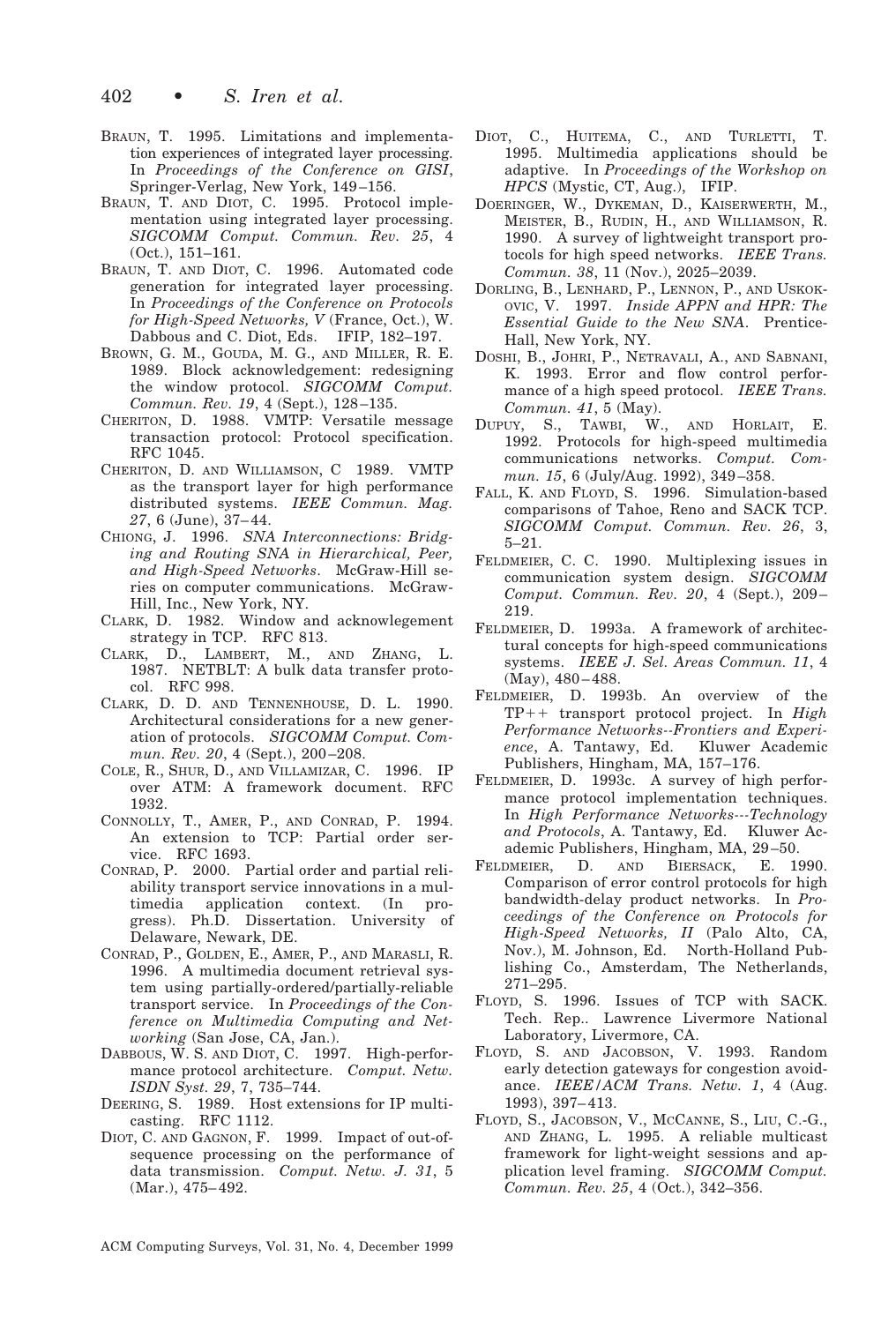- FREEMAN, R. L. 1995. *Practical Data Communications*. Wiley series in telecommunications and signal processing. Wiley-Interscience, New York, NY.
- GOLDEN, E. 1997. TRUMP: Timed-reliability unordered message protocol. Master's Thesis. University of Delaware, Newark, DE.
- HAAS, Z. 1999. A communication architecture for high-speed networking. In *Proceedings of the Conference on IEEE INFOCOM 2000* (San Francisco, CA), IEEE Computer Society Press, Los Alamitos, CA, 433–441.
- HAAS, Z. AND AGRAWAL, P. 1997. Mobile-TCP: An asymmetric transport protocol design for mobile systems. In *Proceedings of the IEEE Conference on Computer Communications*, IEEE Press, Piscataway, NJ.
- HAN, R. AND MESSERSCHMITT, D. 1996. Asymptotically reliable transport of multimedia/graphics over wireless channels. In *Proceedings of the Conference on Multimedia Computing and Networks* (San Jose, CA), IEEE Computer Society Press, Los Alamitos, CA, 99–110.
- HEIDEMANN, J. 1997. Performance interactions between P-HTTP and TCP implementations. *SIGCOMM Comput. Commun. Rev. 27*, 2, 65– 73.
- HENDERSON, T. R. 1995. Design principles and performance analysis of SSCOP: a new ATM adaptation layer protocol. *SIGCOMM Comput. Commun. Rev. 25*, 2 (Apr. 1995), 47–59.
- IREN, S. 1999. Network-conscious image compression. Ph.D. Dissertation. University of Delaware, Newark, DE.
- IREN, S. AND AMER, D. 2000. SPIHT-NC: Network-conscious zerotree encoding. In *Proceedings of the on 2000 IEEE Data Compression Conference* (Snowbird, Ut., Mar.), IEEE Computer Society Press, Los Alamitos, CA.
- ISO. 1989. International standard 7498-2. Information processing systems, open systems interconnection, basic reference model, part 2: Security architecture. International Standards Organization.
- ITU-T. 1994a. Recommendation Q.2110. B-ISDN ATM adaptation layer-service specific connection oriented protocol (SSCOP).
- ITU-T. 1994b. Recommendation X.200. Information technology, open systems interconnection: Basic reference model.
- ITU-T. 1995a. Recommendation I.365.3. B-ISDN ATM adaptation layersublayers: Service-specific coordination function to provide the connection-oriented transport service (SSCF-COTS).
- ITU-T. 1995b. Recommendation Q.2144. B-ISDN signalling ATM adaptationlayer (SAAL)-layer management for the SAAL at the network node interface (NNI).
- ITU-T. 1995c. Recommendation X.214. Information technology, open systems interconnection, transport service definition.
- JACOBSON, V. 1988. Congestion avoidance and control. *SIGCOMM Comput. Commun. Rev. 18*, 4 (Aug. 1988), 314–329.
- JAIN, R. 1989. A delay-based approach for congestion avoidance in interconnected heterogeneous computer networks. *SIGCOMM Comput. Commun. Rev. 19*, 5 (Oct. 1989), 56– 71.delay.ps|.
- KARN, P. AND PARTRIDGE, C. 1987. Improving round-trip time estimates in reliable transport protocols. *SIGCOMM Comput. Commun. Rev. 17*, 5 (Aug. 1987), 2–7.
- KENT, C. A. AND MOGUL, J. C. 1987. Fragmentation considered harmful. *SIG-COMM Comput. Commun. Rev. 17*, 5 (Aug. 1987), 390–401.
- KESHAV, S. 1991. A control-theoretic approach to flow control. *SIGCOMM Comput. Commun. Rev. 21*, 4 (Sept. 1991), 3–15.
- KESHAV, S. 2000. Packet-pair flow control. (To appear). *IEEE/ACM Trans. Netw. 8*.
- KESHAV, S. AND MORGAN, S. 1997. SMART retransmission: Performance with overload and random losses. In *Proceedings of on IEEE INFOCOM 1997* (Kobe City, Japan, Apr.), IEEE Computer Society Press, Los Alamitos, CA.
- LA PORTA, T. F. AND SCHWARTZ, M. 1992. Architectures, features, and implementation of high-speed transport protocols. In *Computer Communications: Architectures, Protocols, and Standards*, W. Stallings, Ed. IEEE Press, Piscataway, NJ, 217–225.
- LA PORTA, T. F. AND SCHWARTZ, M. 1993a. The multistream protocol: A highly flexible highspeed transport protocol. *IEEE J. Sel. Areas Commun. 11*, 4 (May), 519–530.
- LA PORTA, T. F. AND SCHWARTZ, M. 1993b. Performance analysis of MSP: feature-rich high-speed transport protocol. *IEEE/ACM Trans. Netw. 1*, 6 (Dec. 1993), 740–753.
- LIN, S. AND COSTELLO, D. 1982. *Error Control Coding*. Prentice-Hall, New York, NY.
- LISKOV, B., SHRIRA, L., AND WROCLAWSKI, J. 1990. Efficient at-most-once messages based on synchronized clocks. *SIGCOMM Comput. Commun. Rev. 20*, 4 (Sept.), 41–49.
- LUNDY, G. M. AND TIPICI, H. A. 1994. Specification and analysis of the SNR highspeed transport protocol. *IEEE/ACM Trans. Netw. 2*, 5 (Oct. 1994), 483–496.
- MARASLI, R. 1997. Performance analysis of partially ordered and partially reliable transport services. Ph.D. Dissertation. University of Delaware, Newark, DE.
- MARASLI, R., AMER, P., AND CONRAD, P. 1996. Retransmission-based partially reliable services: An analytic model. In *Proceedings of on IEEE INFOCOM 1996* (San Francisco, Calif., Mar.), IEEE Computer Society Press, Los Alamitos, CA.
- MARASLI, R., AMER, P. D., AND CONRAD, P. T. 1997. An analytic study of partially ordered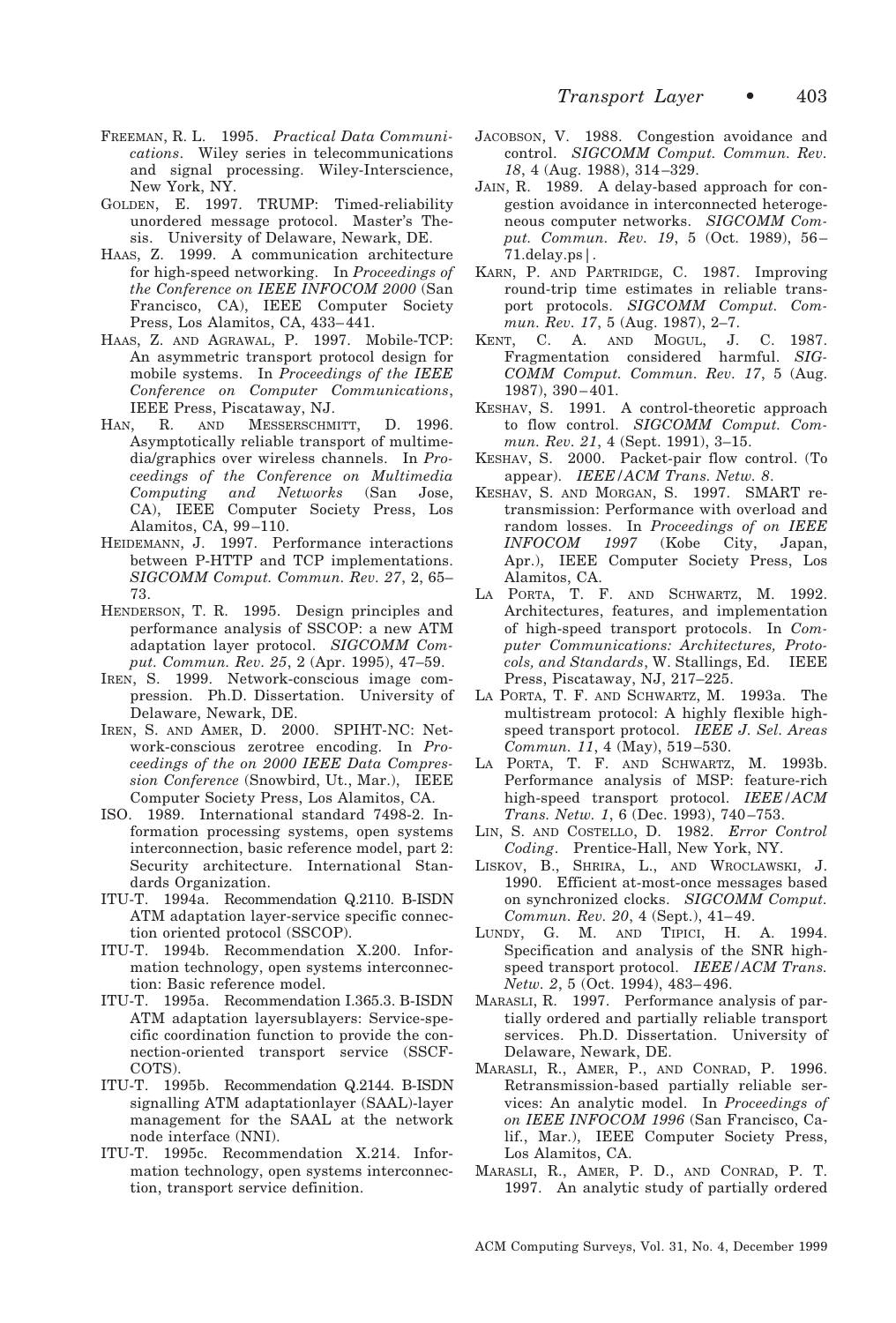transport services. *Comput. Netw. ISDN Syst. 29*, 6, 675–699.

- MARTIN, J. AND LEBEN, J. 1992. *DECnet Phase V: An OSI Implementation*. Prentice-Hall, Inc., Upper Saddle River, NJ.
- MATHIS, M., MAHDAVI, J., FLOYD, S., AND ROMANOW, A. 1996. TCP selective acknowledgment options. RFC 2018.
- MCAULEY, D. 1990. Protocol design for high speed networks. Ph.D. Dissertation. University of Cambridge, Cambridge, UK.
- MCCANNE, S., JACOBSON, V., AND VETTERLI, M. 1996. Receiver-driven layered multicast. *SIGCOMM Comput. Commun. Rev. 26*, 4, 117–130.
- MCNAMARA, J. E. 1988. *Technical Aspects of Data Communication*. 3rd ed. Digital Press, Newton, MA.
- NAGLE, J. 1995. Congestion control in IP/TCP internetworks. *SIGCOMM Comput. Commun. Rev. 25*, 1 (Jan. 1995), 61–65.
- NETRAVALI, A., ROOME, W., AND SABNANI, K. 1990. Design and implementation of a high speed transport protocol. *IEEE Trans. Commun. 38*, 11, 2010–2024.
- PARTRIDGE, C., HUGHES, J., AND STONE, J. 1995. Performance of checksums and CRCs over real data. *SIGCOMM Comput. Commun. Rev. 25*, 4 (Oct.), 68–76.
- PARULKAR, G. AND TURNER, J. 1989. Towards a framework for high speed communication in a heterogeneous networking environment. In *Proceedings of on IEEE INFOCOM 1989* (Ottawa, Ont., Canada, Apr.), IEEE Computer Society Press, Los Alamitos, CA, 655–667.
- PISCITELLO, D. AND CHAPIN, A. 1993. Open Sys*tems Networking, TCP/IP and OSI*. 1st ed. Addison-Wesley, Reading, MA.
- POSTEL, J. 1980. User datagram protocol. RFC 768.
- POSTEL, J. 1981. Transmission control protocol. RFC 793.
- PRUE, W. AND POSTEL, J. 1987. Something a host could do with source quench: The source quench introduced delay (SQuID). RFC 1016.
- RAMAKRISHNAN, K. K. AND JAIN, R. 1988. A binary feedback scheme for congestion avoidance in computer networks with a connectionless network layer. *SIGCOMM Comput. Commun. Rev. 18*, 4 (Aug. 1988), 303–313.
- ROBERTSON, D. 1996. *Accessing Transport Networks: MPTN and AnyNet Solutions*. McGraw-Hill series on computer communications. McGraw-Hill, Inc., Hightstown, NJ.
- ROSE, M. AND CASS, D. 1987. ISO transport service on top of the TCP, version: 3. RFC 1006.
- SANDERS, R. AND WEAVER, A. 1990. The Xpress transfer protocol (XTP): A tutorial. *SIG-COMM Comput. Commun. Rev. 20*, 5 (Oct.), 67–80.
- SANGHI, D. AND AGRAWALA, A. K. 1993. DTP: An efficient transport protocol. In *Proceedings of the IFIP TC6 Working Conference on Com-*

*puter Networks, Architecture and Applications* (NETWORKS '92, Trivandrum, India, Oct. 28–29), S. V. Raghavan, G. V. Bochmann, and G. Pujolle, Eds. Elsevier Sci. Pub. B. V., Amsterdam, The Netherlands, 171–180.

- SCHULZRINNE, H. 1996. RTP profile for audio and video conferences with minimal control. RFC 1890.
- SCHULZRINNE, H., CASNER, S., FREDERICK, R., AND JACOBSON, V. 1996. RTP: A transport protocol for real-time applications. RFC 1889.
- SHENKER, S., PARTRIDGE, C., AND GUERIN, R. 1997. Specification of guaranteed quality of service. RFC 2212.
- SHENKER, S. AND WROCLAWSKI, J. 1997. General characterization parameters for integrated service network elements. RFC 2215.
- SMITH, W. AND KOIFMAN, A. 1996. A distributed interactive simulation intranet using RAMP, a reliable adaptive multicast protocol. In *Proceedings of the 14th Workshop on Standards for the Interoperability of Distributed Simulations* (Orlando, FL, Mar.).
- STALLINGS, W. 1997. *Data and Computer Communications*. 5th Inc., Upper Saddle River, NJ.
- STALLINGS, W. 1998. *High-Speed Networks: TCP/IP and ATM Design Principles*. Prentice-Hall, Inc., Upper Saddle River, NJ.
- STEVENS, W. R. 1994. *TCP/IP Illustrated: The Protocols (Vol. 1)*. Addison-Wesley Longman Publ. Co., Inc., Reading, MA.
- STEVENS, W. R. 1996. *TCP/IP Illustrated: TCP for Transactions, HTTP, NNTP, and the Unix Domain Protocols (Vol. 3)*. Addison-Wesley Professional Computing Series. Addison-Wesley Publishing Co., Inc., Redwood City,  $C_A$
- STEVENS, W. 1997. TCP slow start, congestion avoidance, fast retransmit, and fast recovery algorithms. RFC 2001.
- STEVENS, W. R. 1990. *UNIX Network Programming*. Prentice-Hall, Inc., Upper Saddle River, NJ.
- STRAYER, W. T., DEMPSEY, B. J., AND WEAVER, A. C. 1992. *XTP: The Xpress Transfer Protocol*. Addison-Wesley Publishing Co., Inc., Redwood City, CA.
- STRAYER, T. AND WEAVER, A. 1988. Evaluation of transport protocols for real-time communications. Tech. Rep. TR-88-18. Department of Computer Science, University of Virginia, Charlottesville, VA.
- TANENBAUM, A. S. 1996. *Computer Networks*. 3rd. ed. Prentice-Hall, Inc., Upper Saddle River, NJ.
- THAI, K., CHASSOT, C., FDIDA, S., DIAZ, M., AND DIAZ, M. 1994. Transport layer for cooperative multimedia applications. Tech. Rep. 94196. Editions du CNRS, Paris, France.
- WALRAND, J. 1991. *Communication Networks: A First Course*. Richard D. Irwin, Inc., Burr Ridge, IL.